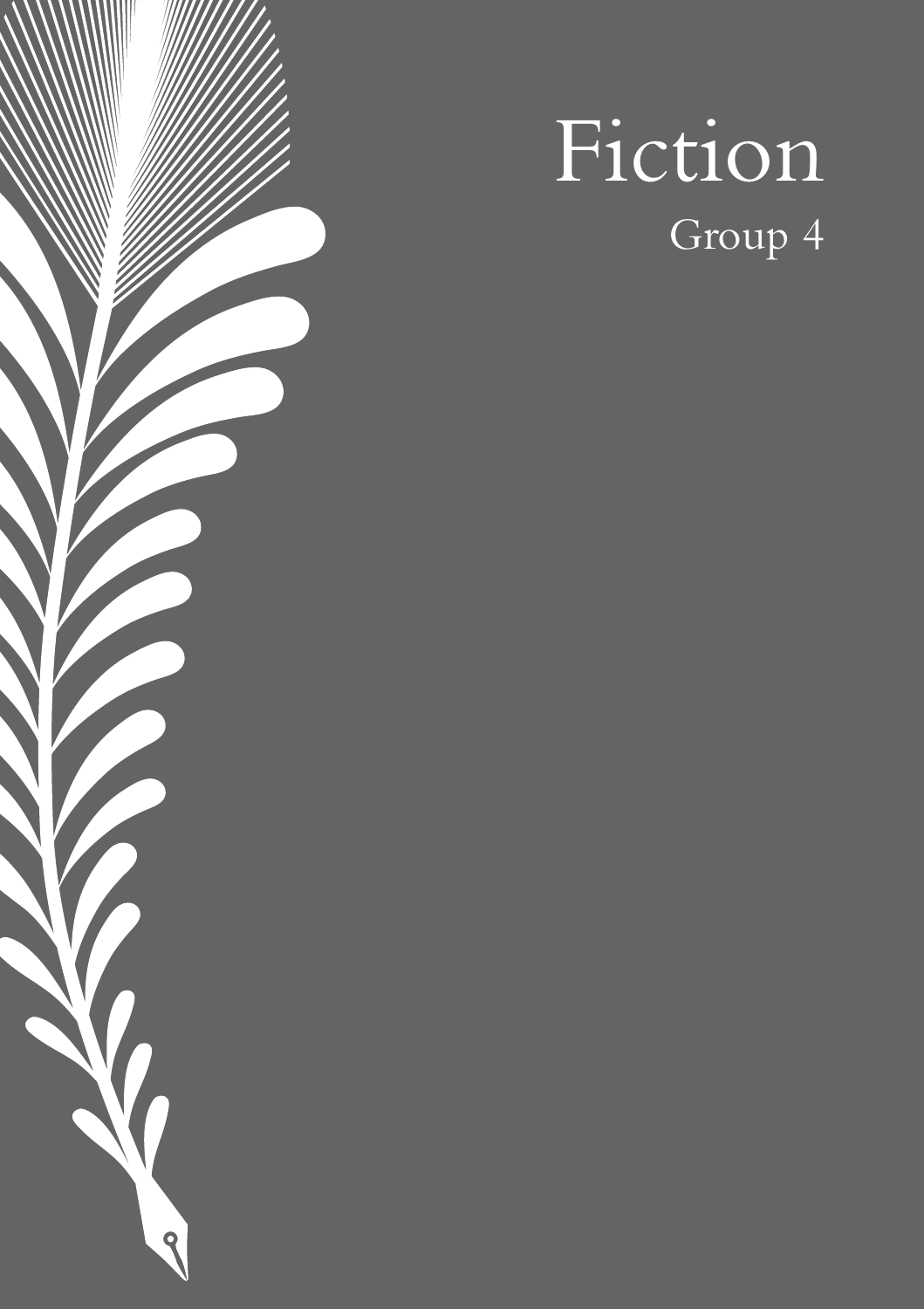# **Flamed**

*Diocesan Girls' School, Fu, Cheuk Yiu Tiffany - 15*

### **Summer, 1900**

### **I. Ignite**

Hand on the mosaic, fingers tracing the rings, shrouded by turquoise. Hear the voice of nature as it calls upon the soil and clay to blend into the concoction seamlessly.

"Home," she exclaims.

Darkness engulfs the dingy surroundings, and the nightly air strokes her cheeks as she rummages through the remains of the cavern, and grins, relieved. Flames light up the shallow scene from the small torch that she holds. She points the torch at the upright center and sees the Buddha's statue sitting in the exact position, comfortably enrobed in a vibrant shade of red.

To look at him in the eye, to feel the tranquillity that the Buddha himself has bestowed upon those that devoutly follow his guidance, is a relishing act. Her eyes glow as she confides in his majesty. And she utters a deep sigh and murmurs, in silence, a prayer:

*I have come. From the depths of the deep seas and the brilliance of the skies, I have come. To avenge, to obtain, the lost, the forgotten. To serve the erudite which lodge in our paradise. To comfort the awakened scrolls and fantasies, so they shall endure no more, the disruptions of the Earth, and rest, undisturbed by passers-by, in peace.* 

The flames ignite, bright as diamonds freshly extracted from a prospector's mine, and the complex is now warm, animated, the liveliness of the cave restored once more.

### **II. Illuminate**

And she stands on the ground, barefoot, the legs seeping into the sand. The clouds soften her green robe as her hair illuminates, flaring like the flames from the torch that lights up the cracks on her cane, yet they are no match for the cruelty of the dry, barren land. And he stands, opposite, his lustrous brows raising, and the forehead crumples, boiled and darkened, like medicine that gets bitter. The long, piled-up streaks of silvery hair complement the seablue silk that wraps his body, and the cold drops of sweat drooping on his shaven face are the tears that have once dampened his skin and replenished his soul.

"Child, why are you here, in the middle of the night, engrossing yourself in the desert?"

*Wang, I know who you are, and in my most innocent dreams, I have witnessed the sly movements of your shadow. I saw the flames flicker - and I knew that one day, you would come, and I shall have to conceal the knowledge that the treasures of this very cave have of the world.* 

 "Shi-tan, please listen. The fruit of the world lies not in seclusion, but, rather, in sharing and endless inquiry."

*To share is to burn. To conceal is to illuminate. Wang, oh, Wang, I will not be fooled - for with the twitching of my fingers I can deduce that you have been tracking me down, endlessly, day and night, and the trails of coal I have left along with me must have inspired you to intervene in my daily preservation of the grotto.* 

See the eerie twinkles of the stars that seem to be harmonizing with the roaring of the flames, like a lion shaking his mane, and shriek, like the mirroring of a child's ghost, all veiled by nature's despair. The fabricated confidence in her eyes divulges her apprehension, her fear.

*It appears that we have different interpretations of the word "preservation", Wang. Wang, you, as a Taoist, could never comprehend the righteousness of the Buddha and the riches he confers on us. As flawed followers, we learn to practice revelation but not to disclose his secrets recklessly.* 

"As if the legendary cavern is a secret itself?" Wang makes a satirical remark.

She ignores him, her head tilted towards the entrance.

*My family has kept the map inside a small compartment for a millennium. Generation after generation, we have sworn on our lives not to succumb to the complex or revive the out-moded art. It stays hidden, Wang. It always will be.*

The priest recites the words with his crooked, shriveled lips. Beat by beat, rhythm to rhythm does he listen and remember them by heart, letting out a vile smile, "To be obliged to your family's will is merriment, but to secrete the truth out of selfishness will only bring karma. So stay vigilant, Shi-tan, for I know where the entrance lies since you have just emerged from it." He chuckles.

*You may have found the entrance, Wang, but you cannot exploit it.* 

He makes no reply. Shi-tan stands as a fully-composed Wang ambles away, limping in the process. The flames in the torch radiate, and the whole ceiling of animals and small dots gleams, in ferocity, in anger, in hatred, for she understands that Wang was not deceitful in his response, yet she has fathomed out his reasoning. And she condemns it and demeans it.

*It shall not happen.* 

The flames illuminate and guide Shi-tan into relieving her doubts. She looks up onto the night air, and the constellations are now delicate swarms of fireflies, glowing faintly. She has discovered her desire for victory in protecting her only property, and she beams, determined and fearless.

### **III. Burn**

It is morning. The sun coruscates through the celestial skies, and the sweat drips, drips, and drips. Shi-tan washes them away while bundling up her hair with a piece of smeared, stained cloth.

Yearning, she enters the cavern, dashing into the shallow interior, the winds puffing, puffing, and puffing. But luckily, the torch stays intact, and in turn, the fire burns rapidly, intensifying, unable to be extinguished.

Barely six hours have passed after Shi-tan's counter with Wang, the old rural priest who always makes an effort to deceive by his decorative language. Not a good lad, indeed, her father has advised. Her teeth chatter at the thought of him sneaking into the cave and claiming all of the catches. Interestingly, the Taoist has used valid reasoning to explain his actions; it makes sense, but she still chooses not to accept such a notion.

Sharing is pivotal in determining one's morality, but in the case of the Mogao caves, it simply is not viable to share. Perhaps the familial traditions she has been following may have confined her beliefs, but she cannot possibly be sure of it as she ponders.

She strides into the cave. And there lies the Taoist, carrying a bag of calico fabric, a devilish, infuriating smile sewn on his face, his fingers on the parchment, rubbing the surface with so much force. Her eyes widen in appall as she witnesses him grasping hold of a scroll, extracting its beauty, and devouring the rich unknown embedded on its skin.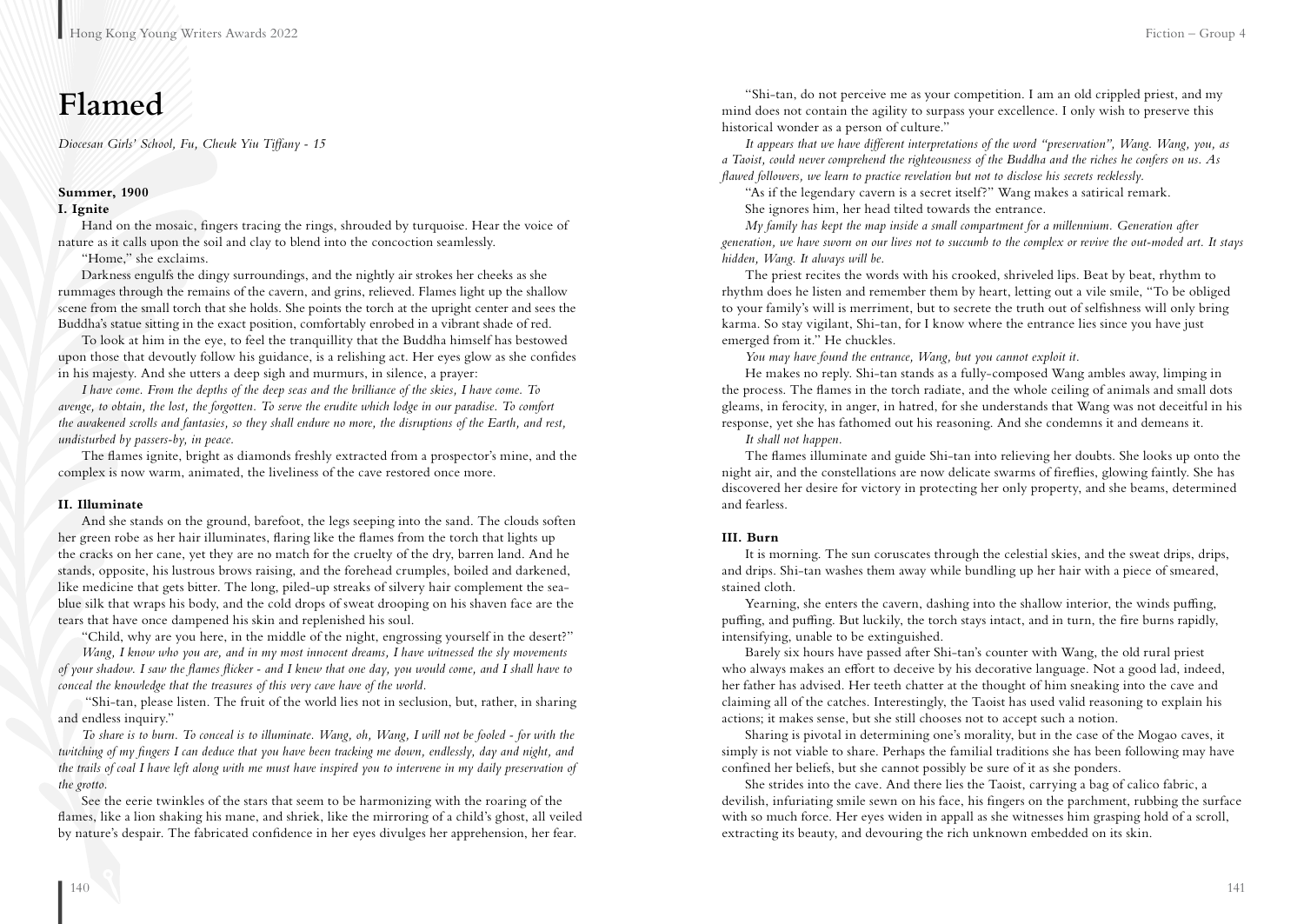Her eyes burn, the fury inflaming, fierce as an emperor rapaciously ordering the beheading of his disloyal servant. The prophecy she had devised in her dreams when she was a wee toddler is becoming true at that instant, and so are the rest of the thoughts she has had in mind.

*Thief - hands off the manuscripts! Let them lay on the ground, and let them rest. It was fate that our ancestors abandoned the art, and as its guardian and a hero, I must play a part in this play and cast you away from this defunct luxury.* 

*No - how dare you place your hand on the eye of the Buddha -* 

" - And you call yourself a hero. For centuries this library of mystery, the door that would uncover the secrets of your own blood, your own history, has been hidden, buried, and vanished from all of China. And yet you fail to recognize the significance of unveiling it.

"If you were the guardian of this cave, you would have gladly left it upon your discovery and kept it untouched for years, but you still come back every day.

"For what, child? What desire do you plan to fulfill?"

*To avenge my family. To carry on the mission that my deceased ancestors have spent their lives fulfilling. Their bodies lie under the sand of this very cave, intricate as it seems, but I will not let you, nor anyone else, not even the English investigators, enter what rightfully belongs to me.* 

"Aha! A selfish soul avenges itself, and you are no exception. And one day, we shall call you Shi-tan, the Buddhist that capitulates to the roots of evil that linger in her twisted malice." He switches to a milder, more lenient tone. "Child, I have kept my eye on you, and here I plead for you to tamper with your folly. Re-interpret your selfishness, and let the adults handle the work."

The cave feels damp as if it is raining. The turquoise of the walls turns grey, and the teardrops ricochet as Shi-tan enlarges her eyes in disbelief. She startles the statue, the figure she has been worshipping piously, and the clay on the already half-demolished wall dissolves from its ornamented coating. It crumbles.

The interior is monotonous, dull, shrouded by soot, and Shi-tan simmers and squeals, crying out from her heart, shredded into fragments. She broods over the words of the old priest, which abruptly shatters the image in front of her, the self-image that she is keen to retain. She has fallen prey to his deceit, and her mind explodes in a frenzy as she sobs and pants, running out of time to deliberate: How is an uneducated priest so all-knowing? Is he a prophet? What is he?

She yells and screeches, and the thoughts cease to circulate.

*But selfishness will not stop me from taking care of what is mine. And your words do not stop me from controlling what I rightfully own. Only I should be able to access this marvel, for I am the blood of the first guardian of this very cave! Leave, now, leave!*

The torch, it burns, the fire ablaze. Shi-tan snatches the bundle away and tosses the crimson spear towards the unarmed soldier, the unarmed foe. Her eyes show no sympathy as she pleases herself with the colossal burning of the fires. The flaxen bag drops from Wang's shoulder, and its exterior falls apart before the manuscripts gain a tint of coal, extinguished within the blink of an eye. He ensconces himself onto the ground, as the scrolls exist no more.

Wang stands on the floor, his worn-out robe slightly burnt, but he grins, "By avenging your hatred, you have destroyed what you have desperately yearned to defend."

She stops moving. Her eyes soften, and time freezes, shrinking into the frame of a waxed stamp. The aggravating sense of guilt permeates her heart. Overwhelmed by an inundating

amount of wet tears, she falters and escapes from the massive treasures, now carcasses. She leaves the torch, still burning and luminous, and bolts out of the cavern, sniveling as she becomes aghast by the terror she has inflicted on the place she has once called "home".

Flames, they burn and bellow; even with the Taoist's water supply the well, they will never wither, as long as the ferocity is still prevailing. And as Shi-tan realizes that her battle would end in defeat, she flees into the unknown - a decision made on a whim.

She sighs, repenting.

### **Summer, 1908.**

### **IV. Extinguish**

"Cave 17, the Library Cave"

Hand on the statue, fingers tracing the patterns on the altar, shrouded by a fresh cover of oil. She is delighted as she finds the turquoise soil and clay enlivened, revitalized by the sunning from the scholarly investigators of ancient Asian art. All seems tranquil, including Shi-tan herself, who tries to immerse herself into the vibrancy of the complex during this secret but unexpected visit.

Covering her whole body with a black velvet piece of cloth, Shi-tan picks up the torch with the hand on her right, now extinguished, perpetually. Her mind runs through the former power and glory of the torch, which has almost burnt down and demolished the massive rediscovery of this eternal paradise.

The sun rays brighten the sacred surroundings, and the winds from the past stroke her face. She can immediately interpret the omen - the excavations have freed the caverns. She kneels in front of the altar, imploring a halt in the sufferings of the once impulsive adolescent. To fearfully stare at his presence, to feel the daunting intimidation of the twinkle of the Taoist that lies in the statue's tinted eye, makes her agitated, restless. She spots a label stuck underneath the altar:

"37. Marked by Stein. I thank Wang the Abbot for his service."

The adult, who at one point has been tempted by the delicacy of her desires, is now weeping at the sight of how things have marvelously changed in the cavern since her departure. She murmurs, in silence, after a whole eight years, another prayer,

*I have returned. From the muffled parts of the bamboo grove and the ambush of my deepest desires, I have returned. To reflect and contemplate on my fury, my angst.* 

*And I look into the chambers, the scrolls stored safely within in remorse, for I have failed to serve the erudite and comfort the awakened by lingering in my own temptations. And perhaps the act of sharing the treasure with the world and letting it take note of its power is not detrimental after all.*

The flames finally extinguish after years of repentance and reflection. Shi-tan is now warmed, recognizing that the complex has been embellished and blossomed under the guidance of Wang and the western scholars, and the wonder, the Mogao Caves, are zestful once more.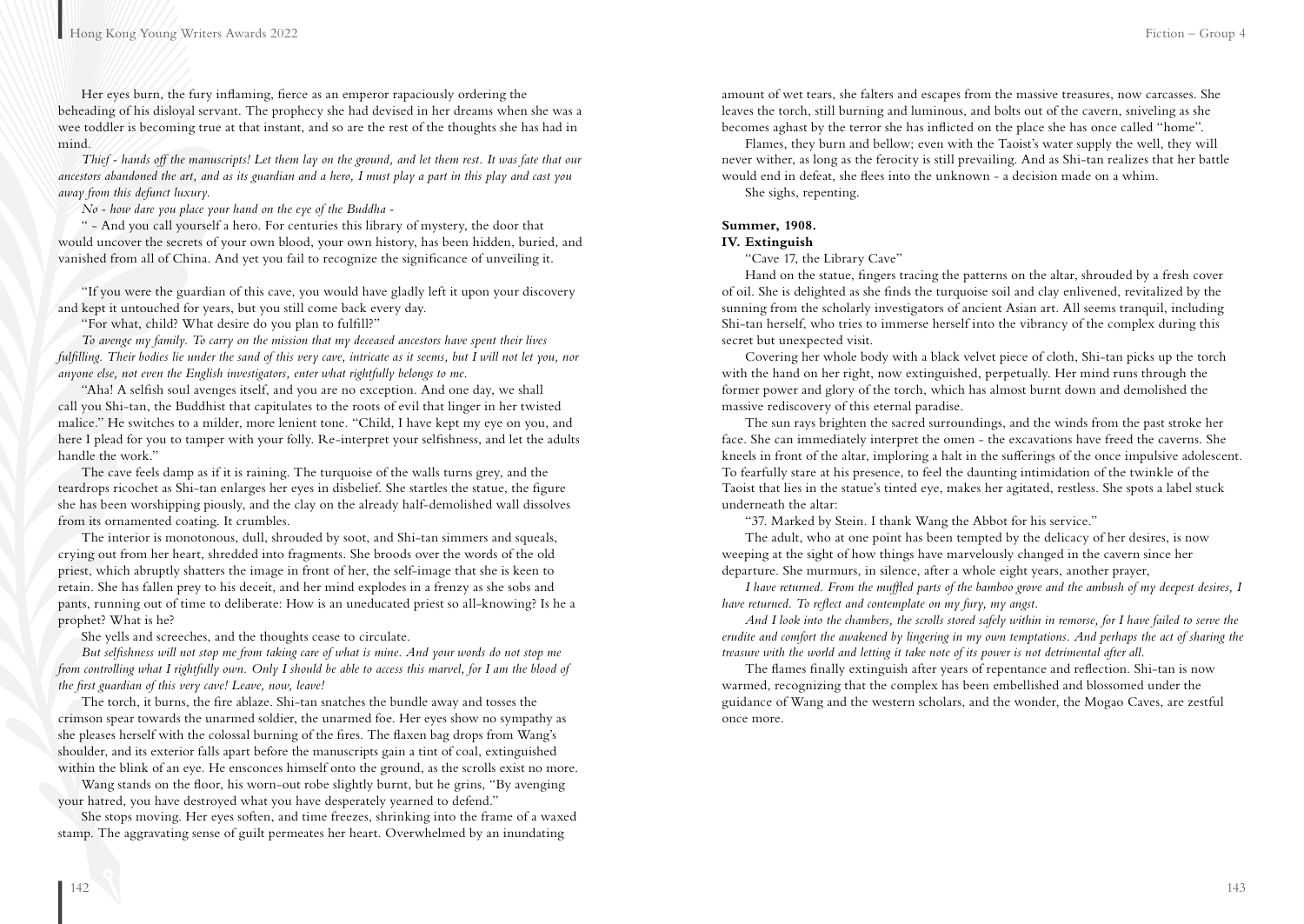# **Tales from the Mogao Grottoes - The Guardian's Tale**

*ESF Island School, Tsai, Maddie - 14*

### 366 CE

Someone is calling, a warm voice with an echo that seems to reverberate through my mind. My senses gradually clear and the fog seems to lift. I can feel every bone and muscle in… a body, my body? I will myself to move, but find that I can't seem to control my muscles. Where am I? What is this? The echo grows louder, and abruptly I'm aware of a pull tugging from my core. For a brief moment, I can feel myself moving, though not of my own accord, and all of a sudden, I'm blinded by a bright gold. I can see! Once the light has faded I take in my surroundings. Green grass sways with wind I cannot feel, and small waterfalls sparkle with light I cannot see. Right in front of me, a pond covered in the soft pink of lilies. The garden, for that is what it must be, is silent for all but the bright gurgling of the water. It finally occurs to me to take a look at myself. I give another attempt at movement, and this time, my muscles comply. Uncurling myself from the heap I had been in, I peek over the pond. For my efforts, I'm greeted by the sight of a beak and a bright red crest. Cautiously, I let my wings spread out on either side of me. My plumage is breathtaking, made up of bright royal blues, scarlet reds, emerald greens and warm honey golds.

"Phoenix." A voice shakes me out of my awe and I startle, letting out a sharp caw.

Turning, I'm faced with a serene face looking down on me from upon his lotus, around his head a golden halo.

Instinctively, I bow my head respectfully. "Buddha"

His hand reaches down as he strokes my crest. "Rise." I lift my head and he smiles gently before he begins to speak.

"I have brought you here to fulfil a great duty that will help many in their journey to enlightenment… to be a protector and a guardian of the Cave of a Thousand Buddhas. The good monk Le Zun will be the beginning of a divine site that will lead those seeking awakening and freedom from the shackles of suffering, and you, my dear Phoenix, shall watch over his work and look after this holy spot."

Somehow, I know what I will say without even thinking about it. This is my purpose. Taking a deep bow, I utter words that seal my fate. "It would be the highest honor to take on this great responsibility Buddha", and with another tug, the garden around me falls away.

### 394 CE

The prosperous city of Dunhuang sprawls beneath me, as I gracefully glide under the sweltering sun. I can see the tiny white specks of caravans making their way across the sand, heading towards the oasis for the weary travellers. With a flap of my wings, I fly south east towards the caves.

Le Zun had died years ago, but his work lived on. He'd been on the pilgrimage to the Western Paradise when he'd stopped by the Dachuan river, where I found him. I'd watched as he took gulps of water to quench his thirst from the long journey, and rested on the shaded river bank at the foot of the Sanwei mountain. As the final rays of liquid gold spilled over the summit of the mountain, we were graced with the vision. Maitreya Buddha beamed down at

us, surrounded by a thousand Buddhas, right palms raised. Heavenly music seemingly played from nowhere, and fairies danced about in between, basking in the golden light. Le Zun had silently kneeled in reverence as a tear rolled down his cheek, vowing to establish a sacred place of worship for the Buddha. For the rest of his life, I would observe as he would work tirelessly to build the first cave into the cliff opposite the site of the holy vision, filling it with depictions of his blessed vision.

Nearing the grottoes, I can see another monk making his way towards the mountain. Swooping down low, I follow him as he reaches the sandy river bank. The sun is quickly setting, painting the sky with fiery hues. I hold my breath as the monk looks up just as Le Zun had. The fading sunset turns iridescent, and the mountain glistens and sparkles from a light of unknown origin. Again, Maitreya Buddha appears in a resplendent golden aura, still smiling down at us as his left hand rests on his crossed legs. The light shines, luminescent, on the cliff opposite, bringing the monk's attention to the depictions Le Zun had left behind. Just as soon as he turns, the dazzling light vanishes. Surviving in nothing but a mere memory deeply engraving itself into the monk. This monk was filled with the same wonder I'd seen in Le Zun, and I knew he would continue the former's work.

### 907 CE

The sun is peeking up over the mountain, and the first rays throw the cliffs into a warm glow. The stories of the two monks' visions have spread across the nation, and people from every station and every region now come and visit. I've watched dynasties come and go, as the number of caves grew exponentially. Layers and layers of sandstone chipped away under my vigilant eye, generations of men and women travelling thousands of miles from their homes to visit the divine spot. Over a thousand caves were added to the original, each elaborately decorated and painted with care, filled with scriptures and sculptures, and walls covered with murals.

I spy a small group of monks carrying armfuls of scrolls make their way to the caves, along a familiar path walked by millions before them. They enter through the first cave, which has been made into a multiple story temple with bright red roof tiles that remind me of my own feathers. The caves have never been more alive, and with them, me. With every new cave that is built, I feel my energy grow, tied to this blessed spot. No matter which dynasty it is, I will continue to look over my caves, respecting the promise I made ever so long ago.

### 1640 CE

I'm tired. It took a good couple hundred of years for me to notice, but I can feel it now, weighing down my very soul. The duty that was bestowed upon me has made me weary, and the caves have been forgotten by all but a few. I should have realised when the construction of caves stopped. The road that used to bring thousands through my dearest caves now brings a few local monks on a good day. Dunhuang has been reduced to nothing more than a small village, a far cry from the prosperous trading hub it used to be. It's funny how time works, those minute changes that you disregard, until it's too late. Many of the caves have been abandoned, deemed as too much trouble for the small group that still visit. Perhaps this was always going to happen… I am well over a thousand years old. Every day, I grow weaker, clinging on to the last shred of hope that the caves will be revived. I know that no such miracle will happen. My fate has always been tied to the caves, and now that they have been deserted, so have I. Flying into a cave, I quickly find a small nook that seems around my size. I settle into it, tucking my head into my faded feathers and closing my eyes. Everything feels so exhausting… I can feel myself slipping, further and further. Feeling the tug, as I did all those years ago, I surrender.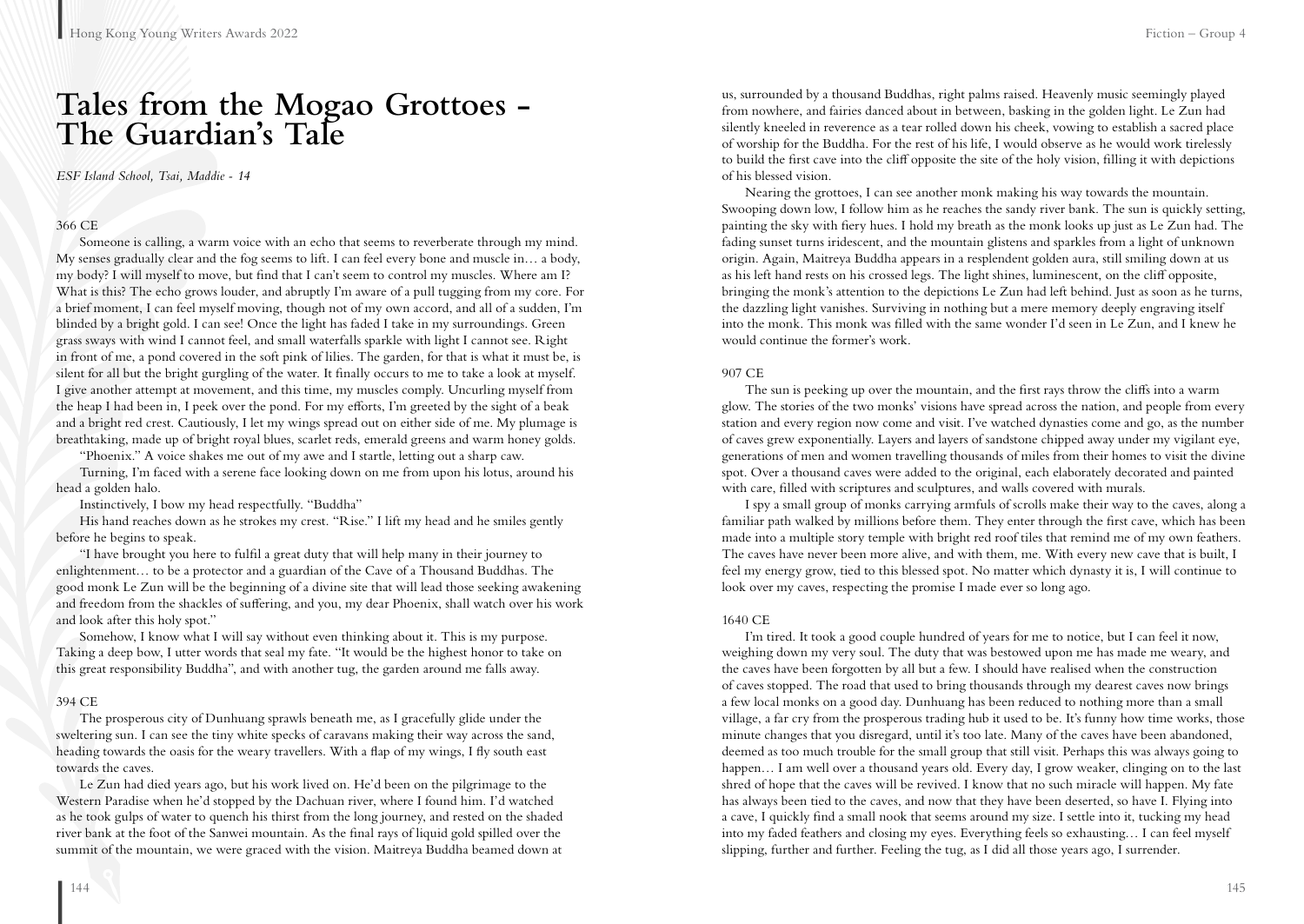### 1900 CE

There's a voice. It pierces through the haze that dulls my mind and my awareness floats back in bits and pieces. I haven't awoken in two hundred years, why now? Looking around, I see nobody in the cave that I'm in, but there's definitely someone. A scratching sound reaches my ears, and I trace it to a small crack on the wall. Who's behind it? I fly through the wall and finally find the source of the sound. It's owner is a man in his 50s, wearing loose fitting robes and a cap to cover his shaved head. A holy man then, I realise in relief. The cave I had been in was blocked with sand, and he was scratching away at it using a small shovel. This was unusual… in my semi-conscious state I'd been aware of people coming and going, but none of it had been enough to pull me out of my torpor. What was so special about this man?

### 1909 CE

Betrayal, and anger is all I feel. I'm burning with pulsing hot rage as I watch the man that had woken me, load cart after cart of documents. The precious documents! I knew he didn't understand the significance, being illiterate, but to blindly give it away, all for a couple dollars? They are not his to give! Each manuscript, so carelessly stacked onto the rusty trolley, feels like a brutal stab through my breast. This is not leading holy men to enlightenment! This was sacrilege, desecration, of work so tirelessly worked on by monks! The thieves in question not only clearly know nothing about the contents of the documents they have taken, but hope to use it for their personal gain! I watch in silent horror as paintings around the caves are taken down and thrown into the carts, along with textiles and sculptures. This cannot be. I must be in some sort of nightmare. Filled with grief, I let out a loud cry that won't be heard, I feel a tear trace it's way down my face. I'm hopeless, unable to interfere, unable to turn away.

### 1939 CE

It's happening again, soldiers jeeringly vandalizing yet another precious mural as they joke with each other. They had been stationed here some months ago, this small group of young men with cruel faces. Within a month, they'd tired of their card games, and turned to destroying various statues and artwork. I no longer feel anything towards them. Numb. This isn't new. After the first betrayal, a stream of other thieves and vandalists had passed through, each leaving a permanent scar of what had been lost. Murals stripped from walls and statues carelessly broken. I had watched each of these being created, the long hours of hard work, the effort and love poured into each and every piece. All to be destroyed within minutes. Is this my fate? To watch, as all that I had once watched grow and prosper be ripped away cruelly?

### Present Day

The caves have survived, and so have I. Thankfully, a small group had come in not long after the soldiers had left, for once with no selfish intentions. After poking around the caves, and what seemed to be many observations, a steady flow of people had arrived. While not particularly holy men themselves, they worked hard at repairing and protecting the site, and I give them my gratitude. From then on, there was no more destruction. People began to come through the caves again, this time not for enlightenment, but out of appreciation for the caves themselves. The caves will never return to the divine beacon of holiness that they once were, but for now, they are safe, and no longer mine to protect. The thought is strangely calming, I think, as I close my eyes for what is hopefully the final time.

# **This Promise I Hold to My Grave**

*ESF King George V School, Zhao, Rou - 14*

"I'll tell the stars about you." - B.K.

### *Winter, 1937*

Dig your crystalline legs into my punctured veins. Trail your tapering fingers down my gushing, soaking veins. And come. Place that bloodstained palm of yours against the veil of my shuttered lids. They flutter. Once, twice.

Are you a thing?

*Inhale,*

*exhale.*

A something. A parasite that haunts the ridges and crevices within me, that even I have not explored? Or are you just this: A monster of memories. Burgundy wine I savour on my tongue, until you are bleeding, poisoning, blackening my blood. Till I am giddy and sweet with the mere taste of your nightmares and your dreams. The memories you send crashing wave after wave into my fevered brain.

And the dreams come like wildfire. A disaster born of cerulean lightning and smoking wood, that razes through all my defences until I am left gasping and short for air.

I see dunes. Sweeping whales of molten gold beads that plunge and rise, perhaps with the wardrum beat of footsteps that tread the barren land.

Wind, the hissing of sulphurous flames. Scorching, crackling, rubbing sand against sand until all the melody that is the air, rings with the death rattle of the desert.

The visions trickle, slowing. Stops.

*Tap, tap.*

It feels out its new conqueror, its foe. This nightmare, this memory, this secret of mine. It fingers the bumps and sloping grooves, the gyri, sulci of my brain.

*Pushes.*

And all of a sudden, I see stone. Gouges carved into cliffs, they would one day stroke the stippled sky.

I see vermillion, slate and the verdant green of forests that paint whorls and spirals, colours long faded into the sepia of photographs, yellow, bruising with age.

I am thrashing, writhing, squirming in my sleep, choked by blankets I hold with bunched fists and crescent-moon nails that tear and tear.

When I finally open my red-rimmed eyes, I can still taste the metallic bite of blood, welling in the back of my stone-cold throat.

\*\*\*

"More of those dreams again?"

I stretch out my limbs as I contemplate the words, wrap my blanket tighter, tighter around my bony shoulders. "Last night, I saw something new for the first time," I reply slowly. "For the past month, its all been the desert, you know? The dunes, the sand that goes on and on and never ends. The same dream, over and over again. I don't mind it, but-"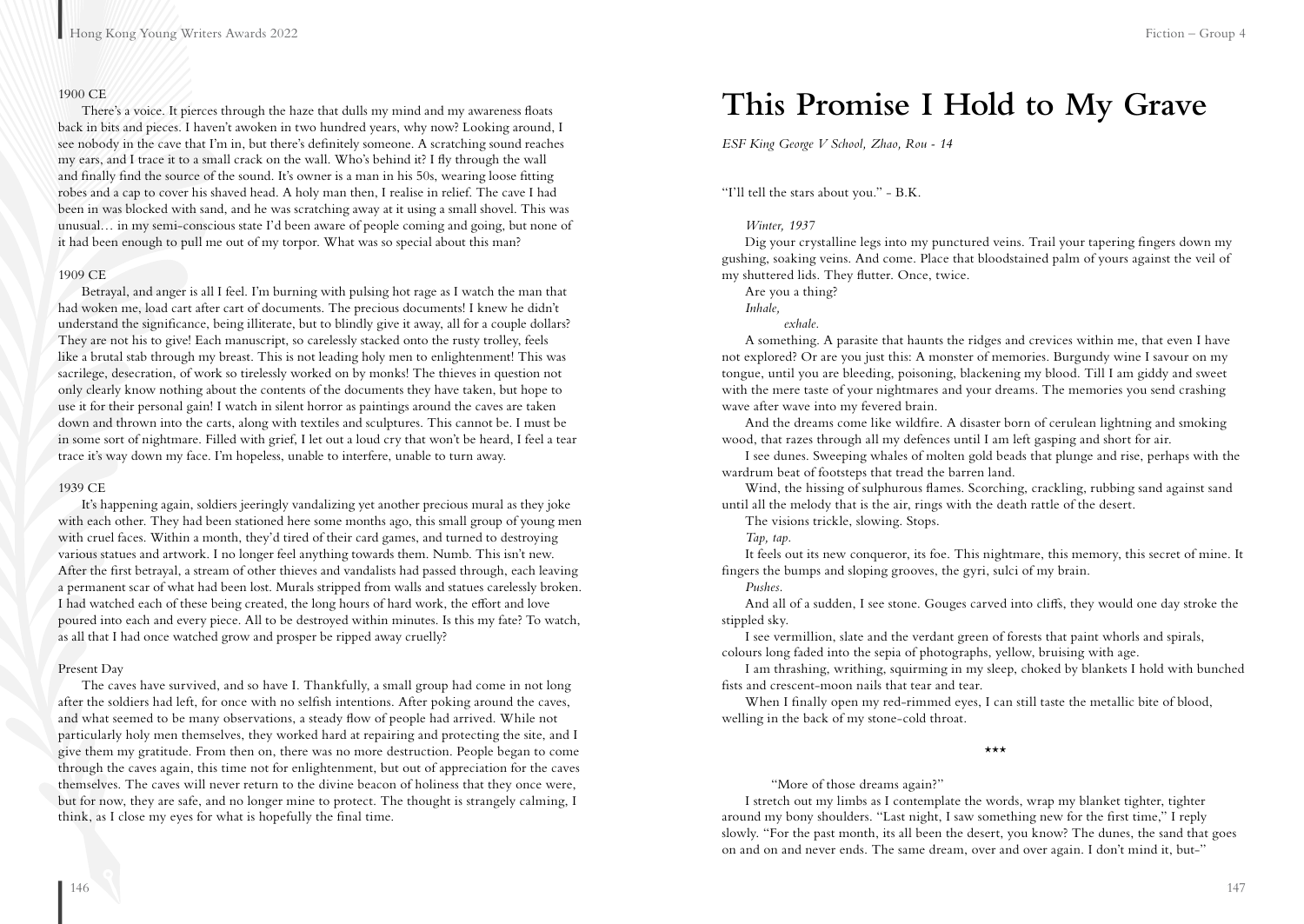I hesitate, and it is a question mark, a period, or perhaps an ellipsis that taunts and lingers. My friend sighs. "You don't get it? You want to know what's going on?"

When I tilt my head in acknowledgement, her arms come to loop around me, and we are content to hold each other for a while.

"Well? What did you dream about then? Last night?"

"Caves." I reply instantly. "Like a large ant's nest, all peppered with these huge holes. It was all over the cliffs, and there were these beautiful paintings."

The secrets I glimpsed night after night were as much a part of me now as all the uncharted stars to the moon. The stinging, salt-soaked wind to the brine of the sea. Clotting blood, lattice of veins, they spell out my breathless dreams.

The way the sun had hit the cliffs at just the right angle to spill the amber lustre of sweet light. The way everything soon became drenched and coated, bathed within the colour of freshest autumn leaves.

It was as if everything had been spun from spools of thread stolen from the finest wisps of clouds that had once adorned sunsets. Threads of marigold petals strung in silken garlands. Of freshly spilt honey, sticky and wild which twisted, wove and embroidered all that touched the wandering eye. "But it was so pretty, August." I chew on the inside of my cheeks. "You don't understand."

My friend inclined her head towards me, and when she spoke her eyes are latched upon mine. "And what did you say the dreams were like? The thing that gave you those dreams?"

 Like spirits. Like ghosts, monsters. It had a physical presence, pressed tight against my waxen flesh. Barely sealed within me, threatening to erupt, reach arms strung with intestines, claw itself out my gaping mouth.

Like something hid within me, stole every *pump pump* of my telltale heart, snatched at every thought, every colour that shot, electrical, tingling through my splintering, fracturing skull.

And every night, the *thing* feeds me. Stuffs rotting roses of desert-world dreams into my restless sleep, until I am eroded, whittled down, all strung together, rickety. Me with my sack of sagging skin and bones, I dance on its gilded strings.

I smile. "It's nothing, really. Just a headache, now and then."

Her eyes are searching, seeking, are they pleading? I've played this game for far too long. In the end, all that August can do is give the sad little laugh of a friend who had long learned you. All about you. Your machinery, every oiled cog and gear twisting, turning, what makes you *tick tick tick.* Who had long learned to strip through every little lie you wove, deft cut by cut. And who gripped my hand now because we both knew of the sleepless, spinning nights. The smoke-throttled dreams, restless murmurings, they wrack my sweat-drenched body.

All of this, I hide.

\*\*\*

The next time I see August, there is almost nothing left of me. Hands locked around my chest. They squeeze and squeeze as if I could push it down. Just push it down, restrain this monstrous thing that feasts inside of me.

Is it my heart that's beating? Is it me that closes my tired eyes now? *You or* 

*me?*

It has grown persistent. Gnawing from inside this home it has made, coiled and meshed between my blood-soaked organs. It rears and shakes, sends wave after wave of dreams.

They come prowling deep in the middle of the night, bullet after bullet, you strike my weathered flesh. You fog up my vision until my eyes are watering, and my heavy breaths escape my pursed lips in ragged, choking hiccups, scraped out from somewhere within my clogged up, smoke-filled lungs.

Over and over again, the visions whirl through my head.

August rushes for me, cradles me against her. "Hey, hey. Are you okay? Juliette, hey!" Her fingers knot through my sopping, tangled hair. "I'm here, I'm here, okay? Hey, hey, it's okay. Is it your dreams? The beast?"

My fingers form claws around her wrists, and I clench them. She winces. Doesn't draw away.

I hold her, she holds me. She is real, real, real.

*Fake.*

*Fake?*

Real. August is real. She's here. I'm here.

I listen as she begins to speak. Regain myself with every lilting note her petal-soft voice forms. She strokes my feverish head, speaks in undulating streams as if her words can patch these oozing, hidden blisters that paint me inside and out.

"Do you want to know something that might cheer you up? Yeah? Yeah? Okay." She croons to me, stitches her words like a lullaby. "Well, I did some research after you told me about your visions, and I found your dreams in the newspapers. Do you know it? They're called the Mogao Grottoes." She wipes my blood-stained lips. "The Mogao caves if you will, and it's surrounded by miles upon miles of desert."

*Inhale, exhale.* The beast loosens its chokehold on me.

"Some people are calling it the land of dreams. It was discovered a few years ago." She smooths my jagged fingers until they are limp. Laces her own ones through mine. "But a lot of the caves have been vandalised, damaged, things stolen from them." She falters. The beast falters.

Her eyes are the softest of blacks when she entangles them with mine. "I think you should go, Juliette." It's there, snarled within the tug of her lips, drowned within the sugar of hope. "Maybe it's the source of your monster. Maybe all of your visions and nightmares."

What a dangerous thing it is, hope. "Maybe." I fight to regain my voice. "Maybe it'll make it all go away." For once I allow myself to dream. "Maybe I'll get better."

She rests her cold, cold forehead against mine.

When I speak again, there is only me. Just me, lying here, monster be damned. "I won't be gone for long."

She bites her lips. "Promise?"

I smile. "I promise."

\*\*\*

### *Spring, 1937*

Cloaked within these angel wings of night, we travel. Your haunting voice is the chorus of asteroids. Of incandescent meteorites and comets swirled within the frosted haze of galaxies, nebulas, stars. You sing, and you are the phantasmal caress of gold-veined ivies that engulf, play tic-tac-toe across my stone foundation.

You are everything gone rotten in this world. You are a beast shrouded in beauty, and you are a festering, oozing wound that can only cause pain, pain, pain.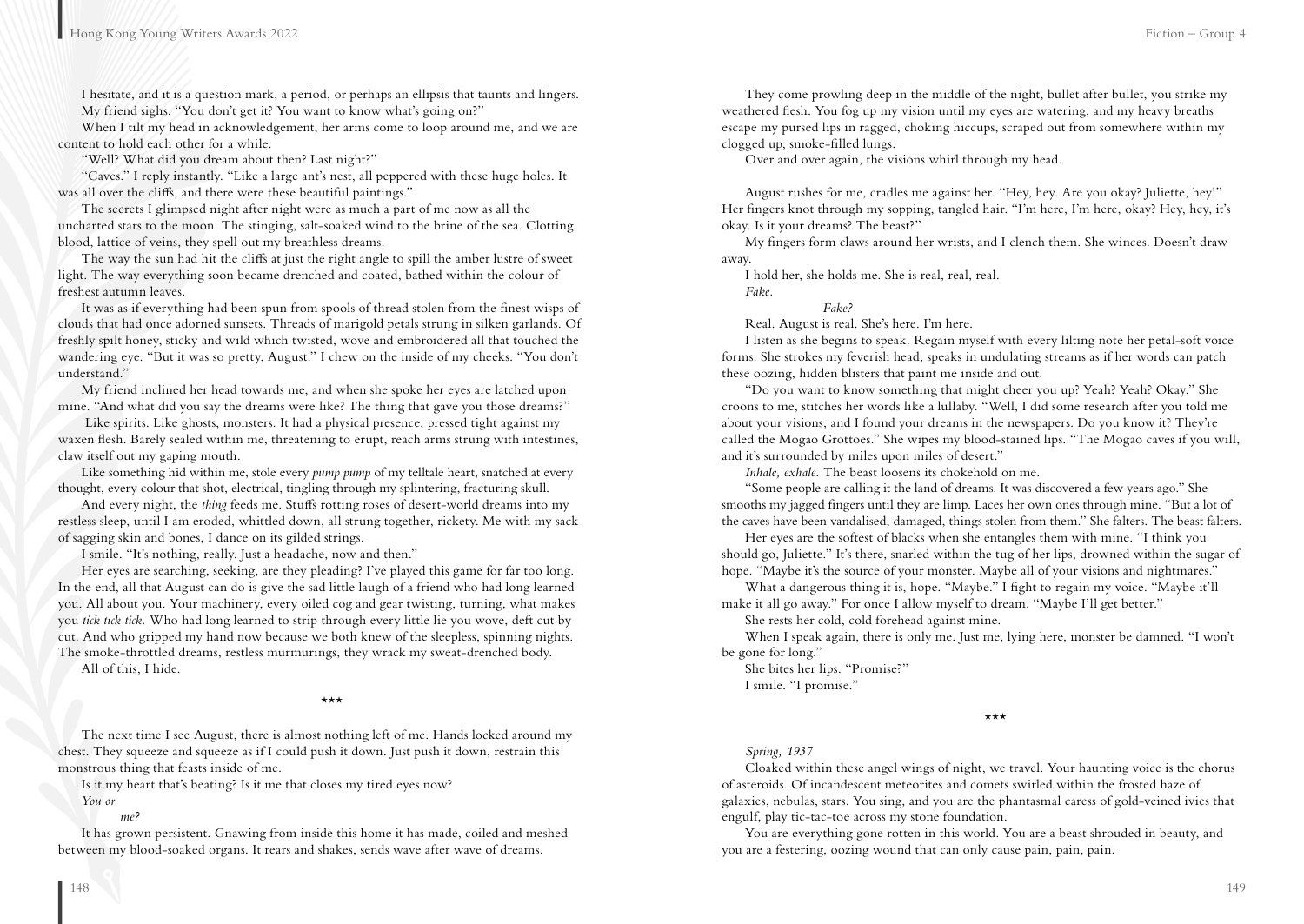### Yet still, I follow you.

My stumbling legs walk this path you trace for me. Follow you as your voice rises into a crescendo.

The world is my compass, and you are pulling me, tugging me, onwards due north. Are you still my parasite? My infection, my monster, my secret?

But as we pass through sleepy villages, twining wires strung with homespun garments. As we trek across unbroken, windswept mountains of sand painted sanguine by the glow of the setting sun, you have been my only companion. And as we finally breach the line of the known and the unknown, I step willingly into the oblivion of my most insidious dreams, the figments of my broken, fractured imaginations.

I feel nothing from you now, my night-horror. Nothing except for thirst, and wanderlust. Nothing but a bone-deep tug of longing.

Is this your home?

My footsteps echo. They patter, fall, fold against the rough-hewn stone, like raindrops disintegrating into soil. If I strain, quiver my nostrils, it's almost as if I can smell it, air redolent of sweet petrichor.

But there isn't, I can't.

I march blindly into the unfathomable bellies of these ancient, mammoth caves. It's too dark for my naked eyes, but not for yours.

I heed your call, follow your steadfast lead. And like this, you guide me, nuzzle me. You nudge me gently, so gently.

Labyrinths and labyrinths, I leave my mark upon the dusty ground.

Is this what you wanted all along?

You were never born of rage, were you? My monster, my sweet, you couldn't help it. *Hiraeth:* a homesickness for a home you can't return to.

But you're home now. You are placated. Content. You sit me down, and we wait.

For what, I do not know, but I place my life within those bloodstained palms of yours that I used to fear.

\*\*\*

Mirrors. Spreading, fracturing gossamer strands of silk cobweb light. They split in all directions. Upside down, wrong way around. You turn, turn, turn the wheel of this sinking ship. And so, like a mirror, I fall asleep and wake up to dreams.

### Where have you brought me?

I am soaked in colour. The world unravels, spools of thread around me, and I see porcelain, begonia, and seafoam. Orchid, lilac, deep lavender. Sapphire and steel, conflated into swirls of a watercolour painting.

Murals cram every last inch of bare rock, and it is as if I could glide here, perhaps I could fly. Stretch out my arms and touch worlds with both outstretched hands.

Galaxies filled with fairies and bodhisattva and buddhas, they are all within my reach.

There is history spidering, leaving ripples, conchoidal fractures in every painstaking piece of chipped stone and sunburnt paint in this cavern you brought me to.

But you ask me to run, and if I did, rose petal smooth skin crumpling, creasing,

weathering within the space of a prolonged sigh, I would finally understand. I would see the garish blood-red of graffiti lacerated, scratched across your tumbledown home.

I would see men and women dressed in midnight. They steal handfuls of bygone times, pocketful by pocketful, till one day, there will be nothing left of these ribbed walls you used to dance within.

Everything that serenades you and your brethren. Everything that breathed of your past and present and future. Sepulchral banners, statues, timeworn scrolls, they will melt into greedy hands.

And is this why you've brought me here?

Who are you, my dearest of nightmares, what do you wish me to do? Are you a phantom? Monster? Guardian, knight of these palatial caves you call your home?

The ocean's smooth glass, gentles them. The incessant *drip drip* of fitful rain can leave its mark upon even the most stubborn of cliffs. And so, time will do the same. Time will coax spring shoots from arid grounds. Time will wrap plaster after plaster across all of our gashes and wounds. Time will heal this ruined species of us. Even I couldn't see the good that you were, until it was far too late. Until I was already drowning, and only then did I plead and call. Only then did I come running, flailing for you.

Decades, centuries, however long it will take, life will never stop its ceaseless pendulum sway.

When the next fortunate person arrives, they will dig past choking sand and rock. They will find this. These caves that encompass time and space, that loops with the deftness of arteries across cliffs and desert land. They will treasure this. They will collect fragments, and rebuild these walls, these interwoven stories of yesteryear, of your ancient times, of history.

So, I will bleed for you. I will reach my hand into every fissure. Every piece of stardust, ripped tissue, beating organ of mine, until I am laid bare, stretched inside out beneath the infinite night sky of your gaze.

Take me, consume me, head over heels, I tumble. Do what you must do. I'll sink into your arms; let you count my dying breath. *Thump thump* of my heart as it strangles in this chokehold, this bruising force I hold against myself. And in the end, all that I am.

All that is left of me is a dreamer, entrusted with this promise I hold to my grave. I release a vacant sigh, and around me, the walls begin to crumble.

We sink. We fall.

We are forgotten.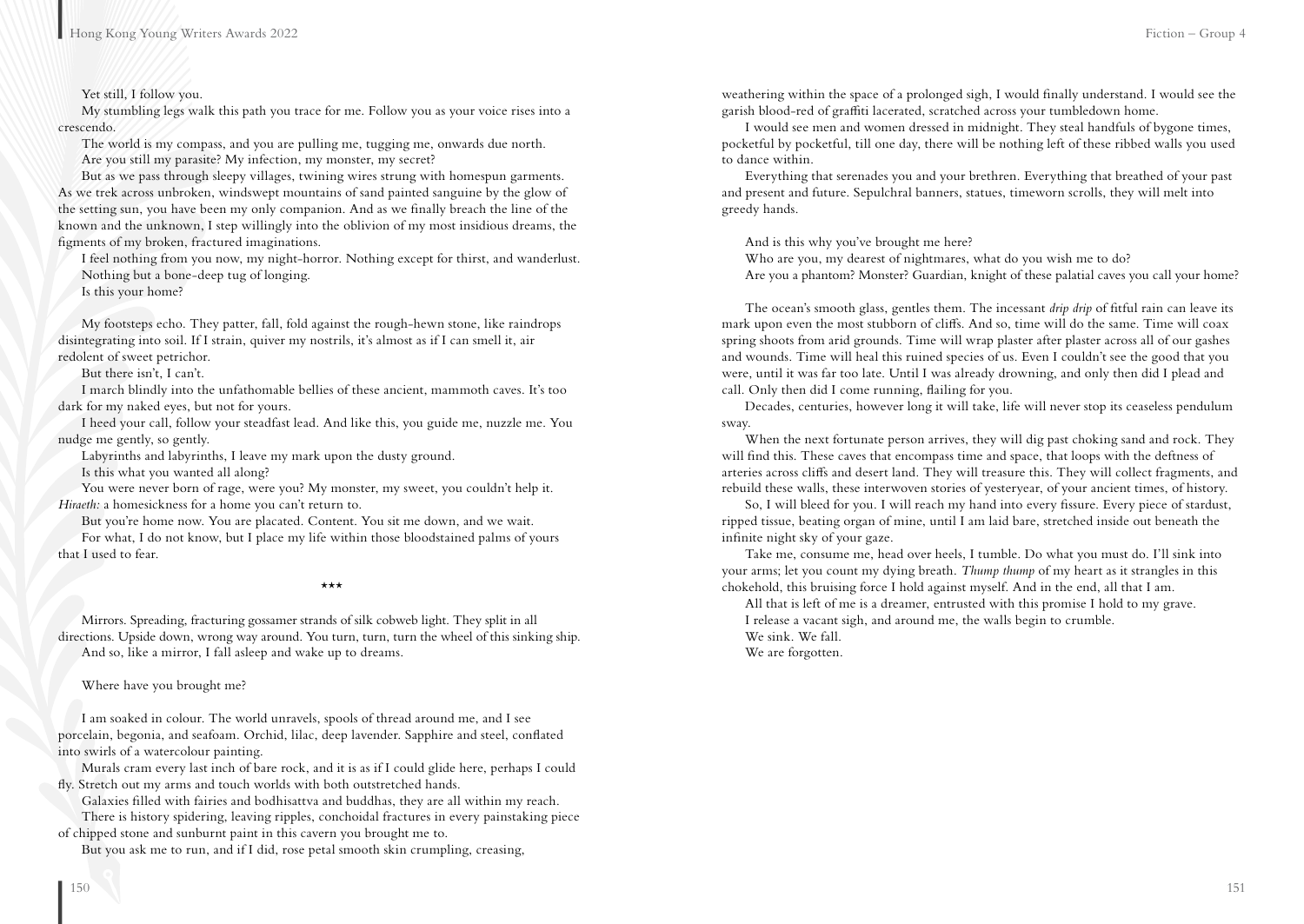# **Enlightenment**

*ESF West Island School, Tsang, Eric - 14*

### *Rebirth.*

Harmonious, sonorous thoughts echo through the chambers of the clay halls, complementing the immense silence that pervades the static air. As the rest of my limbs stir into an unmoving consciousness of the caressing hands, I feel the light strokes of bristles moisten my eyelids, and I observe the demure smile of satisfaction unfurling on the young monk in front of me, which hastily dissolves into a solemn look of appreciation as he effortlessly suppresses his fleeting swell of pride. Briefly, his subdued eyes flicker with effulgence, meeting my gaze, ever warm, ever serene, ever sunny. Acknowledging my existence, he remembers his purpose and quietly slips away, his fingertips last to leave the touch of my palm. 'Thank you,' I thought, the undulating whisper of gratitude rippling from the core of my heart, glowing a sharp, hidden shade of red, extending to the end of my palm… But the wave never came into contact with him, nor did it manage to flutter away and escape from my stonelike, earthen body.

Sat firmly cross-legged, eyes closed in a meditative pose, with my right palm held facing forwards, I am unable to see or move, and a few loose rocks gather in the alcove I am placed in, causing slight discomfort. I simply rest above these superficial fragments of the mind, my steadfast demeanour as placid, as contemplative as ever - I have overcome suffering long ago, and I am free of desire, or the need to move or see… In an instant, Buddhas see all, Buddhas know all.

It was in that timeless moment that I gathered I was a reincarnation of Buddha, part of a realisation of the vision seen by Le Zun the Buddhist monk. A thousand Buddhas had appeared before him here in the desert, bathed in golden light. But why? Why did that vision occur to him? It couldn't have been a figment of his starved mind, imagination… So what purpose do I have here? Did I not resolve all of my karma in the previous life, liberating myself from its perpetuation? Why have I been reintroduced to the cycle of rebirth? The illustrious spirit of the Buddha is eternal. I am eternal.

My hair is tied into a bun. Draped over my shoulder is a piece of clay fabric, laced with jewels, extending to cover my whole body. Intricate, cloud-like swirls are emblazoned into it, resembling the sinuous streams and serpentine winds. The luxurious alcove behind me is lined with gold-plated tiles, a mosaic of rich, vibrant sheaves of wheat that join at the top, with a plethora of clay ribbons surrounding me that twirl away into the walls. Dense geometric structures of gems weave the upper part of the corridors, twining and spiralling up into the domed roof of the imposing apse. Candles placed carefully by the walls cast a soft, golden hue onto the Buddhas, dyeing the room an ever-changing tint of orange, just the way Le Zun had envisioned it. Meticulous, dynamic paintings of Buddhist figures fill the remaining part of the walls, each one uniquely identified, possessing a crystalline quality, depicting the transformation of the mind as enlightenment approaches.

Sat in a semicircle beside me are other Buddhas, some female, some male, dressed differently, with the same alcoves but different resting positions, more subtle, less dramatic, but just as luxuriously placed nonetheless. We must be extremely revered to be enshrined, elevated like this. I paused for a moment, wondering if the fellow Buddhas beside me were wondering about the same things as I was. I willed myself to elicit a response from them,

willed them to respond, however their emotions were just as locked behind the facade of their indifference as mine were. For a moment, I thought I saw the stormy seas of the mind through the empty stare of the Buddha far opposite me, then realised that it was merely a mirage I had constructed of the torch fire reflected in its eyes. We remained just as unwaveringly composed, just as pacific, our everlasting, serene smiles and sunny eyes revealing everything and nothing about us at the same time.

Our faces answer all questions. Our thoughts punctuate them.

The pilgrims and monks below us are just as composed as us, eyes closed, mouths drawn, sitting or kneeling, hands rested on their laps or held in a fist in front of their chests. Their thoughts are ablaze, however, allowed to run freely in the caves. Perhaps this is an indication of their restlessness, that they are yet to achieve nirvana… A sea of thoughts emanate from these people, flowing rhythmically to surround us, conducted brilliantly by their collective mindfulness. Boundless, righteous thoughts freed from ill-will, liberated from sensual desire. What a shame these pilgrims and monks are currently unable to gain insight into this strangely comforting, ethereal music! Yet why does this feel so comforting, to be in the presence of imperfect beings? They idolise us, we are their objects of worship.

One of the aspiring Buddhists before me, a young boy trying to let go of his angst, finishes his meditation practice, and lifts his gaze to meet mine. Immediately I sense something disappear, and a tiny bit of the shimmering lustre that enveloped the room drifts back to him. A cold glint of disappointment and chagrin settles in his pallid eyes; he shrugs his shoulders and channels it away.

'I felt nothing…' he thinks, holding back his bluster with a contemptuous tranquillity.

'That is exactly what you should be feeling…!' I thought, glaring back at him with as much vigour as I could muster, the sheer frustration of helplessness tugging at my leaden face. Somehow, the message seemed to register, and a soft fulfilment finds and imparts itself to him as he walks off.

'Please guide me to Buddhaship,' another one silently wishes, aiming her infinite, intent stare fixedly at me, sending an unexpected chill into my stony, hardened heart as I contained a rueful laugh, knowing that my impenetrable facade would fall before fiery eyes could melt an inch into my icy walls.

'I wish I could…' I thought, 'But you'll have to guide yourself.'

'Perhaps Buddhaship isn't at all what I believe it is,' she thinks. 'Is this a doubt that I have in Buddhist teachings…?' Brooding, discordant thoughts appear, visibly staining the pleasant, melodious atmosphere. Tucking herself back into a cross-legged position, she turns her elbows upright, cups both her cheeks with her palms and rests her sagging chin on them, her lower jaw hanging slightly open, pensive but hopeful.

She looks around and redirects her concentration at me, checking to see if her thoughts had any impact on my expression. Relieved, she continues meditating.

Buddhas see all, she wordlessly chants with fervour, Buddhas know all.

And with that, she melts back into the orchestra of subtly unspoken prayers.

'But Buddhas don't feel all…' I thought to myself. 'They merely fade into nothingness.' I start to notice the imperfections in the room, stark and distinct as they cast a striking contrast to the perfect chorus of thoughts. A blemish on the porcelain vase beside me, a crack in the clay walls, the last unfinished paintbrush stroke and slight fracture by my elbow. Unperturbed, I conclude that these mistakes were made by humans. Humans, who have not transcended time and space. Humans, who have not achieved nirvana, and are still prone to distractions and errors.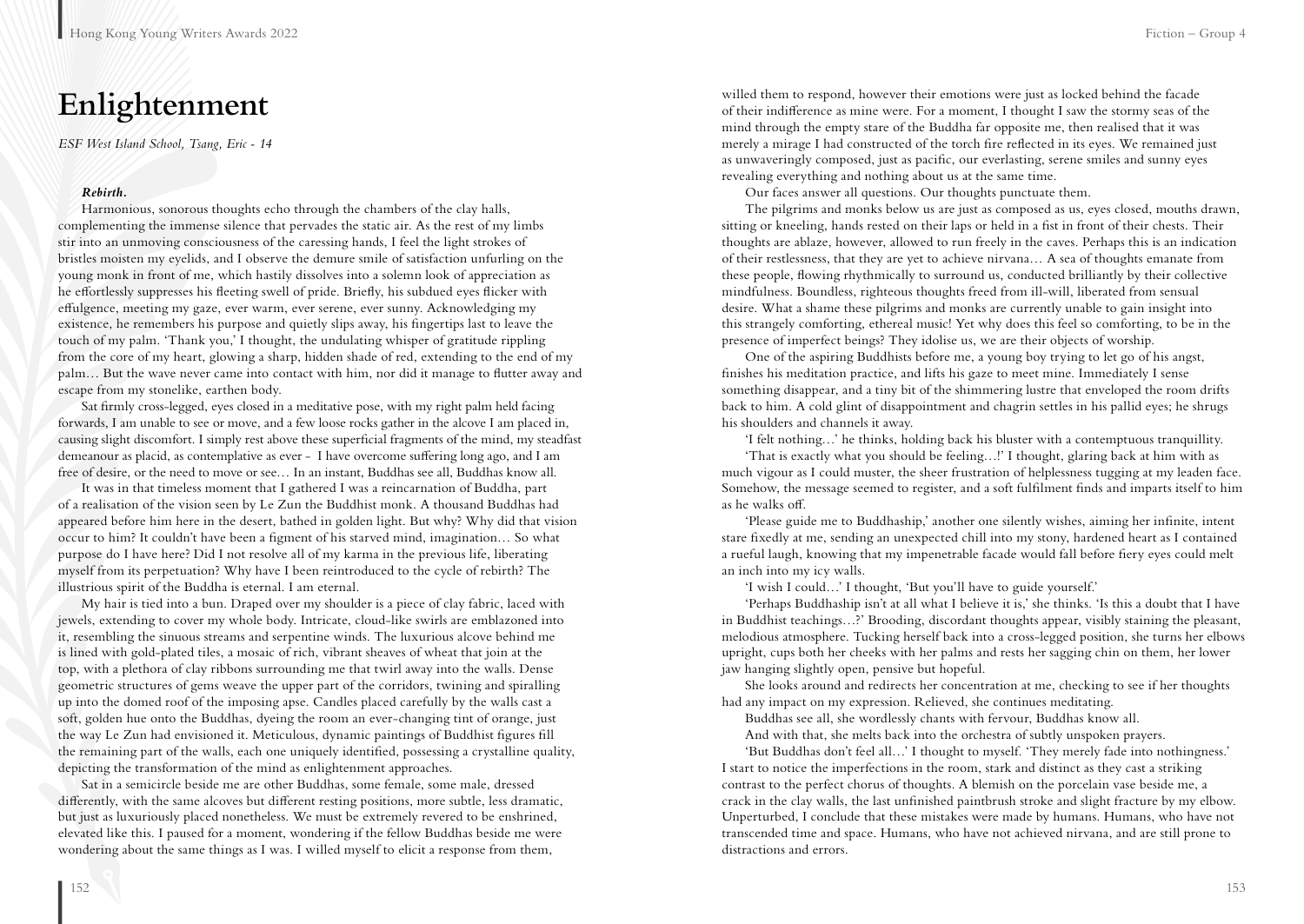Observing the serenity of the room, I realise I am not needed. Slipping out of the cage I am put in, I let my mind adopt a state of formlessness, reassured our followers have everything they need. Devout pilgrims and monks arrive and go. They blur into nothingness as I fade away from the realm of perception.

\*\*\*

### *Awakening.*

Time presents itself to me when I return; I am not interested. Nothing has changed in me. I remain just as rock-solid, just as sturdy, my smile and gaze just as revealing and unrevealing as before. The glorious music and visible tranquillity that I experienced before still reign in this cave, and this cave is still just as popular with our fellow Buddhists, however there exists an evident lack of hustle and bustle that intrigues me. The music I heard before is now of a different calibre and tune - still as harmonious as before, but no longer as rich, no longer as vibrant and bright, and more of a subdued quality, as if they were naive children who matured to be more accepting of the inherent suffering of life.

I spot the woman from before, wan and faltering, peering in from around the entrance, an aura of emptiness surrounding her. She stares into my eyes again, a sharp, piercing, sweeping, expectant stare. And surprisingly this time I find myself being the one who tries to gain insight into her. I bore through her inky, swirling marble eyes and tried to navigate through her pitch-darkness, but there the entrance was locked tight, and I could not wander any further into the garden of her heart. No indicator, no key I could use to peer into the depths of her being. Her cold, ebony eyes would forever be shut away from the world. Only the facade of her withered self could be observed. She had attained nirvana, I realised. The gain in the strength of her mind had come at the cost of her emaciated body. One more ascended spirit soon liberated from death… and life, I thought wistfully.

Absorbed in my own thoughts, the harsh cavity of inaudibility amid the peaceful harmony recedes, swallowed. When I bring myself back to my senses, she is no longer there, yet I know she always will be. Even as my right arm remains outstretched forwards, with my palm pointed firmly towards the sky, I heave a sigh of weariness.

A jewel tumbles from my clothes, dislodging a small chunk of my thigh before falling to the ground with a distinct clatter that reverberates across the room. And although a few of my followers soon come to my aid and fix it back in its position, I am left to question my timelessness.

I never see her again. As the days come and go, more and more of my aspiring Buddhists turn out like her - they achieve the highest levels of concentration, freeing themselves of anything the mind can conjure, thus achieving nirvana. One by one, the thought musicians bow out, stars who shine with rising vivacity and splendour until they vanish, halting in an abrupt finale, never to be heard again.

In the languid silence, I reflect on how the boy felt before he left, instilling a thought that nags me - is Nirvana really what we are after? At the highest levels of concentration, we can peer into the thoughts of others while attaining utmost control over ours… we rid ourselves of the desire to feel. I recall the cold, stony glare of the woman, the metamorphosis that she underwent in the path to enlightenment. By freeing ourselves of dissolution, are we essentially robbing ourselves of the capacity to feel? Are we robbing ourselves of warmth?

I observe the Buddhas sitting beside me, a semicircle of stillness, an ironic sangfroid that reflects nothing of the turmoil caused by the violent tempest in my stone-cold heart.

I wonder if I still retain the purity that I possessed.

The fire in the torches snuff out with no one to maintain them, and eventually just a pure darkness reigns, accompanying the tremendous silence that pervades the static air of the caves. Perhaps this is the true meaning of timelessness - to have every moment of time with you when it has no meaning - time has no effect on the quiescence and constancy of these picturesque caves. Time presents itself to me; I listen, for it is my only companion.

Humans aren't eternal, I remind myself.

These caves are eternal. I am eternal.

And with that, light engulfs the ashen room.

Not the natural, flickering flame of the torches, but rather a harsher, constant, stark white glow.

There are men. They are not here to practise Buddhism. They speak a foreign language. A brew of their desire and wonder congeals to smother the clay halls.

'Look at what waits for us here,' one of them says, tantalised.

'I can't wait to bag these riches,' another one says, a look of treacherous lust in his malicious eyes.

I shut myself from these abominable horrors.

They walk towards me.

They put their hands on me.

They climb upon me.

They sit on my lap.

They point something at us, a camera, I gather from their thoughts. A contraption that captures time itself. They smile, a cloying smile, directing a bright flash of light at us, and I feel a tiny portion of myself being drawn out into the camera.

They disappear, leaving nothing but darkness behind, yet I know they will soon return to satisfy the rest of their desires.

Tired of my inability to react, and uninterested in the ill intentions of these men, I remain aloof and let myself be at peace, undisrupted.

Incessant chatter and vague discussion fill the room, buzzing with eager anticipation, a knotted, ravelled mess of audible dissonance impossible to untangle. I can make out the disparate voices, however I am familiar with none, and cannot identify the voices from the rapturous cacophony of sounds. A crowd of people are gathered in an orderly fashion at the entrance, drowned in jarring jets of brilliant, potent light. The jewels on the cloth draped over my shoulder have been replaced with newer ones, I notice. The robbers before must have stolen them. My knee has healed. The portion of the garment on my lap has been replaced as well. And the paintings on the walls have been redrawn.

A small boy is let in and excitedly approaches me with curious fascination. Tiptoeing gently, eyes open wide, he stands a metre in front of me and bends his head back upwards so that he can take in my full figure and height. 'Wow…' He thinks. I'm flattered. Walking over to my feet, he hugs me with ardent zest.

'Aww…' his parents say with an emphatic wholeheartedness. They take a device out of their coat sleeves and direct it at my naked self. Stinging rays of white stab into my raw body, a thousand blinding needles trying to penetrate into my core. Reflexively, I direct a pulse of energy into my arm in an attempt to shield the boy before noticing that the boy seems to be immune to the lights. My outstretched palm forms a perfect barrier between the lights and my face, but that doesn't stop a dozen streams of myself from flowing into their cameras.

My right arm shivers momentarily from the quake, a shudder that happens just as the boy jumps to throw his leg over my thigh, and I suddenly become aware of a fatigue, a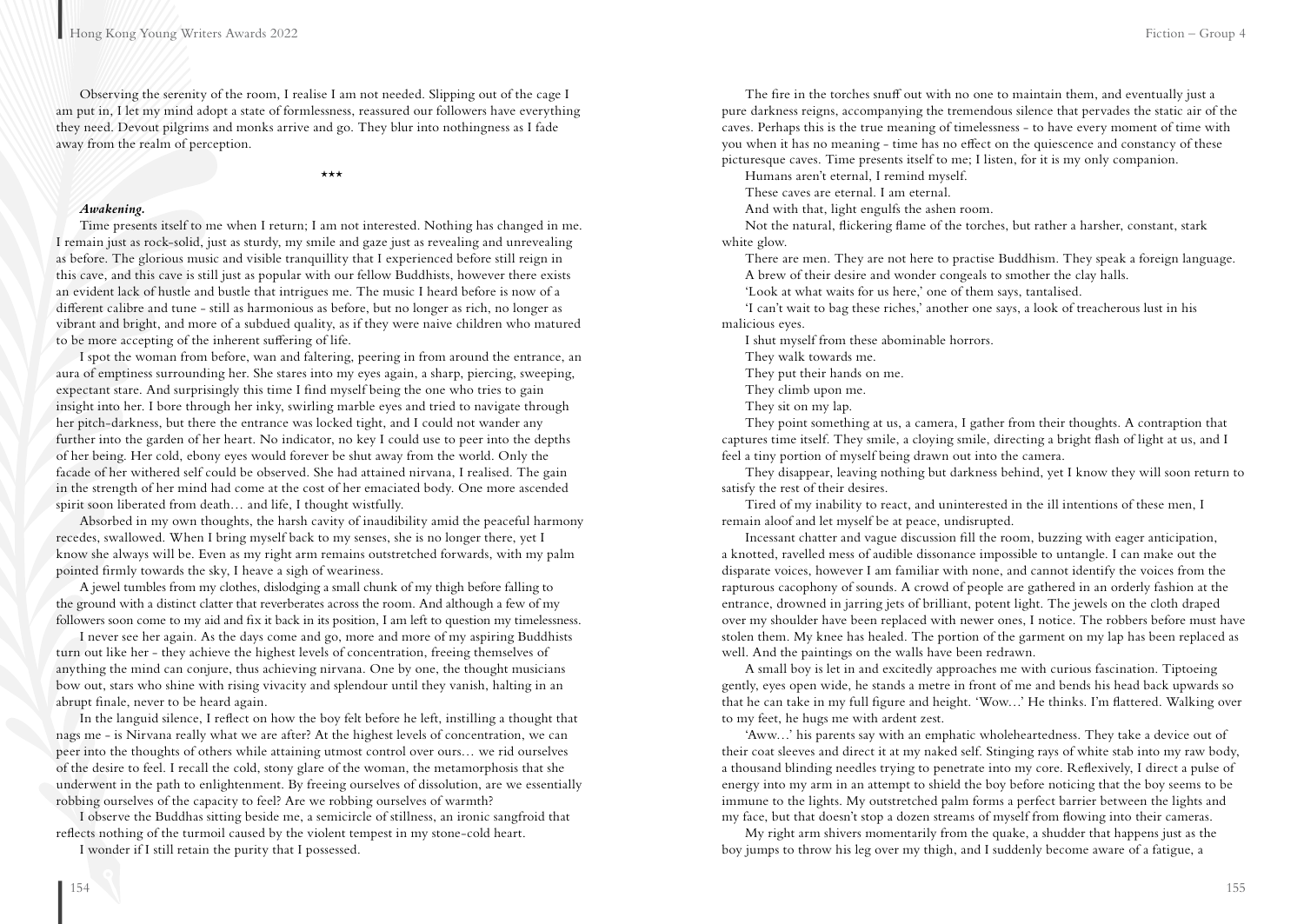palpable lack of strength that I am certain wasn't there before. Hanging from his leg, the boy curls his lip in determination, tenses before he arches his back, lurches around his waist and pulls himself up with a swift jolt. Grasping at my left elbow with a powerful leap, he secures himself by hooking his wrists behind and lacing his fingers together. He performs a graceful acrobatic swing and deftly flips himself onto my lap.

It takes a couple of moments for his parents to stop cheering. Their jaws slowly drop in a fit of apoplexy, arousing animated, transient mirth.

Thrusting himself up, he reaches for my shoulder and climbs up. Now we are level. He heaves a sigh of relief and closes his eyes, sitting down and wrapping his legs around my arm. We observe a sense of togetherness as he opens his eyes to meet my gaze.

I am touched.

All around us, there is commotion and mayhem, an utter barrage of noise. Pandemonium reigns around us, but I am convinced it won't puncture our safe bubble of sweetness and soundness. The boy is just as calm as I am, reassuring me.

'Let me see you whole…' he thinks, and there is nothing I can do as he begins to shuffle backwards to my palm. Already I feel him sliding out of the reach of our safe bubble, and my arm emits an unsettling creak. It weakens steadily, significantly, something that would be an impossibility if my strength hadn't been sapped to a crisp by these cameras. I shake wildly, trembling, unable to gather the concentration I need to isolate my mind and body from this chaos. An intense blow of shock finally cracks my face open as a silent cry emerges from my heart, sending billows of exhausting emotion rippling away into my arm, down through my palms into my fingertips and into the boy, but it never reached them, for down on the ground, tainted amid havoc and confusion, lies my arm and the boy, clung to each other, shattered, inseparable.

My contorted eyes skit over a floating canvas, tracing a frenzied flurry of images on the overpowering white, my mind a glittering, dynamic, ethereal palette. My dazzled eyes clouding with whirling haze, I lose the canvas in the vortex of white and soon every bit of colour washes away, leaving it blank.

\*\*\*

### *Enlightenment.*

It is only when the last of me is drawn out into the unrelenting cameras that I realise my end was never near.

My clay body and the cameras, I realise, have granted me a separate identity as a timeless spirit.

I am everywhere, but not a Buddha. My gentle, reserved smile manifests into a wide grin. Emotion floods back to me. Buddhism, attaining Nirvana and enlightenment, is a pathway from life out of suffering, liberating us from… Life. Life inherently makes us suffer, makes us cold, hardened, stony. The path of Buddhism merely enlightens us.

*Eternally.* 

# **Hollow is the Echo within my Shattered Heart**

*Maryknoll Convent School (Secondary Section), So, Audrey - 15*

Empty lays the space beside me, for the one hundredth night in a row. *It's been such a long time, brother. Why haven't you returned?*

He said he'd be back in eighty-four moons, so we held an honorary feast for him that night, in celebration of his feats. Our entire family was here, hoping for his return. I mean, who wouldn't want to witness the return of a war hero, who had trod through mountain and sea, valley and cave, to bring glory for our country?

Under the bright moonlight, we anxiously anticipated his return. For a while, nothing was heard aside from the games of the children. Then, in the distance, the sound of slow trotting was sent into my ears, growing louder and louder as the figures of some men on horses appeared. I looked past our parent's shoulders, heart racing at an astronomical speed, fuelling up the smile growing on my face. I raised my arm to wave eagerly at the men, calling out my brother's name.

Normally, he'd wave back, yet there was no receiver to my greeting, only a few heads hung low. Perhaps he was tired, or maybe even shy to see so many of our family gathered together for him. He was always the shy one amongst all our siblings, even though he was the second oldest after me, and the only boy in our generation. He may not have been the man our father expected him to be, but this breakthrough he made to prove him wrong most certainly left us all proud, especially me. Ours will be a family of honour now.

Being too absorbed in my pride for my brother, I failed to notice that the horses had already arrived by the gates of our family home. I didn't see the way our parents' faces twisted as they searched frantically through the few horses for him. I missed the part where the men took off their helmets, lowering their heads in sync at our family. I never saw them retrieving a pile of blood-stained, tattered armour from a bag on a horse, handing it back to our parents. Only when the loud impact of a crash was heard, bowls shattering, pots clanging against the floor did the proudness I held dissipate, shattering with the fragments on the floor.

"Grandmother!"

Mother's voice shot out from the crowd of family members. Pushing away everyone, she dashed towards grandmother's body, lying on the floor amongst the shattered fragments. Placing two fingers at her nape, she leaned against grandmother's chest, eyes wide in fear.

"Lian, come over here and help me carry grandmother into the house!"

Only just having recovered from the sudden happenings around me, I stared mindlessly at my mother for a few seconds before registering her command. I mouthed a small "okay", preparing to make my way over.

"What do you mean my son is dead!?" My father exclaimed from behind me, and all seemed to stop at once, glueing my feet to the ground

My mother kept on calling for me, yet all her words seemed to muffle as the overwhelming sound of "dead" echoed throughout my ears, turning my body into paste. I turned around shakily, the scene of my father, eyes wide with disbelief, along with the rest of my family staring at the man at the gate came into my eyesight.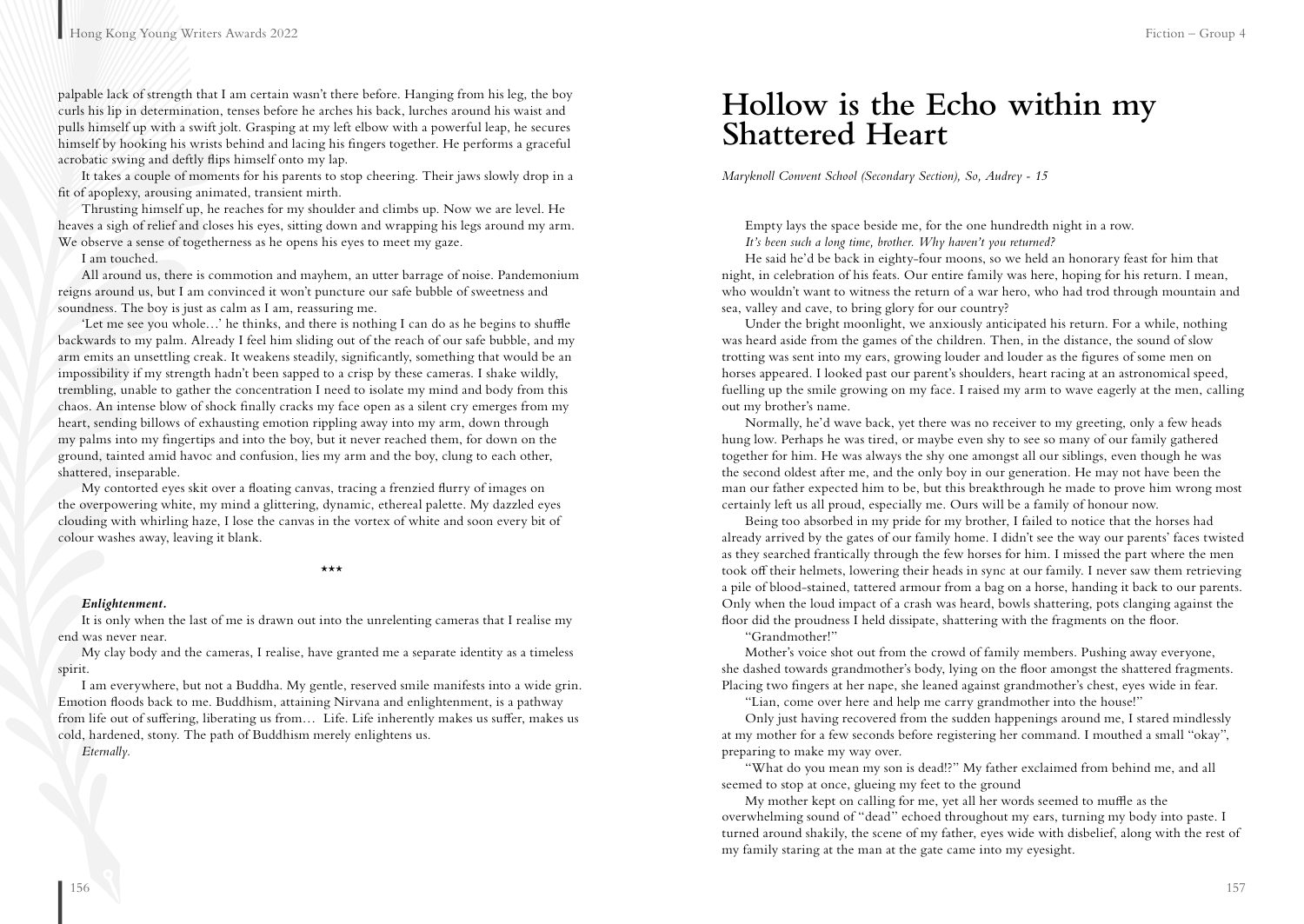As I waddled my way over to my father, I heard my mother utter something along the lines of "useless daughter" as she called over my other sister to assist her. I stood unsteadily beside my father, my young sisters trailing after me.

"A cave collapsed, crushing a few of our men, sorry."

Everything after those words were said are all but faded to me now, yet it's all mushed into one gigantic ball of denial. My brother is a strong person, how could he have been crushed by a rockslide? He was just supposed to prove his worth to our father, not end up dead for it.

Days have gone by since we last heard of you, and in that time, grandmother has passed away as well, presumably from shock. Father and mother seem to have recovered quickly from the deaths of two of their loved ones, yet a strange, heightened sense of anger seems to radiate from them everyday.

Even now, thinking that my dear brother was dead is a pain. I know he's gone, but how could I believe that without having seen the corpse for myself? The words said by those men on that night tug on my heart constantly, violently pulling on it, as if alerting me of its strangeness. Something about their tone just never sat right with me, yet I could never directly put my finger on it.

He might've been erroneously pronounced dead, there must be a truth being concealed from us.

Yet when I bring this up with our parents, father would say I'm disillusioned, and mother would say I've been possessed by a demon. They want me to get married to a man who can provide for our family, now that the only young man in the family is dead.

How could they have gotten over that tragedy already? Does their not heart ache for the loss of a son, whom they have worked hard to raise over the years? All I want to know is the truth, do they not want to know the truth? They never brought his body back, so there must be a chance that he is still alive, no matter how slim it is.

I can't stand knowing that he may be out there, alone and abandoned by us. I can't stand knowing that my brother, if dead, is not buried honourably, and his corpse is just out there rotting in the wind, being eaten by horrid animals. And for this I need to find him- no, I must find him.

Silently slipping out of my bed, I caught a glimpse of my parents sleeping peacefully across the room, the youngest sisters huddled on their bed and the older ones on another bed. Careful not to make any noise, I quickly yet softly tiptoed out the bedroom, gently closing the door behind me. The cave they claimed my brother died in was just 2 hours away from home if I walk. It was somewhat long, but it didn't matter, all that did was the truth.

I ran along the path towards the cave, each thud of my footsteps bringing me closer to the truth. The night wind howls, sand and dirt blowing into my face. I recall running on the same path as a kid with my brother. Back then, life seemed much simpler, just two kids running to have fun in a cave.

Tears started to prick uncomfortably at the corners of my eyes, but there was nothing I could do about them aside from running towards the truth.

I hurriedly sprinted across the uneven roads, through sharp blades of grass and under long tree branches. My legs started to weaken from the wounds it sustained, especially as the cold night wind slashes bits of dirt and sand into them, but I could not stop, I had to make it to the cave they said he died in.

It's strange, I think to myself as I fall on my knees, gazing at the cave entrance in front me. Last time I came here was when I was a child, playing with my brother. Yet now I'm here, as a grown adult, trying to piece the truth of the death of my brother together.

Mogao Caves, it seems we meet again.

As soon as I could stand, I leaned against the cave walls and hobbled my way through the passages in the cave, lantern in hand. Nostalgia accompanied with tears flooded through my mind, as the scene of my childhood playground came into sight. Even now, after so many years, I can still feel the excitement my young self felt as she hid within passages, waiting for her brother to find her.

I can still recall the time we made bracelets out of cloth I stole from our mother, slipping them on each other's wrists, promising to never take them off. I pat my right wrist gently, feeling the shape of a bracelet on it. I held on to it tighter, in fear of losing more of him.

"Oh, that's still here." I muttered to myself, wiping away the blurriness in my eyes.

A painting on the wall, created by my brother and I years ago. Our parents stood smiling at the centre, with all of our siblings by their sides. It was a stupid tradition, coming here everytime father and mother had a new baby just to draw it on the wall, yet my brother persisted and now we're here.

"Lian, run faster," he would say. "We need to get back by sundown!"

"You run too fast, Liu!" I would reply while huffing like a dog in summer, "Why do you need to do that stupid tradition anyways, father and mother have children too much, can't you just wait till they finish having children before drawing them all at once?"

"The caves are fun, Lian, and this is the perfect excuse to come back to play!"

Everytime, after he'd drawn our newest addition to the family, we'd play for hours, running through the caves, trying to catch each other at every turn. Our laughter echoing endlessly throughout the hallway, only ceasing when we'd collapse to the ground, exhausted from the fun.

Usually, we'd end up getting home late, for time seemed to go faster when we were having fun. Father would reprimand us, but to us, the fun was worth the scolding.

Perhaps I shouldn't have complained so much when we went to the cave, or perhaps I should have ran faster on that journey. Maybe then I could have spent more time with my brother, maybe I would've treasured my time better then.

Wrapped up in my forgotten memories, I let my body wander off through the cave, moving about subconsciously. The cave around grew darker despite my lantern, and eventually I hit a dead end.

Hopeless about ever finding anything about my brother, I turned away from the cave wall to leave, yet when I took one step forward, the tip of my foot met something sharp. Directing the light from my lantern to the floor, I saw an unforgettable sight.

A pile of white powder-like dust, lying beneath a few shattered bones, laid out in the shape of a human body.

"Eek!" I squealed, stumbling backwards against the wall, away from the horrifying skeleton which laid before me. Why would a skeleton be here in the cave, especially one that is shattered…

My thoughts came to a halt, a dooming sense of realisation dawned upon me. Lips tightened and teeth clenched, I inched closer to the bones, kneeling down to find the missing key of any hint of identification for the corpse. Surrounding its left wrist was a simple cotton band, the same one I made for my brother in the caves years ago.

*He'd never take it off… was this his end?*

No, it can't be, it couldn't be. He was a noble man, how could he have suffered such a dishonourable end? I slammed the ground beneath me, peering into the darkness behind the skull's eyes, as if hoping for a response.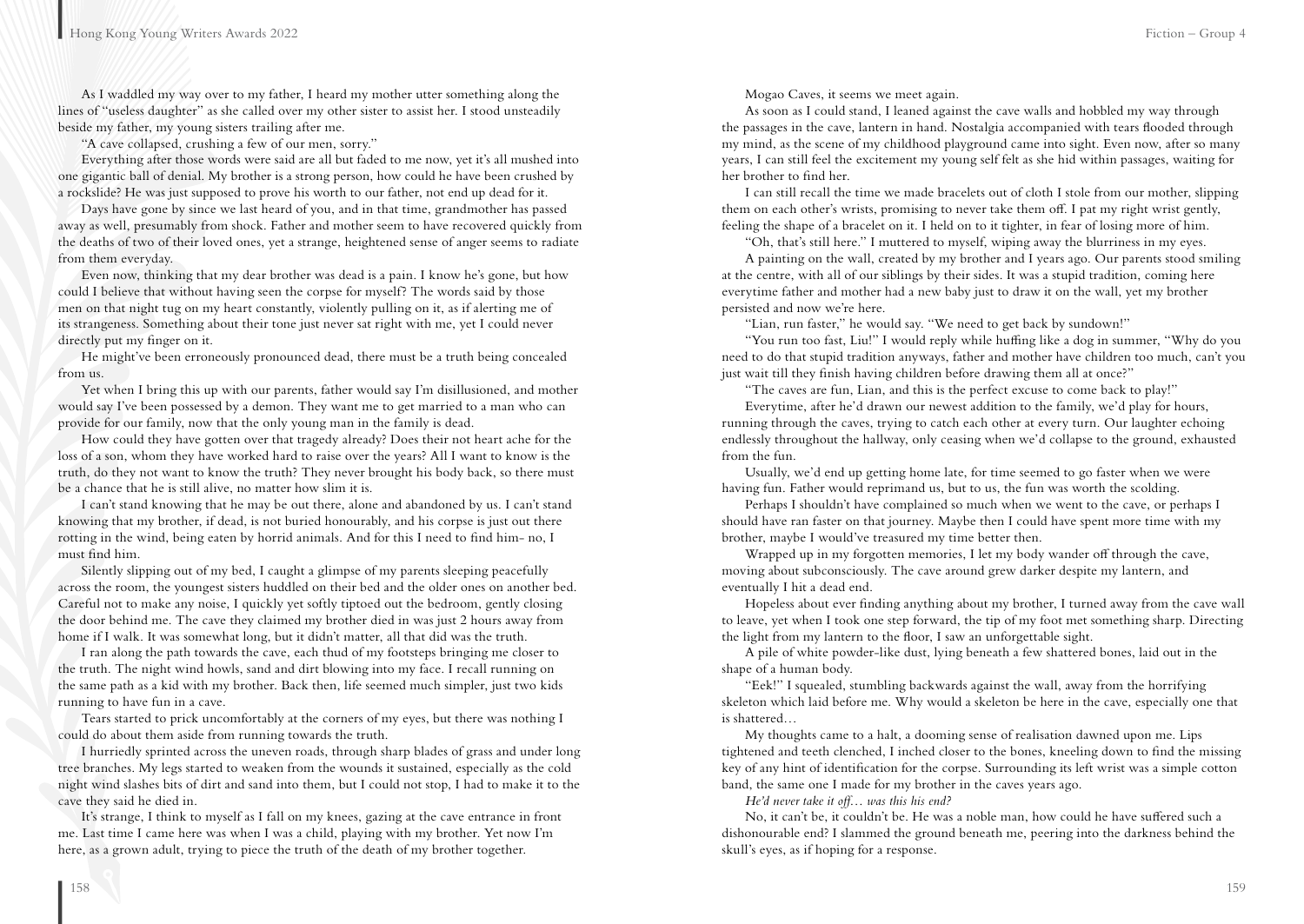It's empty eye sockets stare back at me, drilling deeply into my disillusioned soul, dissolving all the doubt I had surrounding my brother's inevitable death. As reality sets within my slowly collapsing world, a repressed string of tears begin pouring out of my soul.

He can't be dead, but the evidence says otherwise. Still crying my heart out, I grasped the thin bones of what remains of my brother's hand, hoping to feel the same warmth I felt from them all those years ago, yet what appeared in his right hand was not warmth, but a single, crumpled sheet of yellow tinted paper, it's corners dry with dark coloured blood.

Recognising the penmanship on the paper, I frantically started to scan through every line closely, desperately hoping to reconnect with the dying spirit of my dearest sibling.

*"Used as a scapegoat, I cannot believe it.*

*I thought we noble men of war were supposed to stick up for each other, protect each other like brothers, so why was I unanimously chosen to be everyone's scapegoat? Did they forget the importance of righteousness, in favour of wanting to survive? Was my life just a spare, an replaceable one at that? Or was it because I was in your way, protesting against sacrificing one of our brothers to the enemy for our safety, that you all decided to get rid of me?*

*Fair enough, I never meant much anyway.*

*I was always the shy one in my family, not manly enough to fit society's expectations. Unable to fend for myself and stand strong, I was always hiding behind someone, acting as a submissive follower, not one of leadership.*

*I have always been the failure of my family, so I knew I had to change.*

*This war we fought, I scrambled to sign up as a soldier. I thought that perhaps if I'd come out alive from it, I'll be considered a hero, one deserving of glory, and maybe then will my family finally acknowledge me and praise me for all I'm worth.*

*My family bearing wide smiles, happily welcoming me back into the warm, homily embrace of my home. My father patting me on the back, my mother wrapping me in a tight hug. All my young siblings cheering for me, Ah Lian telling me that I've grown. These scenes appear vividly before my sight, yet I suppose they will all remain a fantasy, now that I've practically been left to perish in this horrid cave.*

*It's funny, I used to call this cave my second home. Many precious childhood memories were birthed here, and now, it is the prison in which I will take my final breath. I would've loved to revisit the hallways Lian and I explored as children, maybe even catch a slight glimpse of our family painting, but I supposed that will never happen now, since my torturers crushed both of my legs.*

*It's strange, my legs might have been crushed and mauled into dust, my entire body might have been slashed relentlessly, yet all this suffering could barely compare to the pain in my heart. The disdain burning through my veins, repeatedly telling me that I'm worthless, that I've disappointed all of my family for letting myself be taken away by the enemy, essentially submitting to them.* 

*Whatever, shut up. I'm going to die anyways, the thoughts of my family matter not to me now. They never cared when I was alive, why would they care if I died without bringing an inch of honour to them.*

*Ah, I suppose Lian would care though, she was there to raise me when our parents did not. My fondest memories were of her, of us just being children together. I've missed having such a supportive sibling behind me constantly.* 

*I have no regrets, I've lived up to myself in my lifetime, and that's what's important. Yet I still wish I could've at least made Lian proud in my lifetime. Perhaps I already have, but with the person I was, I don't think I did.*

*Sorry, dear sister.*

*I—"*

A smudge of blood on the last sentence ends the letter, yet my tears do not cease, they only flood out harder at the unsaid thoughts behind the letter.

He has always made me proud, how could his perception of his own self be so warped from reality? He never needed to prove anything to me, all that I wanted was for us to be there for each other until the bitter end.

"What did he ever do to warrant this tragic end!?" I screamed between sobs, at the sky that I could not reach nor see. "Why did we treat him this badly!?"

Blurred splotches of red appeared before my eyesight, scenes of our childhood danced within my vision. I could see the way he smiled at me as we drew the last sibling on the wall. I could see the misery in his eyes when our parents called him profanities, saying he was "unmanly". I could hear my past self telling him that it was just the way of our parents, never offering him true comfort and solace. I can now envision the betrayal of his brothers, who had fought together with him, their faces blank as a sheet as they sent a fellow comrade to their death. I can feel the pain my brother felt when his legs were crushed, not for the loss of his legs but for the honour he'll never bring to his family. I can understand the despair behind the crumpled paper in my hands, the betrayal eating him alive as he struggles to express his final thoughts.

We were all his betrayers, his murderers, whether we intended it or not.

I collapsed to the floor, flailing my arms around destructively, wanting the world to just shatter and fall upon me. But no matter how much I wish, the world around me will not stop, it continues to mock me as I lay shattered beside all that remains of my brother. Grasping the bones of his right hand, I turned to my side to face the death in front of me.

I can hear our child selves laughing at their games, lying down together in blissful exhaustion. Now, I hear my endless stream of sobs echoing through the room, us lying broken in despair.

Bloodstained is the hand that holds my brother's. In her unstable, mistaken mind, a killer she has become.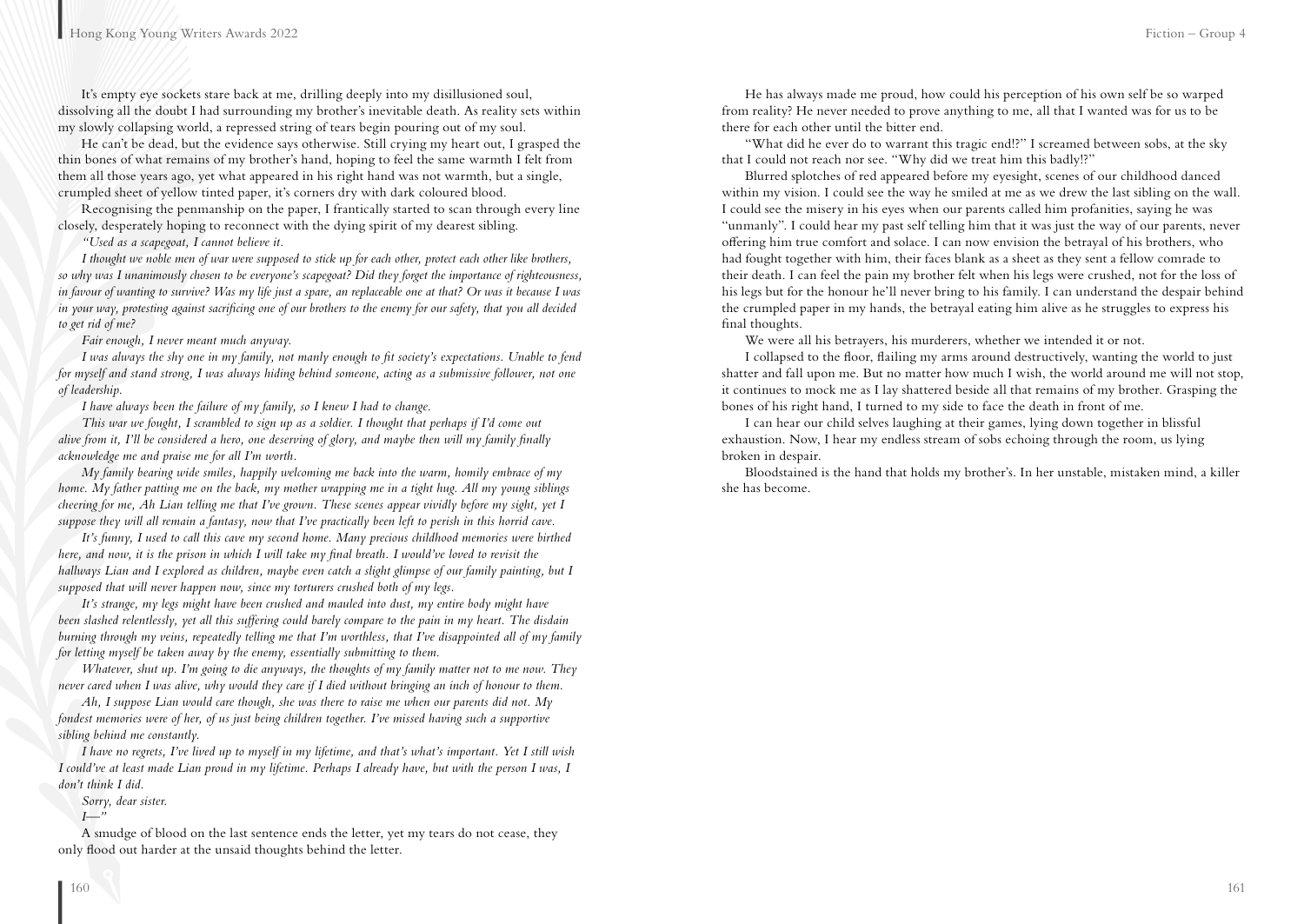# **The Strength of a Blessing: A Rumination**

*Po Leung Kuk Choi Kai Yau School, Yuen, Leyan - 15*

Perhaps, he thought, perhaps he could help.

Self-mummification was a growing phenomenon among bodhisattvas. Mountains of research scattered around his room, studies he'd kept safe from the others, almost a forbidden practice. Self-mummification would preserve a pure soul, a life of immortality waiting to be lived; a blessing from the Buddha all in itself.

There were plenty of meditation rooms at the Library Caves, he knew, and a wise premonition told him it would be a center of cultural ruin, defamation, and irreversible damage. It was all he knew to fix it.

Rays of silver reflected from the rough bamboo scrolls: an anomaly of unfulfilled prophecies he would yet to make. Its words were long etched into his mind, recitals held every minute of the day while he refused food and water, insisting the Buddha's blessing be sufficient for him to survive as long as he needed.

It was almost time now.

He was frail, cheekbones showing in place of his nutrition, and halfway dehydrated. His robe was loose, the knots needing to get tighter and tighter so it wouldn't fall off with a step of his feet.

His hands were shaking as he slathered cedar-brown clay onto his body. Stencils of seated Buddhas covered the room, he noticed, as he tried not to focus on the fact he was going to bury himself alive.

It would be worth it.

Asphyxiation was a more violent experience than he thought it would be. He held up the belt and looped it around his neck, careful not to touch any of the wet spots of clay that hadn't dried yet, breaking the crusting clay on his skin. Trembling fingers rested on top of his knees as he felt his throat constrict, dots creeping into his peripheral vision, blots of ink on a clean parchment.

He was trapped now.

\*\*\*

"Go, go, go, let's go!"

He didn't know how long he'd been in the chamber. Decades, centuries of silence was now infiltrated by a blinding light of torches in calloused, scarred hands, teetering between a long lost savior or a final debilitating strike further into the dark.

Khaki coats flitted across the pathways, sharp rocks on the sides of the cave abrasive against poorly manufactured cotton. The shuffling of feet, and the distinctive metal clicks of a rifle loose from its holder.

People had long since grown out of a simple game of tug-of-war. A bitter yearning of conflict yet again, history repeating itself with the relentless manipulation of Father Time, a snake's tail unable to escape from its own clutches. The Civil War was coming to an end, yet the proverbial phoenix would rise from the ashes eventually.

White, blue, red. White, blue, red.

They flocked into the caves and paid no mind to the damage caused, nor the lone statue watching from afar, hiding in plain sight. The worst of it hadn't started, but every scrape, every scratch, every bump was acerbic to its skin. Injury after injury built up, blood flowing into its lifeless veins and pulsing erratically each time they pushed through.

Then the hammers hit.

It was excruciating pain, it quickly learned, that smote its heart with lightning, its lungs constricting uncontrollably, but the faceless kept going. Fractures in the Mogao Caves, fractures in their wretched morality, with no care in the world, none for the sacrifices they left in the dust of its sanctuary.

In its head, scraps of silver cloth were ripped apart, fragments of light reflecting in every direction, almost mirrors, streaking its vision with blinding rays.

*How could you do this?*

\*\*\*

It was a different sort of wreckage altogether when he finally awoke once again. This time it felt the pain of separation, the twisting in his stomach indicative of a void, lost forever and sucking the joy out of it like an insatiable black hole.

The man in front of him wore a large rucksack, carrying all sorts of mining and survival gear. The words "Warner, Langdon" were sewn onto the hem of his bag.

His eyes glittered with wonder as he stared at the room - or was it greed? - and at the murals, the statues, near-identical yet irreplaceable. A tentative unbuckling of his rucksack, as if one forceful movement would send the rocks tumbling over his head.

Each invaluable he removed, flesh peeled apart off of its crusted skin and left welts, bruises unseen by any outsider under the guise of mud left to dry for too long. Its eyes suffered a dull ache, a slight sting. Closing its eyes was not an option; it'd inadvertently chosen to learn the unadulterated truth as a trapped soul. Blood would be free-flowing if not for the fact it was dead.

Time warped around it as the man - Warner, Langdon - unraveled stone after stone, piece after piece, skin after skin. Searing pain set its body alight with a spark: certainly the most alive it'd felt in a while. For a moment, there was nothing but white, silver without the glamour, piercing its eardrums as torment was the only thing left.

It remained transfixed even when the tapping of footsteps faded into the distance. Accompanied by a cheerful whistle, a signal for success with no indication of awareness for the detritus Warner had impaled onto the lone corpse.

All he'd ever wanted was to prepare for the sake of humanity, preparing to protect all that he loved and all that he did not. That was all he knew how to do, what he persevered for when no one else could.

He wanted to appeal to the masses, be the voice of their light and guide them towards the right path.

The Buddha would no doubt be satisfied, he had thought. And he would be behind it, be the sacrificial lamb for the kindness in people's hearts.

*Was I too late?*

Tremors coursed through the statue. Yet, stubborn fingertips, wrinkled with age and long-awaited decay, still held onto a single silver thread of faith.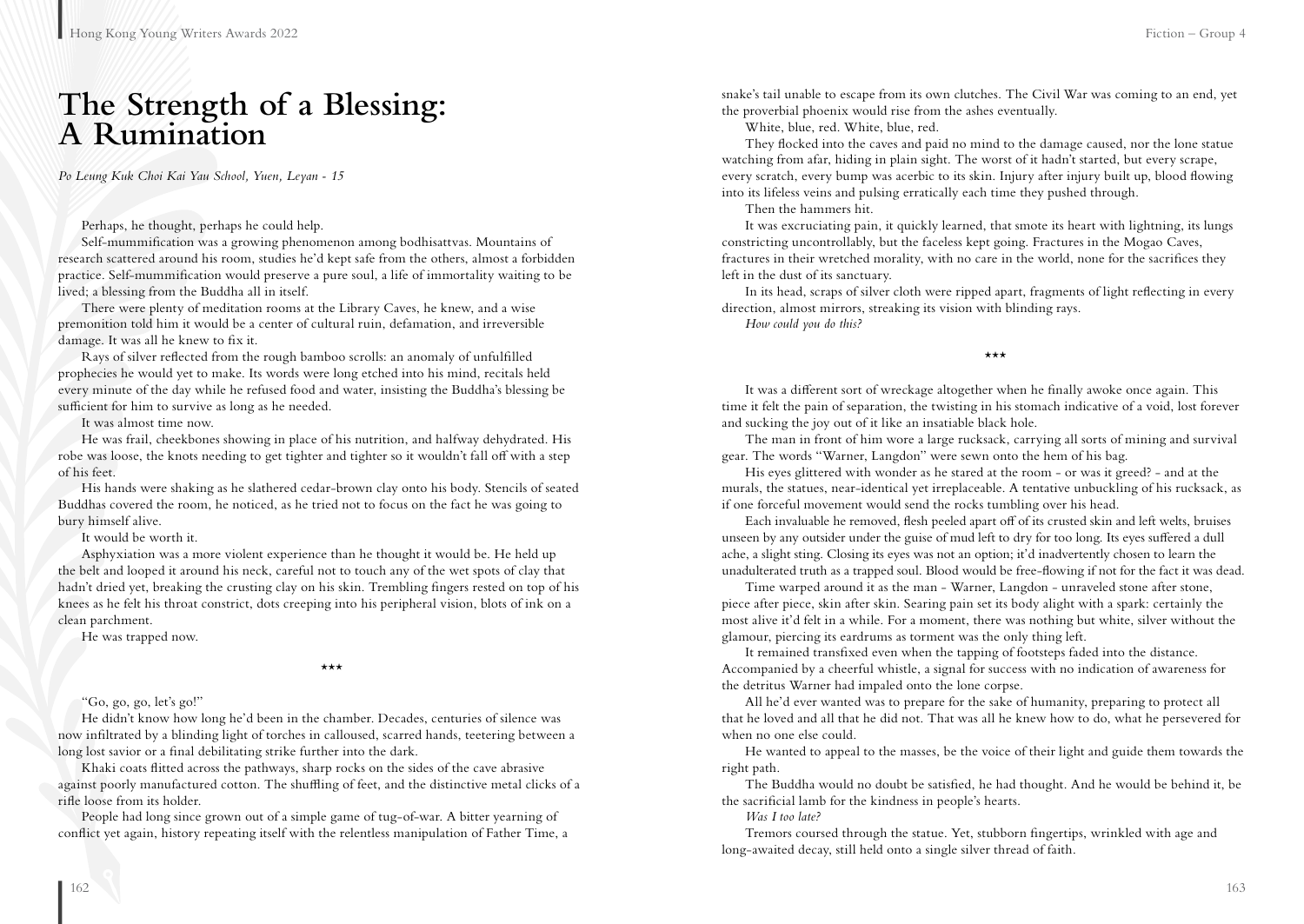\*\*\*

A gloved hand clasped onto a silver locket. Billows of smoke rose above the hills. Excavating the cave was a risk, and he tried not to imagine what it would be like buried alive under merciless stone. He had no choice, a product of his circumstance; an empty, woolen coin pouch hanging from his trouser pocket was quite telling.

At least he had his locket with him.

He flipped it open in a practiced manner, and an old woman with her eyes half-closed in the ghost of a smile stood in the image. In her arms was his own youthful visage from when he'd graduated high school. Those were the good days -- once carefree, before the Lugou Bridge Incident.

It hadn't been long since the photo was taken, yet looking into the glass cover felt like an invasion of another timeline, an alternate world where innocence remained untouched.

The rest of the crew entered the cave in a lazy trudge under the bare sliver of 5-o'clock sunlight.

He knew full well the Mogao Caves were a historical wonder, plenty of murals and statues waiting to be found and recovered and reclaimed. Invading it like this made his heart sink.

This was pure conjecture, he told himself. There had to be a good reason why they were heading towards the dark.

A click on his helmet flickered a small light onto the rugged surface. The faint outline of his grease-smudged palms was dim under his nose if he squinted.

The grotto was a maze, each unsuspecting door a portal to worlds and dimensions and universes. A spark of familiarity struck in his mind, each neuron firing and colliding at a lost memory that wasn't his.

He'd reached the epicenter of his curiosity in the form of a small room. Fully painted, murals covered the walls and finally peaked at the roof, highlighted by a circle of triangles and lines. Under the dust he imagined the vibrancy of cobalt, vermillion, viridian.

Depictions of ancient figures were plastered across the walls and carried with their daily life with a certain resplendence like it was glowing, with happiness, in the downpour of cement. His gaze swept across these paintings and took in every detail, even the gritty textures that had resulted from the years and years of wearing off, revealing the sand and the stone underneath.

*Oh, but it was a glimpse into what could have been.*

'Hello?'

He couldn't have heard that.

'Hello,' it said again.

At the center of the room was the meditating statue of a monk, a haunting, troubled peace in its eyes. He stared.

"Who- What?" He raised his chisel in front of him, a trembling defense, a tentative leg forward.

The statue stared back at him, eyes wide and unblinking. Something captivating about those eyes held him in place and petrified him with a desperate plea. 'Please,' it said, and his grip on the chisel shifted imperceptibly, 'I don't have much time.'

It was the quivering croak in its voice that convinced him.

\*\*\*

There he was now, suddenly in the position of a retired bodhisattva with a hard clay crust unrelentingly clinging, growing on his skin. Nothing budged when he tried to move, yet the view of the outside world was clear as day.

Was he dead?

The scene unfolding before him struck him with estranged familiarity as he was surrounded by yelling and khaki and red and blue and white. Flashes of different memories, completely different moments left him with a wide-eyed strain on his head, and suddenly he could feel so much.

Soldiers.

Lightning.

Warner, Langdon.

Unwilling betrayal.

A zephyr of time flurried past, leaving him in the aftermath, but he stood, immobilized against waves crashing onto the shore and fracturing the cliffs with a loud crack.

\*\*\*

'You were the first.'

The old monk's voice grew sentimental, emotion unforgotten throughout the decades. It would smile if it could, but not without a desolate glint in its eyes.

The statement was a wisp of air drifting in his head. He was still stuck to the ground, his feet suddenly becoming heavier with the memories the monk had given him, one for the price of eternal agony.

Yet another unspoken, unanswered prayer hung in the air.

"I have to go," he sputtered, and the light flickered. He didn't dare look the monk in the eyes.

A pause. Suddenly he could move his legs again. 'I know,' the monk's voice echoed from the distance of a long tunnel - did he imagine a sob? - 'go, then, young one.'

It'd lost grip of the last filament, silver that lasted for centuries living the final moments of its waning. Now, he was ready.

*Was it worth it?*

*No, no, it wasn't.*

Trust, misplaced, gave the monk's lifeless silhouette a strange sheen where its eyes should be. The monk sat with copper palms meticulously placed, fingers pointed upwards, a fruitless attempt at finding its last salvation. A final, futile sacrifice to the Buddha.

It was its choice to end up like this, after all. It was idealistic once, aiming to redeem the good of humanity; silver threads delicately woven to form a cape, a symbol of heroism, fighting, fighting for the better.

It was until the light completely faded from the room that the excavator stopped walking.

A swirl of memories in his head, "please" and "I don't have much time" and "don't leave" brought to the forefront, memories that weren't his, that never meant to be his, he convinced himself.

There was a commotion outside the cave now, muffled yells reverberating in his ears. He knew they were looking for him. A stern telling-off he already knew would come out of his other ear.

Bile danced at the back of his throat.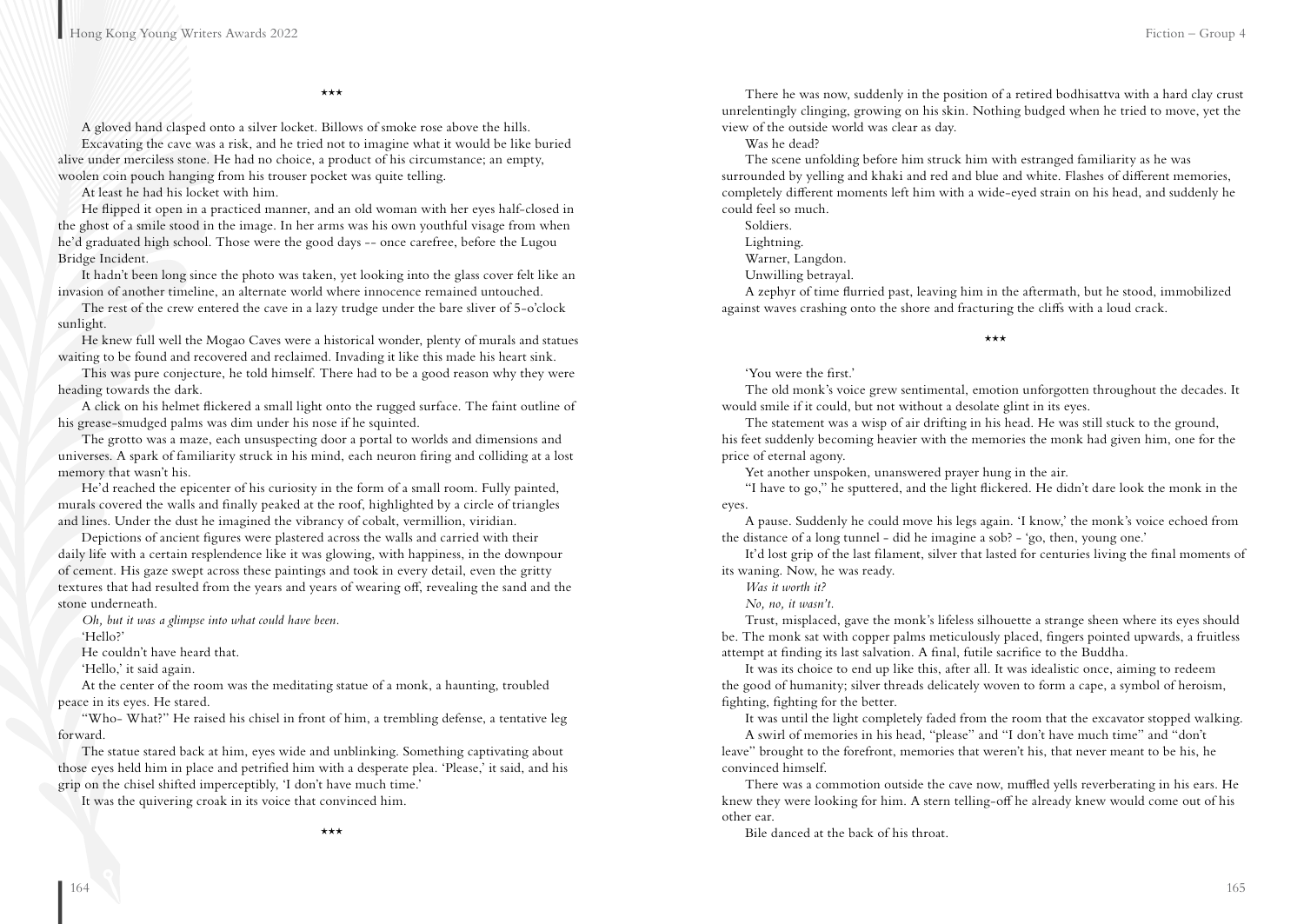The voices were getting closer as reality set in, yanking him from spiritual stupor, and he snapped his head towards the monk, finding no longer the bronze gleam.

Hands grabbed at him before he knew it, dragging him out of the cave. But he only had eyes for his own oasis, at the coruscating springs he went to think; at the neighborhood park, the tinkling of laughter he never scraped from the concrete; at the home he imagined his mother would be, knitting in her chair, a warm meal waiting for him on the kitchen table.

*...The good of humanity. What's it to you?*

The sun was too much for him now; he'd gotten accustomed to the dark. He stared blankly at the tattered miner in front of him.

"Can't believe you're alive," he heard, "Was finding you for days, your mother was so worried—"

*You could make a run for it right now.*

"I lied to the sergeant about searching for you and everything, we can't afford to lose more—"

*What would you even do? How could you ever make it better?*

"—people, you know how worked up Zhang always gets when new reinforcements arrive—"

*You couldn't do it. You would never have the power to stop it.* 

"Hey, wait, are you—?"

That crippled him, hands falling in place onto his head as ones of similar contour did so many years ago, burdened with the light.

And in the corner of his eye, he saw a flash of silver.

# **Fading Footsteps**

*Pui Kiu College, Ngai, Ngo Nam Markus - 15*

People die, kingdoms fall, aeon passes. All the traces that remain, are all written on an ancient paper, or a fragile pottery, so that their tales shall live on until the end of times.

Silky soft winds blew passed me, leaving a delicate trail of youthfulness on my rough skin. It's not everyday that the wind blows this gently, in the other days, the wind would have brought some pointed sand and scratches them all over my face. Though I do not have any complaints, it is already lucky enough that there is wind on this terrifically hot day. The sound of the delicate wind is covered by the creaking sound of the wheels on my cart and the sudden groans of my mule. The tea in my cart leaks a slightly bitter smell, but is quickly carried away by the gentle wind, it is a shame that I could not brew the tea and heal my dry throat, but the thought of brewing tea was quickly blown away with the wind when I thought of the money I could earn after successfully transporting tea to a nearby village.

There's still a long way to go. I patted my mule and gave him half an apple to keep him going. It's difficult to walk on a small sandy trail while pulling a cart filled with tea for days. The soft wind soon transformed into a cold breeze, the blazing sun soon turned into the lifeless moon. It's about time I find a shelter where I can pass the night, we'll have to go through dunes tomorrow, so it's best to settle down and have a good night's rest. While I was looking around to find a shelter, a peculiar rocky surface imprinted on the side of a hill caught my attention.

Upon further inspection, the rocky surface has a structure merged into it, layers upon layers of what seems to be an ancient pavilion-like structure, with an inviting grand entrance that has lost its original colour, its original glory. I did not have any second thoughts before deciding to settle there for the night. I tied the leash of my mule on a nearby fence post and walked inside the darkness of the mysterious structure.

I took out a lantern and lit the candle inside, the warm sensation had relieved me from the freezing night, and the darkness was slowly eaten away by the candle, revealing the bare details of the interior. There are hints of plantation on the cracks of the wall, and the dry dirt floor makes a crunchy sound every step I take, and the sound of water leaking from the rough stone ceiling, dripping on the dirt below can be heard rhythmically. It must have been centuries since the last person went in here. I walked further inside and found out that the structure, which turned out to be a cave of some sort, is arranged in chambers and chambers, almost like a lost dungeon.

Each chamber that I walked into, there's potteries with diminished patterns laying on the floor. They were indistinguishable from the dirt they sit on, some with a large amount of dust and mold, some with cobwebs and moss, some are shattered, all their sharp pieces scattered across all four corners of the room. There seems to be words and pictures imprinted on the pottery, and some even were carved onto the walls, but I could not comprehend the meaning of them. Intrigued, I kept on walking from chambers to chambers, hoping to locate something valuable I could sell.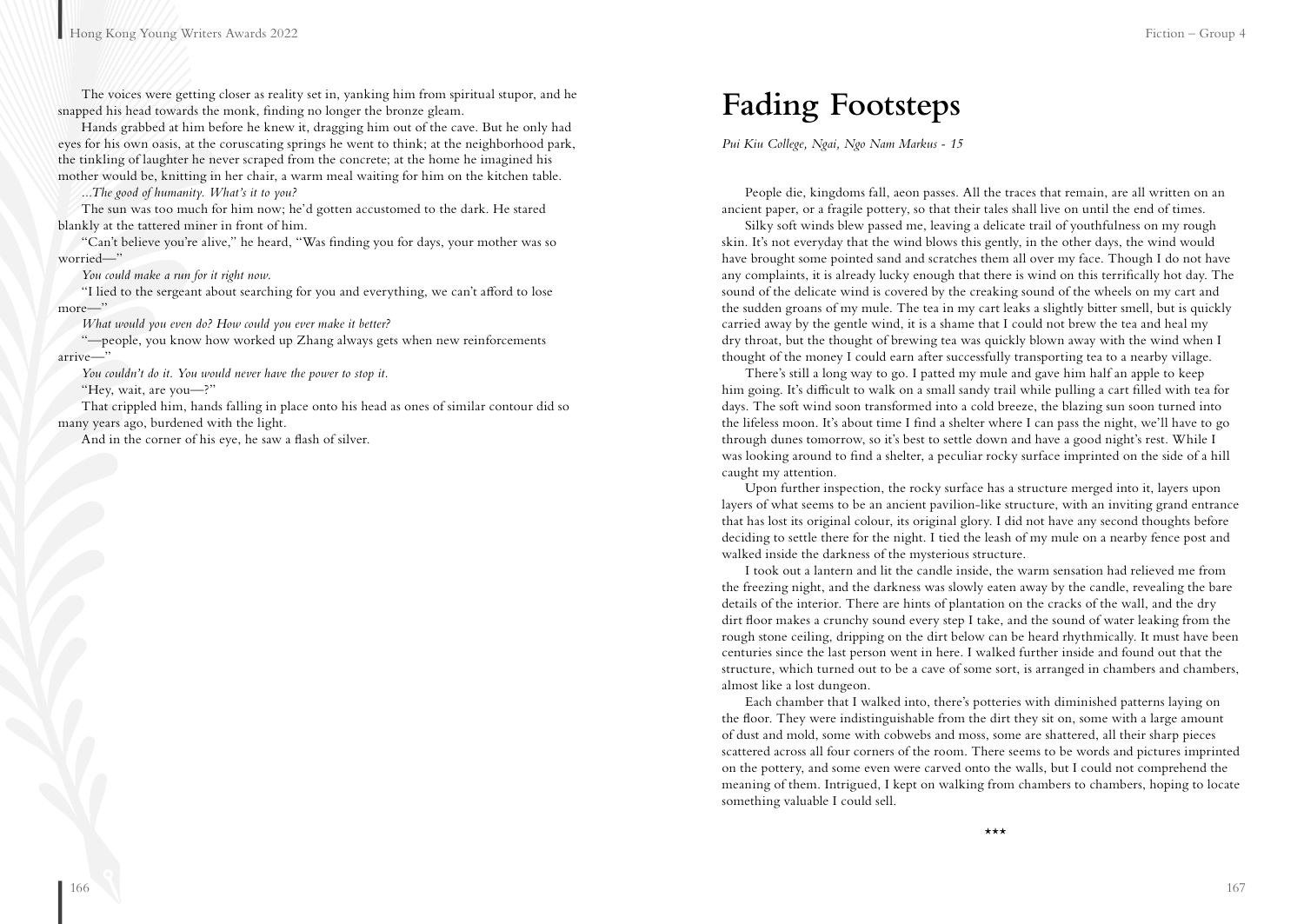It was bright, sharp light rays piercing my pupils. I got up from the ground, picking up my wooden staff in an instant and faced my enemy once again. "Remember, you need to keep your balance when striking." A young lady holding a bamboo stick reminded me, "It will be the end of you if you trip and fall during a battle." I tighten my grip on my wooden staff, the sunlight is blinding, but I ignored my disadvantage and got ready for another attack. I dashed towards her, and swung my wooden staff with force towards her, but she blocked my attack. I instead aimed for her legs and swung, but my attack was once again repelled. The blinding sunlight had caused me to lose vision of her, and I had no choice but to swing fiercely at her general direction, but none of my attacks had managed to hit anything. Then out of nowhere, I felt a sharp pain on my chest, as if something had struck me, causing me to lose balance and fall onto the ground once more. "You performed better this time, but you're still no match for a bandit if you meet one in the wild." She held out her hand to me, "Thank you, Fei" I said, as I reached out to grab her hand." She pulled me up and said "You should go now, you know you can't be seen training with me. A monk like you aren't supposed to learn things like this, and I shouldn't either." I picked up my wooden staff, then waved goodbye to her and left. For a monk, I'm rather curious, and I always wanted to explore the world around me.

As I walked out to the bustling street of Khotan, my eyes swept across the shops to see if anything caught my eyes. "Hey old pal," a familiar voice called out to me from the town gates, "are you going back to the Grottoes?" I turned my head to find a town guard speaking to me, he was an old friend of whom I used to play with when I was younger. "Hey Xing. I was about to, though I have not found anything worthwhile to write about." He chuckled in a mocking way, and said "Oh I bet you've traveled through the seven seas and the whole world is just so boring for you. Just look around while you're strolling back, and you may just find something that interests you." "Yeah, yeah."

I hate to admit it, but he was right. I've never seen this flower before, so I quickly tried memorising it's appearance and its distinctive smell, then strolled back to my original destination. There it is, with all its glory, the Mogao Grottoes. The sharp, distinctive colours are in total contrast to the dull rocks it's mounted to, just like a gem hidden in a geode. I walked towards the entrance in awe, even though I have travelled here constantly, I still admire its beauty every time. I greeted the monks standing guard on both sides of the entrance and walked in. Sculptures and poems laying on podiums in the entrance chamber had my gaze gravitated towards their beauty. After walking through a few chambers and admiring the delicately carved pottery on display, I've reached the library of the caves. As I sat on the ground, I took some blank scrolls out, I gently dipped my quill into the ink jar and started writing on it. I tried my hardest to recall every nook and cranny of the unknown flower I had encountered on my way and documented it into the scroll. After I was satisfied with the documentation I made, I handed the scrolls to the library keeper and once again left to explore more of the vast outside world.

### \*\*\*

I couldn't find anything valuable, but at least I still have shelter. I sighed, as I continued walking deeper into the ruins. I came across a barricaded door, which looked very old and fragile, I grabbed onto the wooden barricade and pulled, and it fell off without me breaking a sweat. The room of which it had covered was very different from all the chambers I have been in. Usually, a chamber is small, with cobwebs and shattered pottery all over the dirt floor. This one however, was much larger, and it almost seemed more organized and cleaner compared to the messiness of the other chambers.

After sneezing a few times due to the dust that was unveiled when I entered the room, I walked around and saw rows of bookshelves, and most of them were filled with books and scrolls. It almost seemed like it was supposed to be a library. I picked up a scroll laying on the wooden ground, the ink was fading, but I could still somehow make out the intended words. "A newly discovered flower: Orchid." I flipped through the scrolls and on the last page, I saw "Written in the Buddist year 1550", which roughly translates to the year 1006 AD, and it's now almost the 1900s. So this library goes a long way back.

I walked around the entire library to make sure there were no threats present, and decided to spend the rest of the night in the library. I took out some books and laid them onto the cold and dusty wooden floor, then laid on top of them. The hard book covers are far from comfortable to sleep on, but at least it's better than sleeping on dirt. Out of curiosity, I grabbed one of the books and took a look at it, "The fall of the Khotan Kingdom". I flipped through it and found out most of the pages were empty, and the handwriting on the first few pages were difficult to identify. Perhaps whoever was writing this was in a rush?

\*\*\*

It was a beautiful sunset. I brought Fei with me to the Mogao Grottoes, even a person as serious as she was, I still noticed her eyes opening wider than before when she saw the entrance. "Say, I've heard that the guards in our hometown were training for war." She told me while we were walking inside the caves. "Why would they start training all of the sudden?" I was confused on why she brought that up. "There were rumors of war. A great invasion of our hometown." My facial expression did not move even the slightest, and I said with confidence "Then the Khotan Kingdom shall repel that invasion like we always have." Fei sighed, and we fell silent for the rest of the walk.

I sat down onto the floor, back leaned against the wall while holding an empty ink jar and a drained quill. The library had an especially lively figure this day. Staring off in the distance, small and young monks chased each other around bookshelves in light steps, chuckling and laughing in delight. While heavy scrolls and books lie against each other on top of bookshelves, bearing the hefty sensation of noblesse. I turned my attention to a blank scroll, I fumbled with it, while thinking about what I should write. Fei could see through my thoughts like an open book, and suggested "Perhaps we should go for a scroll in Khotan and you may be able to get some inspiration."

The streets of Khotan are as bustling as ever. At night, you could see lanterns hanging from the houses, like fireflies hovering over the sea of people, and every single one of them looked ever so lively. The sound of price bargaining, chattering and laughing has become music to my ears. I've never realized how much the world is revolving round and round behind your back, but from the sheer sight of everyone present, it's easy to imagine that everyone has their own story. The moon hangs high in the sky, while I struggle to fight my tiredness. "Rare to see you wandering around so late." said a familiar voice, which turned out to be Xing, the city guard. "It's dangerous to go back to the Grottoes this late, it'll be bad if you encounter bandits. How about staying the night in my house?" My mood brightened as I saw an old friend, and I accepted his generous offer. I waved Fei goodbye and watched as her silhouette blends into the crowd like water dripping into the ocean. I followed Xing to his home and spent the night there. I laid onto his wool mattress and my consciousness slowly drifted away.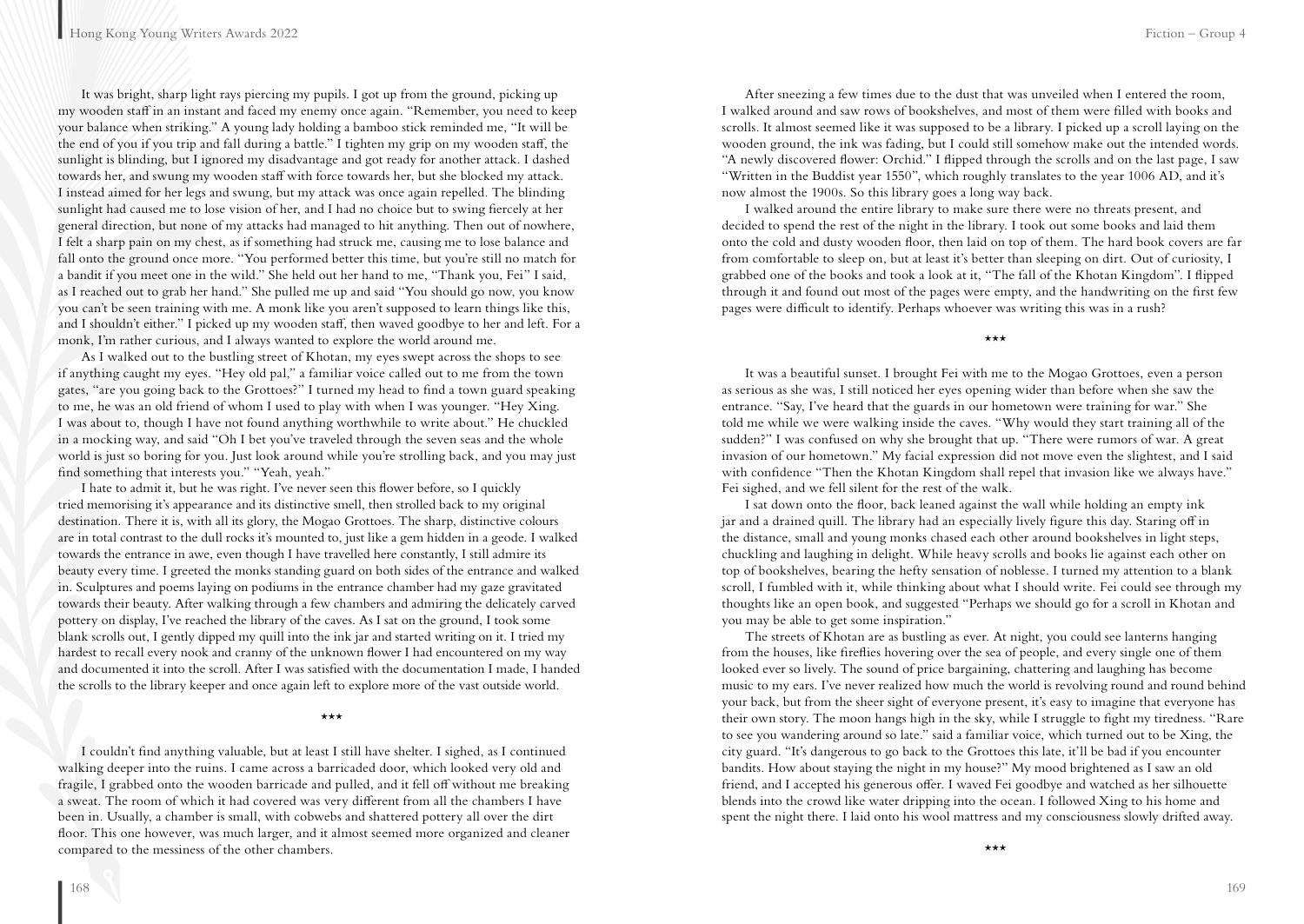My back hurts a little lying on the books I used as bedsheets, but I didn't mind. It was really quiet, like the silence before the storm. I glared at the ceiling, it's cracked surface served as it's record of surviving through the years. As I looked at the corner of the room, a dim glow caught my attention. It was a shattered wine cup, with jewelries which had lost their true colours etched onto the sides. I sighed, and proceed to lay down and close my eyes.

\*\*\*

It was dark, blinding blackness crawled into my eyes. Muffled sound was filling my ears, but I couldn't quite make out what it was. I opened my eyes, the darkness in the room remained, it was still midnight. I got up to my feet and walked towards the front door. All of a sudden, two armed men barged into the house, they were equipped with spears. I dodged out of their sights and into the shadows under the dining table. I held my breath as footsteps echoed around the room, until the ominous invaders' polished, bloodstained armoured legs halted right beside me. As my eyes adjusted to the darkness, I noticed the unfamiliar badges attached to their armours. In an instant, a spear impaled through the table and barely scratched my left ears, I held back my urge to scream and watched as the spear was extracted. The invaders spoke to each other in a foreign language, and silent followed. Momentarily, they turned around and left through the busted front door. I halted and observed the front door, making sure that the invaders are not returning, then crawled out from under the table.

In shock, I quickly ran out the front door, and a horrifying sight had unfolded. It was still midnight, but the whole town was brighter than the blazing sun. A sea of flames had engulfed the entirety of the kingdom. On the streets, there were nothing but soldiers laying on the floor, lifeless. In the distance, a few townsfolk were being hunted down by enemy soldiers. The subtle crackling noise of fire burning was overwhelmed by the united sound of soldiers yelling an unfamiliar army motto, with unseen flags waving blocking the view of the night sky. Terrified screaming can be heard from a distance. I dashed back into Xing's house, attempting to find him, but soon noticed a small, sliced open note laying on the spearimpaled table. I pieced the fragments of the notes together and make out the words. It reads "Morning pal, the army ordered us town guards for some urgent business while you were asleep, I heard some outsiders were causing trouble. Anyways, I've prepared some food on the table for you in case I am not back when you wake up." My heart skipped a beat when reading the scroll. I had to find Fei.

As I dashed out into the dead-air filled street, and quickly navigated towards her house, while staying out of the enemy's sight. When I arrived at her house, the only thing that greeted me was ashes. They kept on blowing past me from Fei's once called house, now an inferno. My heart sank as I saw Fei's only shoes were left in front of the front door, untouched after last night. I was devastated, yet I could not bring myself to tear up. I had no choice but to leave them behind, I had to warn the other monks of the horrifying news.

I sprinted and sprinted, without looking back, nor did I look around and see if I caught any attention, I just kept on running, out of my once called home. I could not bring myself to imagine what had happened to all the lively people I had seen just yesterday, living out their normal lives. After what seemed to be aeons, I had gone far enough from the kingdom to hear silence once more. I looked back, the distant kingdom had become ashes, no sign of glory, no sign of legacies, only ashes.

I let out my breath of relief when I saw nothing had happened to the Mogao Grottoes. There were still guards standing outside of the entrance, unaware of the storm that was

coming. I spread the news of the collapse of the Khotan Kingdom, and everyone did not believe me until they went outside and saw it with their own eyes. We had to leave before the storm arrived eventually, which meant we had to leave it all behind. We have decided to barricade the library and so the records of Khotan and all of us could live on. As they were doing the hard work, I sat down once more and wrote a short record of the fall of Khotan. Not long after, we had to hope for the best and leave them behind. I looked back at the Mogao Caves and it's fading glory, hiding away in the shell, and looked in front to find a new home.

\*\*\*

I woke up from a long slumber. As I slowly walked back out the ruins, I glanced at the remaining artifacts, unscathed or in pieces. Perhaps all of them contains tales from the past, containing all the joys and all the despair. As time passes on, their tales loses colours and were buried by layers and layers of dirt and cobwebs, losing any traces for their existences along with the passage of time, like a grain of sand sinking into the desert, merging together until they are lost and forgotten. Perhaps that was the cruel fate of history. I casted my thoughts aside as I left the Mogao Grottoes behind and ventured off into the dunes.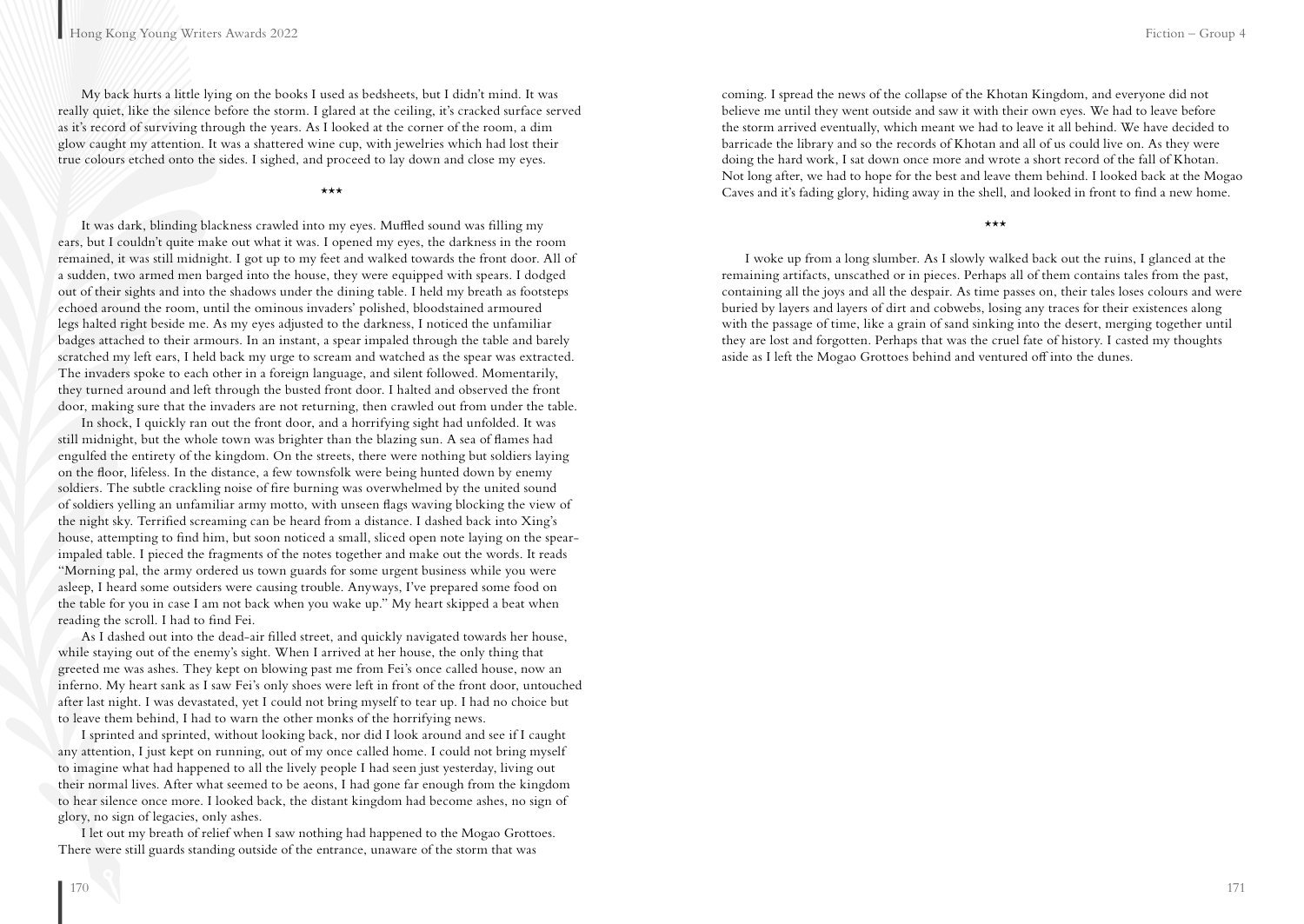# **Beauty Beyond The Art**

*St. Paul's Co-educational College, Wong, Cheuk Chi Cherry - 15*

They held a secret for 1656 years, waiting to be discovered. It was a long wait. And a long story.

### **Part I: The Spirit**

### 1900 A.D.

I screamed in anguish. We all did. Callous elements!– The wind cut through our fragile skeletal bodies, diminishing our white auras; the floods drowned our souls and suffocated us; the forest fires – our greatest fear – trapped us amidst murky smoke, blinding us, and the sparks of fire sizzled our throats, the crackling of the fires burning our mentalities away – it was horrible.

Elements were the only thing that could harm us, yet they hurt us hard. We had been human, after all. Humans were always vulnerable, down to the soul, even after death.

We checked each other. Most of us were recovering from the blizzard that occurred the week before. And mourning.

It was a complete whiteout. The caves were entirely enveloped in snow. The temperature dropped to negative. The snow piled up against the entrance, a thick heap of bony white, too thick for any spirit to see through – we wouldn't risk floating through – the possibilities of getting stuck within the snow were too high – besides, even if we left the caves, there would be a wintry snowstorm out there, waiting to engulf us – and we would be like pigs for slaughter, sliced through a million times until we…

*Dismantled.* That's the word. The demise of the soul.

So we allowed ourselves to be locked inside the caves with no air. Couldn't hurt, we thought at first. Spirits did not need to breathe. But our skeletal structures turned increasingly transparent with the cold. It wasn't long before it was reported that a spirit from the adjacent cave – cave 16 – had fallen apart.

*Dismantlement* was always horrifying to watch. The cruelest death of all.

As a human, even when you knew you were going to die, you would still have hope. Some tiny bits of hope, from all the religions and fiction inculcated into you during your life, that death was not the end of all. You could dream and imagine what lay beyond.

*And yet the demise of the soul is the denotative meaning of finality. The body has worn out, and now it's the soul's turn. The skeletal structure of the spirit becoming too thin, too diminished, too colorless, too trivial to support its existence. And the day comes when the mists of the spirit split apart and diverge, fading into dust. The spirit will never reach enlightenment. The end of all. Endgame. It is ended by the nature of the world. It has lost, and the end dominates it despite its unwillingness to go with it. The darkness encases it, but it can do nothing.*

This was never supposed to happen. As spirits, we were supposed to reincarnate and relive until we became enlightened. It was the way of Buddhism.

We thought everything would be good after the intervention of Yuezun the Great and the Thousand Buddhas in 366 A.D, with the gateway secured and tied down. But reincarnation stopped again eventually.

We found the reason here. The gateway was gone. All of a sudden a high-pitched squeal pierced through the air. Cave 16. I hesitated, wondering whether I should intervene. *No, don't go.* Another spirit caught me. *You can't fight the murals.* I looked through the crack in the wall at cave 16 and glowed in despair. We should never have come to the Mogao Grottoes.

### **Part II: The Mogao Caves**

You once adorned us with murals of the utmost elaborateness that depicted the tales of Buddhism, filling us up with sculptures of worship, scrolls of literature, and textile embroideries, and we were honored as the natural beauties of Buddhism. We served faithfully as shrines for meditation, worshipping, and pilgrimage, protecting the sacred art and intersecting cultures along the Silk Road with our bodies throughout decades. You enthralled us with your capability of the infinite creation of beauty. We were proud of you.

We reached the apex during the dynasty you called 'Tang'. The female empress handed down the edict to construct two of the largest Buddha statues within us – amazingly exquisite, ornamented with patterns, gleaming with golden glory –

It was our climax. Our last triumph before the downfall.

The Silk Road fell into decline as you all resorted to the sea routes for trading. We were forgotten entirely. You dumped us out of your lives like huge chunks of toys you have finished playing with.

The scorching sand poured into our mouths day after day, choking our throats and burying us. The wind was brutal with us, eroding our faces and planting holes in our bodies. Acid rain melted right into us, peeling off our skin as we stayed put, agonized. Our jaggy structures dissolved over time. We mustered all our strength to keep ourselves from collapsing, always believing that you would come back for us one day.

You did not.

We started collapsing.

Stressed from spirit to body. Drained of vigor and energy.

We collapsed, one by one. The ones left were heavily bruised. There was only one thing they could do to survive.

### 1600 A.D.

*Chang Jia ventured into the Mogao Caves, instantly amazed by the delicate murals portraying Buddhism. But there was something eerie about its beauty.*

*The caves grew dimmer as he trekked further. Specks of dust covered the ground. Cavities came into view. The wind howled softly, sweeping through the holes of the eroded walls. His head ached. Maybe it was the cold. When was the last time someone visited the place? He held his hand out and the murals seemed to glow… with life.*

*A low moaning sound rang out and Chang Jia spun around. 'Who's there?'*

*More moaning. The sounds grew louder, echoing around him, a series of elongated groans. Then someone – no, something – wept. It seemed very close.*

*Chang Jia examined the murals carefully.*

*The images were moving.*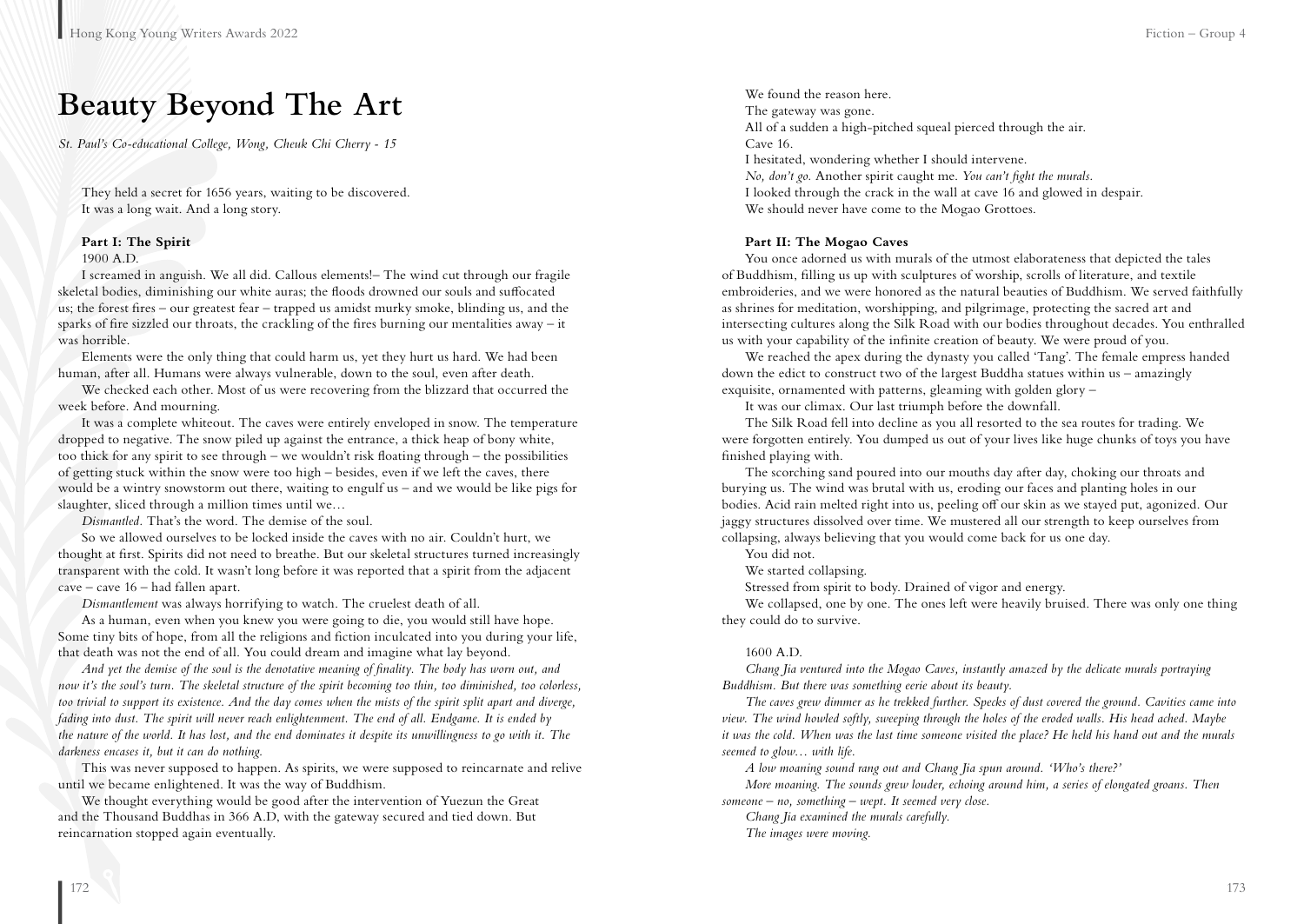*Terrified, he sprinted back the way he came, only to find more cavities, and more eroded walls – everything looked the same, more murals and more paintings, where was the light, the outside world he had come from – his head ached more, and more-*

*The ground opened up beneath him.*

\*\*\*

Spirits of the dead. Humans of greed. We will not forgive. Any of you.

### **Part III: Wang Yuanlu**

1900 A.D. *Come to us, Wang.* The Mogao Grottoes. I could hear them. They called to me.

I thought I was hallucinating at first, but as I drew closer to the Caves, the sounds amplified from a group of whispers into a noisy series of howls that thundered into my eardrums – the Caves, they were lonely, they were livid, why, why, why-

Something snapped in me and I fell unconscious.

*The spirits of the dead blared at me-*

*Help us reincarnate!-*

*Find the gateway!-*

*Restore the caves!-*

*Help us!-*

*Human-shaped paranormal misty creatures with white auras cowered in horror, staring at me with petrified looks – then I realized they were not staring at me – I looked behind me to see a crack in a cave wall, disclosing an adjacent cave in which the cave murals shimmered with color as they began to… consume.*

*A misty creature was lying on the ground, its aura reducing rapidly as its white light was absorbed by the murals. It shivered and let out an inhumane shriek-*

*An eruption occurred and the creature burst into fragments. The world was clouded with white mist before it all evaporated in an instant, leaving nothing but dust and grime.*

I sat up. Trembling, I held my hand up to my face. It burned with heat. Beads of sweat rolled down my forehead.

A dream.

I turned to leave.

A blockade stood before me. I swiveled around to see another blockade in front of me. The blockades inched closer. The dusty cave creaked with cacophonous sounds.

The cave was moving?...

'Calm down!' I shouted.

The blockades stopped moving. It was official; the Caves were alive… Restore us! The Caves demanded.

'Fine!' I yielded. But what if the dream was real…

'On one condition: Promise that you'll make the murals back off!'

The Caves did not speak.

I made the fair assumption that my spirit would not get consumed.

Once upon a time, the gateway to the world of reincarnation moved arbitrarily across China, abstract, torn between universes, and new souls that arose from their human corpses could only chase after the gateway helplessly. It became impossible to reach the gateway. The spirits of the dead could only hover around China while tied down by karma. The excruciation was overwhelming. Reincarnation was impossible.

Yuezun was born gifted with the ability to hear the spirits. They cried. And cried. Day and night. Grousing and screeching and yowling and crying.

He had to help them. He let the Buddhas guide him.

*Dunhuang.*

Peerless place. And what to do there?

*Build the Mogaoku.*

For thousands of years, the Mogao Caves dutifully bound the gateway. It was first contained within the first cave erected. As more caves were built the gateway moved across them, but never beyond. The spirits were finally able to locate the gateway amongst the caves, guided by the movement and flow of the mural images which illustrated the way to the gateway, and enter the stage of reincarnation.

Yet as the Silk Road became inactive, the caves were forgotten by humans, and they began to wear away. The elements punched through the caves relentlessly. One by one the caves collapsed, their impact cracking open the doors of other caves, one cave in particular, long before it was even discovered-

And the gateway slipped free of the Mogao Grottoes.

The Caves were enraged. Their mandate made no sense anymore. Reincarnation was once again disrupted. And they themselves were dying, both physically and spiritually, with the lack of preservation and attention. The coming of Wang Yuanlu, another rare human born with the same gift as Yuezun gave them hope, and they thought they would be saved. But Wang couldn't. He simply restored the Caves at their demand. Never did he listen close enough to the spirits' sufferings. Never did the gateway touch his mind again. Never could he understand.

He was just the second. The third had to be better.

### **Part V: Ka Han**

2022, London

'The Diamond Sutra discovered back in 1900 in the Mogao Grottoes of Dunhuang, China is reported to be stolen from the British Library… '

I ran at full speed into the library piazza as the guards scurried after me in hot pursuit, the legendary piece of work I'd taken bumping against my back in the interiors of my backpack.

All of a sudden, a row of guards popped up from behind the shrubs lined around the piazza around ten feet in front of me, blocking my way. I pulled my hood down a bit to shade my face in the dark. Lunging forward, I jumped two stories high and sprang up a column. The guards bellowed, astounded.

I melted into the dark and flew with the wind.

The cycle of reincarnation has stopped for too long.

I couldn't let them wait any longer.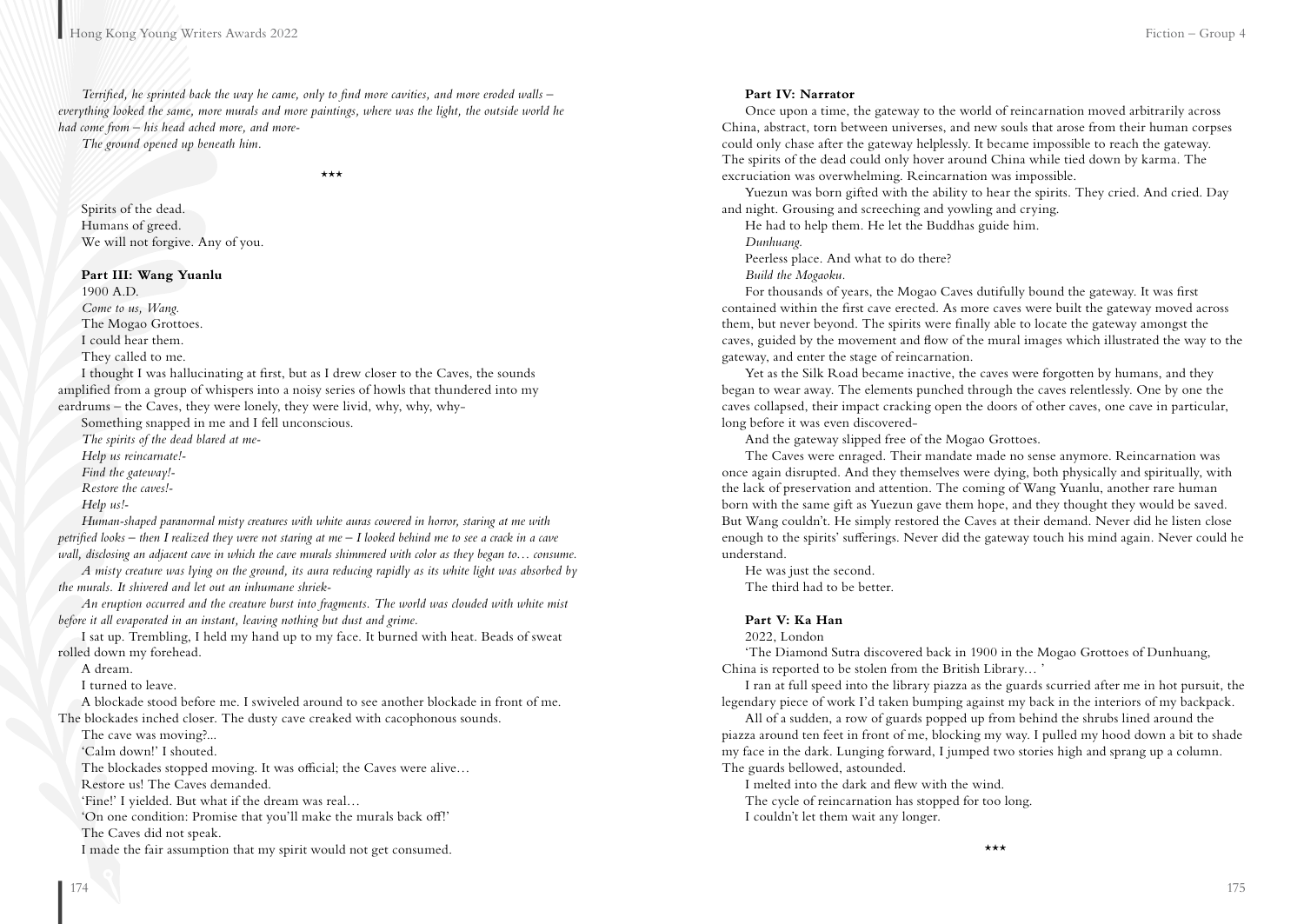### 1035 A.D.

'The Tanguts are coming!'

'Ka Han, we must go!' Bo Shan urged.

'But the manuscripts! And the Sutra! What if the Tanguts destroy them with the caves! And the gateway! If the caves are destroyed the gateway will be free!'

'Ka, for the twenty-first time there's no gateway, now let's leave!'

'You go first! You'll never understand!' I yelled back, rushing into the caves.

To find the gateway you had to follow the murals.

Holding out my hand against the murals, I closed my eyes and a vision dominated my mind. The murals on my left were moving, swirling with colors, a mix of diverse cultures. There was no time to examine the beauty. I swept my hand across the murals as I headed left, the images continuing their moving illustrations. I made a few more turns.

*The scattered caches of manuscripts. The stacks of paintings. The sculptures. The Sutra.*

*Cave 16.* The images froze. I opened my eyes. I had reached my destination.

All of a sudden the walls of the cave began to move. I looked on in admiration as the Caves worked busily. A stretched block of rock in the shape of the door cut itself out of the wall, shifting aside to reveal a small, concealed chamber. Oh wow. Immediately I chucked everything into the cave.

A small hiss arose from behind me. I felt a swell of relief as the cave lit up with light, signifying the presence of the gateway. It was here. The murals were accurate, thank the Buddhas.

For a moment I was very still. Then I rolled out of the chamber and the door sealed into the wall, locking the gateway inside.

This really was necessary. Even if the Tanguts decided to destroy every cave they saw, they wouldn't find the chamber.

A hidden library of Buddhism. And a gateway to reincarnation. What a fascinating trove of treasures.

'Thank you. I'll come back later!' I called to the caves and jogged out.

Since my first sight of the Mogao Grottoes, I knew they were different. I wasn't sure how, but I just knew. Then wherever the murals moved, I began to sense the gateway's existence. And I finally understood where my intuition came from.

Secrets were not that hard to see; you just had to understand.

I strode out into broad sunlight to see Bo Shan waving at me a couple of meters away. I rubbed my eyes and ran towards him. Just then a Tangut soldier dived out of the sand

right behind Bo Shan and raised his sword.

Gasping in panic, I leaped forward just in time. The blade cut my throat.

### **Part VI: Ka Han**

2020, The Motto Grottoes

*Ka Han. We know what you have become.* The Caves bellowed.

'The damned, the undead, whatever you want to name me. On the bright side, as part of the dead, I am finally able to talk to and help you all. I can hear spirits as well. Benefits outweigh drawbacks.' I said boldly.

*We remembered you as a charming girl who dreamily talked to caves. And look at you now-*

'In my 987 years as a vampire, I spent 900 years holed up in the West adapting to sunlight and the last 87 reintegrating into the society-'

*Outrageous!*

'I did not drink anyone's blood. Instead of trying to accuse me why don't you look at yourselves! Your mandate! To protect the Buddhism artwork and contain the gateway-'

*Don't – mention – the word!*

'Grow out of it! Just because the gateway escaped doesn't mean you need to act sullen and everything-'

*We were abandoned by humans for centuries! Crushed by the elements! Our bodies, torn to pieces! Do you know how many of us collapsed-*

'And that gives you the right to absorb the spirits of the living? Chang Jia? I did my research before I decided to come back here! And the spirits of the dead? Instead of encouraging them to find the gateway out in China, you lured them in here! You let the murals feed on their spirits to maintain their colors! I heard cave 16 was a hotspot-'

*For survival-*

'Wang Yuanlu has been restoring you all since the 1900s. Yet you continued to exploit the spirits of the dead, if not the living!'

*The gateway is still missing!*

'Mogaoku! What's the point of your mandate of containing the gateway?'

*Reincarnation-*

'For whom?'

The Caves fell silent.

They understood.

Sighing, I took the Diamond Sutra out of my backpack. 'With the gateway out in China,

it'll be much more difficult to track it down. But family tracks family.'

*How are the Sutra and the gateway related?*

'They both cut through the world.'

Silence again. They didn't understand. It was fine. They could think about it.

I had one more surprise for the Caves.

I took a deep breath. 'But I won't bring the gateway back, Mogaoku. I'm going to destroy it.' *What are you playing at!*

'It's time to reform reincarnation. Why can't reincarnation be more straightforward? Why do we need a gateway anyway?'

*Ka Han…* The Caves sounded desperate. *The gateway is said to be created by the Buddhas themselves. You'll risk your life destroying it.*

I had thought of that before.

And yet… no human could feel or track it, and the spirits were enervated by the murals. It had to be me.

'I never intended to come back alive. I came here to say goodbye, Mogaoku. Remember your other mandate. Keep the artwork and murals well. They may not be used for finding the gateway anymore, but beauty is never there for nothing. Otherwise it's not beauty.'

*Why are you doing all this, Ka Han?* For the greater good.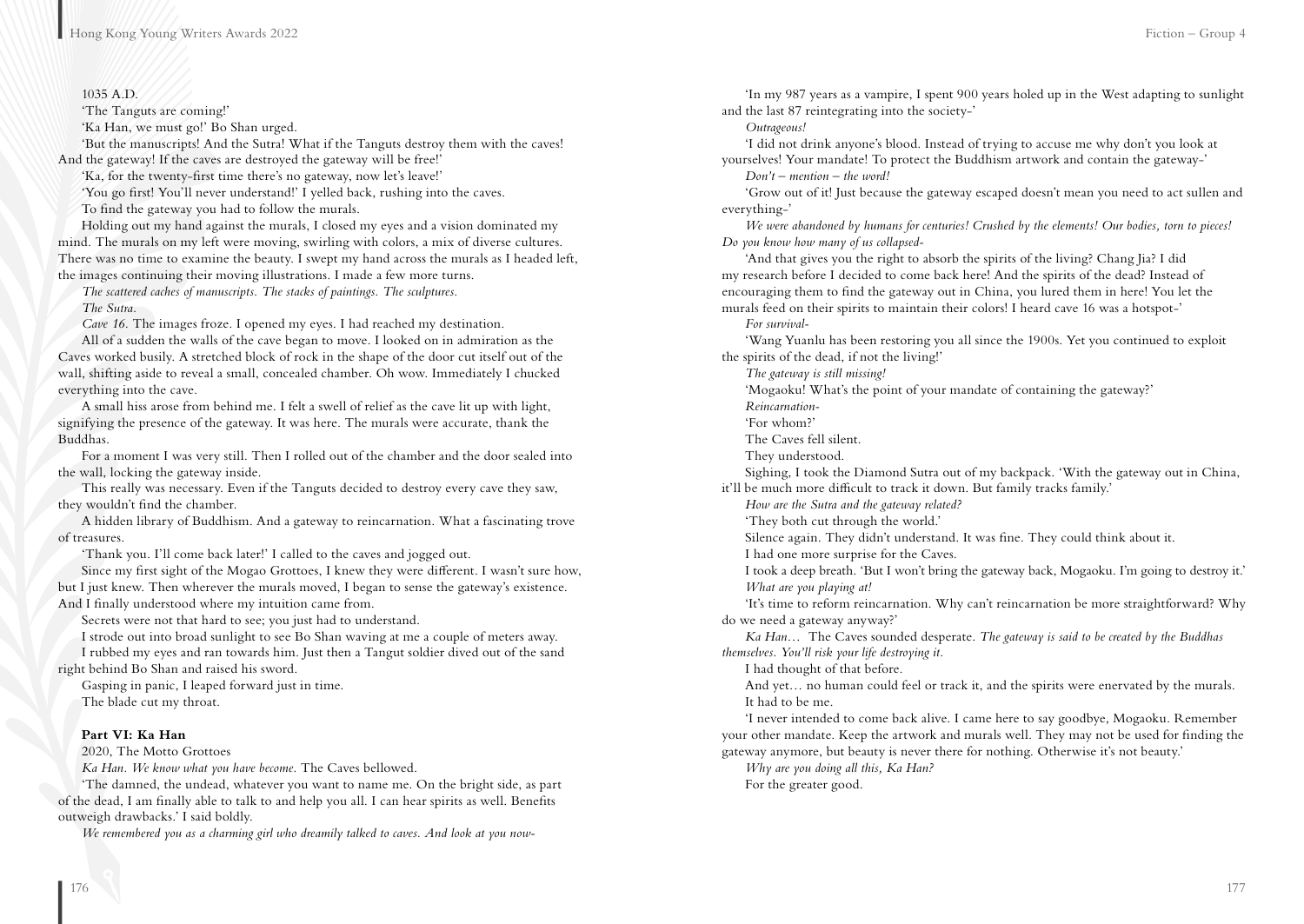### **Epilogue: Narrator**

Once upon a time, the gateway to the world of reincarnation moved arbitrarily across China, abstract, torn between universes, and new souls that arose from their human corpses could only chase after the gateway helplessly. Reincarnation was impossible.

But one day the gateway was destroyed. Reincarnation was changed entirely into what it was nowadays. The spirits of the dead were able to go straight into their new bodies. They could be here leaving a new corpse while simultaneously entering the body complex of their new life form. A reform in Buddhism. The spirits were saved.

It was said at the spot where the gateway was destroyed the police found the stolen Diamond Sutra, tucked safely inside a backpack that sat in the middle of a pool of crimson blood.

\*\*\*

The Caves had one more secret. Their greatest secret of all. The gateway did not just lead to reincarnation. It led to one more place, hidden to all but those worthy. Nirvana. *Ka Han. Speak to us.*

# **Beyond Faith**

*The British International School Shanghai, Puxi Campus, Chen, Yu Chi Charlotte - 14*

Dunes. Sandy, mysterious, and constantly shapeshifting. Some days, I would sit on the steps of the Mogao caves, mesmerized by them, watching a delicate dance of fleeting glory. They seemingly appeared out of nowhere, shaped by the harsh winds, then slowly vanishing back to the ethers from whence they came. Sometimes I wondered if we were all like those shapeless dunes: existing, fading and finally reincarnating back into the world, carrying a past in those sand particles.

But a past filled with what? Regret? Mistakes? Unrealized dreams? Did our existence hold any meaning if not to live out karmic lessons bestowed upon us by the heavens? Perhaps the sun was getting to me today. My mind often wandered far when unattended.

It was time for me to return to my duties, I thought. The caves weren't going to clean themselves. I took another look at the ever-changing dunes and started back towards the cave entrance. My tattered robes dragged behind my feet. I was still reeling from the sin I had committed, and as I walked, I felt the sand beneath my feet berate me, harshly. But still I held my prayer beads with I hope.

The cave's shadows embraced me, and a sense of chill crawled up my spine. As did my betrayal, I thought to myself. Following the meandering path, I arrived at one of the most prized chambers in the cave. The colourful drawings carved out stories that had been foretold a million times before. Among the stories of the past stood eternity in the form of a statue of Buddha. The crinkle in the corner of his stone eye gleamed with benevolence, while his eyes, filled with mirth, glanced upon me. His smile seen a thousand times graced my furrowed brows. Lighting the incense, I let the calming scent fill the cave with a sense of serenity. I kneeled upon the thin cotton mat, seeking redemption.

"Buddha," I whispered inside my head, calloused hands pressed together and head in a deep bow. "What is my purpose? How shall I redeem myself? Please lead me back onto the correct path," I begged. In the darkness with eyes closed, I felt the silence around me hum and murmur. It was unbearable. I bowed my head three times, and finally stood up, the gentle rustle of my flimsy cotton robes unsettling the silence.

What fate shall befall me? I awaited an answer.

\*\*\*

Taking my broom made of coarse straw, I swept the cave floor. The debris gathered in a small trembling bundle before they were separated, like lost leaves floating away on the breeze. Battling the work of humans was easier than battling that of time and nature.Gradually, time wins, carving its footprints everywhere, I thought, with an underlying murderous intent in the wind. Time takes its toll, and with mighty thumps, they collapse to the ground in heaps of weeping sand, I said to myself. It was how nature brandished her own weapons.

Being alone in the sandy desert made me contemplate everything I knew about life. When I thought of nature being a brazen, ruthless equalizer, I believed that even she wasn't the most dangerous aspect of life. I believed it was the human heart.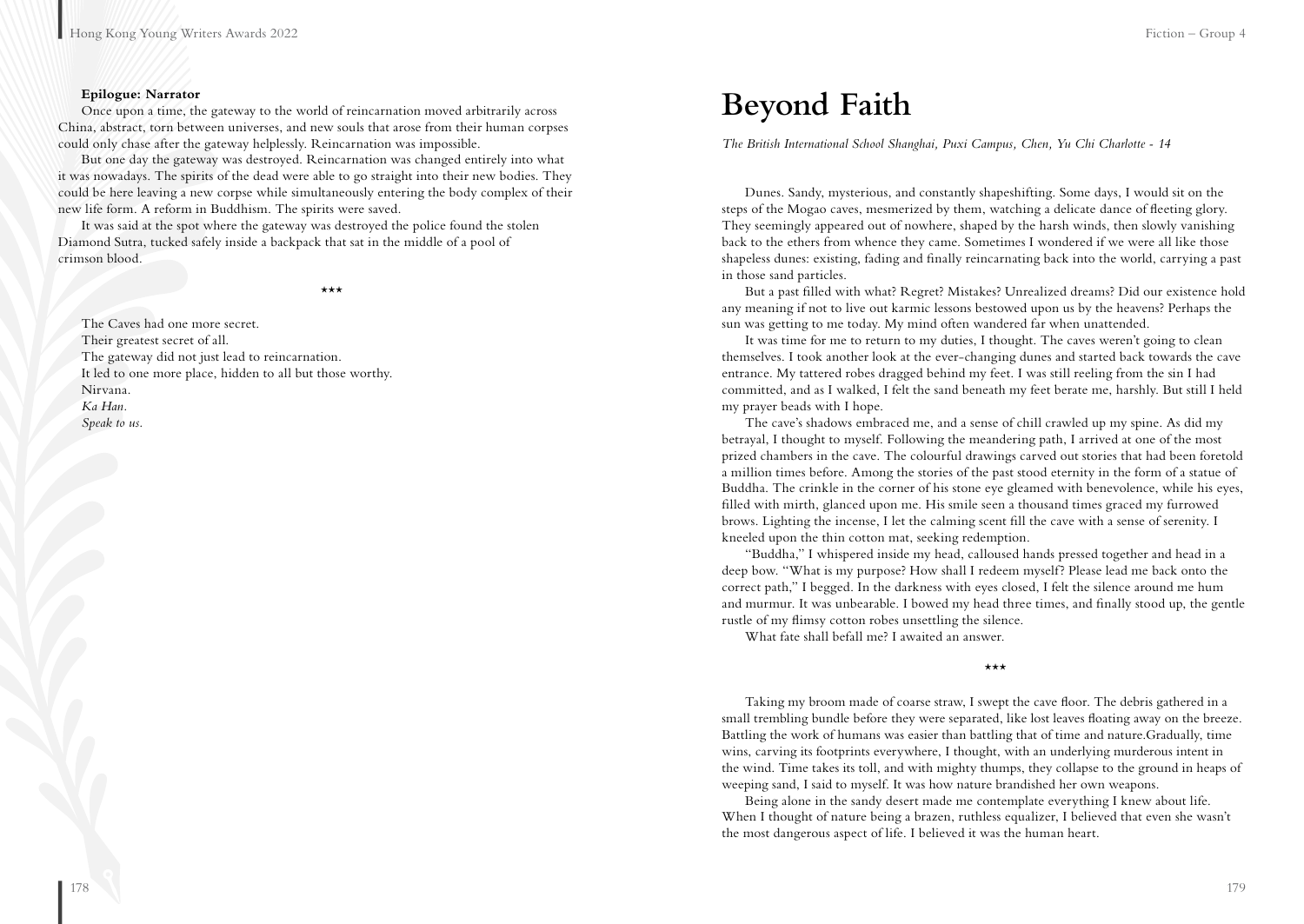\*\*\*

When I was a young monk, I had come across these caves by accident. The journey was much more challenging than I thought as my food and water supply were running low. On one chilly night, I realized that I was lost. Falling into despair, I slept under the embrace of three large boulders, shaped like a crescent, which casted a long shadow from the alabaster moonlight.

The next morning, I woke up with a dry throat and a gritty taste in my mouth. The heat from the blazing sun had a great effect on me, and within a few hours, I was suffering under its heated gaze. My vision was hazy with occasional black spots tainting the edges of my vision. Under the effects of the blinding sun, I had a thought: I was enduring a test from Buddha. The supreme being was teaching me a lesson: one of anguish and one of normality. I accepted the lesson with open arms, and soon collapsed in the sand. It was soft and welcoming, filled with warmth. I lifted my eyes to the sky in an attempt to spot Buddha. However, there were only stark white clouds above me. I closed my eyes.

Without warning, a vision appeared from the sand dunes. The magnificent upper body of Buddha sat gently in front of me, his wise eyes gazing down on me with kindness.

Lifting a finger, he pointed in a certain direction, and suddenly, a large rock burst forth from the sand. It shook the ground around me, and as sand flowed out from the gaps and hallows, I realized that it was a mountain, with hollows that were tinted with wonderful colours. More seemed to emerge, as sand filtered out of the caves, like a stunning waterfall of golden light.

Alas, the land stopped shaking. I was a mess of tears and shock. Rubbing my eyes, I looked forward; yet there was no Buddha, only the magnificent caves fully intact. I ventured in and discovered a closed room, containing precious relics and ancient artifacts from centuries ago.

I found shelter in the caves until I was ready to move on. Miraculously, the town centre of Dunhuang was close, and within a few hours, I had found the temple.

I excitedly told the masters about the cave, and led them there. They all fell into a gasping bundle of disbelief, saying that it was 'a gift from Buddha,' and left me to manage it.

A few years had passed and the caves started to become an excellent site for meditation, as various monks reported to have almost ethereal realizations there. The increase in numbers, however, caused my supplies to diminish quickly, and when I sought help from the masters in the temple, there was no response. Soon enough, I became very poor. I had thought about selling the relics in the secret room, but doing so made a heavy dollop of guilt coat my heart.

Then one day, a foreigner named Aurel Stein came to the caves, mesmerized by the artifacts there. He came from the Silk Road to trade and had heard of the wonderful things offered in the caves. He offered an extremely low price for the items, yet I was hesitant. I had asked for a higher price, but he had declined, saying that there was no one who would propose a higher price and I'd be lucky to take him up on his offer.

"Judging from your condition right now," he said with a heavy accent, "you seem to be in need of money and support." His lips stretched into a sly smile. "Would you reconsider taking my offer? It would be beneficial for the both of us." Something clicked in my heart, and a sense of defiance and bravery overtook me. We completed the deal.

Watching Stein load the camels with bags of ancient relics, my body felt numb. It was as if each artifact carried with it a spirit. It was the spirit of Buddha in its many incarnated forms. They didn't want to leave this place. It was their home after all. And me? I sold them at the first opportunity I had, my selfish human heart forgetting my promise to the holy one. I realized then what sin I had made. It was my greatest offence for which I had no defence.

The empty cave seemed to fill me with loneliness, creating an infinite echo of guilt. The sound of wailing spirits and the memory of the scornful gazes of the monks pierced my heart: I did not deserve the kindness and acceptance of Buddha. Still, my faith clung to me. I knew there was a reason for this.

\*\*\*

A gentle tapping interrupted my reverie. It was a cotton shoe, the soles thumping against the rock. I raised my broom in alarm, afraid that it was a thief likely thinking it was easy to steal precious artifacts from a cave guarded by a weak monk. I was quite relieved to find that, instead of a burly thief, it was a young monk, naive and faithful to Buddha. He wore light grey robes with a white undercoat, and a pair of black cotton shoes that were dirty and muddy. In his brown eyes, I seemed to find my old self: a young monk with no greed nor sin on his mind.

"Welcome," I said, voice harsh and dry. I hadn't seen another person for a very long time, and the company of the young monk gave me immense joy. I gave him a light smile, in an attempt to make him feel comfortable. "I am the guardian of these caves," I said, putting my hands together in a praying position in front of my chest. My heart clenched and it thumped unbearably in my chest. My bowed form, I imagined, was now vulnerable to any criticism or disrespect. I could feel the curious stare of the young monk, yet I could not sense his intentions. I was only a few inches taller than him, though his proud stance seemed to tower over my slumped body.

Quite hurriedly, the young monk returned my gesture. With a respectful and almost relieved smile he said, "Master Wang, is it? May Buddha shine on your whole family and pray to accompany you forever. Thank you for accepting me, master!" The sound of his voice was crisp and filled with youth - the promise of better days.

"My utmost gratitude for your blessing, child. How did you know my name?" I said, with an uncertain smile.

"Ah…," the young monk seemed to realize his own mistake. "I-it was just a simple guess!" His gentle laugh, filled with faultless innocence, convinced me. A silence hung in the cave for a few moments before the young monk spoke again. "My name, which was given to me by Master Wu, is Ming Jing." A heart as clear as a stainless mirror, I thought to myself. "I've heard about these caves a lot," Ming Jing continued, "My master said that these caves are calming and silent, and if one meditates here they will gain more knowledge, as if they could arise from mundane thoughts! I should thank you once again, master. I never thought I could experience such intelligence in this world!" The young monk's eyes shone sincerely, a childlike amazement in his brown eyes.

I could not help but smile at the emotions lighting up his face. He was a genuine child, and I believed that his master had indeed taught him well. Shuffling slightly, I set my broom down against a pillar.

"Your sincerity has truly touched me. Do you want a tour around the Mogao Caves?" Ming Jing's eyes lit up immediately, and he nodded, his eyes glittering in excitement. I chuckled at his childishness. Turning so my back faced the young monk, I treaded onwards, my footsteps faltering slightly, until I heard the soft thuds of cotton that followed close behind. Satisfied and relieved, I continued to walk, the slow snaps of my torn shoes contrasting with the warm thumps of his leathery sandals.

We walked through the meandering pathways and I could feel his curiosity and excitement as he looked in awe at the intricately designed statues and paintings kept hidden inside the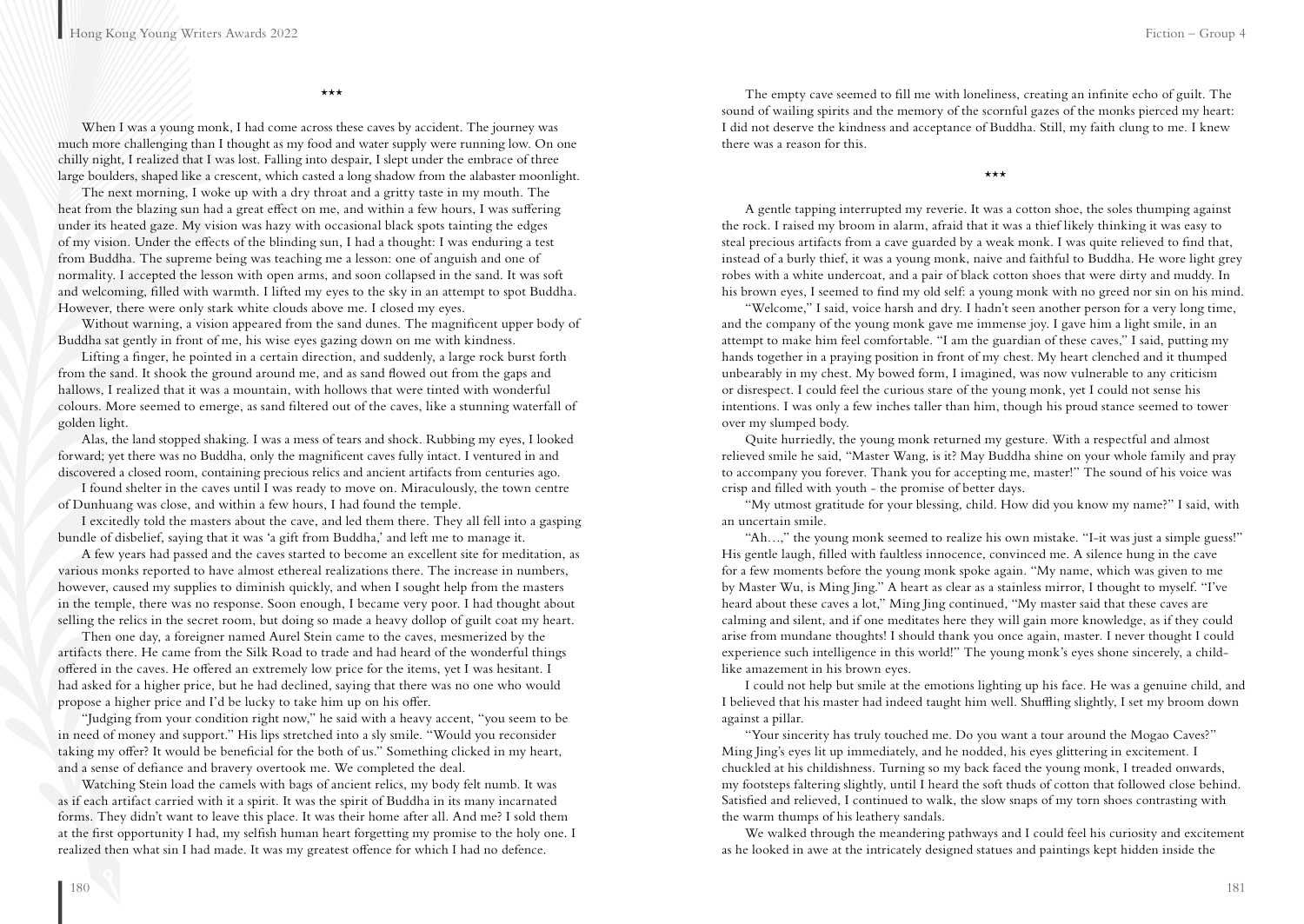belly of the beast. I remembered feeling that way once too, but somehow my guilt still riddled my body.

I introduced him to different rooms and their uses, and the child soaked up the knowledge like a sponge. Nevertheless, his wandering eyes and the anticipating glint in his gaze made me wonder: was he here for a reason?

Finishing the tour, I led him back to the entrance. The child looked a bit slumped, as if he had something to say.

"Master…" the child finally said, "What about the secret cave…?"

I looked at him incredulously. He knew about the secret cave? Ming Jing looked at me apologetically, his cheeks a rosy red. "Sorry, Master Wang. I heard there are a lot of ancient relics there, and I wanted to have a glimpse! Actually, don't mind me." He laughed again, but this time more of an awkward and forced one.

"Well," I swallowed thickly, "I guess I forgot about that." I stood up again, visibly shaken. I led him into the deepest parts of the caves, where torches set the air ablaze with its flare.

The amount of voices in my mind began to increase, it was both a spiteful murmur and a hateful wailing.

Liar! Thief! Where do you think you're going? Come back here!

Their hollow echos still terrorized my mind, keeping me hostage. I was constantly trapped in this cycle of torture, their gnarling hands grabbing at my ankles, their pronged teeth etching painful marks into my brittle skin. I shuddered. Did Ming Jing know about my past mistakes? He must know. Then why isn't he showing it?

Perhaps he's a messenger from Buddha, sent down to kill me? Yet that seemed impossible! My thoughts were running far from me at this point.

No, he can't possibly be a killer. His confident navigation, sure-footed steps, and eyes filled with recognition said otherwise. I finally halted my steps, turning around to face him.

"Child…," I hesitated, debating whether I should inquire about such things, "Why have you come to this cave?"

Ming Jing gave me a puzzled look. "To meditate here and become closer to Buddha, master Wang."

"Yes, I know that Ming Jing. But did you know about the horrendous things that I've done?" There was a pause, heavy with my anxiety.

A short laugh erupted from the young monk's throat. "Of course I knew! It was a very famous story among the young monks at our temple."

Again, the silence hung, and I stared, astonished at his reveal. If the child knew, why did he not speak in low, hatred-filled voices? Why is he not throwing spiteful glances? Fear ensued my heart, and I took a faint step back. Was this child truly as untrained as he seemed?

"Why did you come here then? I could have tainted you with my evil!" I exclaimed.

"I do not believe that you have sinned, Master Wang." Ming Jing regarded me with seriousness. I looked at him, confused. "What do you mean?"

"I believe that, even though we have to endure suffering tobecome closer to Buddha, there is suffering to an extent. Your suffering has already been over, however to you, it is still there." He paused, glancing at me, his dark brown eyes now an infinite pool of knowledge. "You have put this suffering upon yourself, Master. Suffering is not always what others inflict on you, you could cause your own suffering as well."

*I caused my own suffering? Could it be true?* The epiphany finally dawned on me – all of my earthly suffering, all of my self-realized agony, was of my own accord. I held myself prisoner for so long without seeing the truth of it.

"Is that true?" My voice trembled as I slowly took in the information. "What had happened to me so far… could've all been an illusion? All I had to do was to believe and forget, and Buddha would release me from my sin?"

"Yes… if you want to put it that way," Ming Jing looked at me, eyes firm. "It could be hard for you to take it in, but it is the truth you seek."

I felt the air around my being stir, the voices in my mind clawing desperately to keep me bonded to that prison cell I created in my own mind. Yet, there it was. The truth of it all. Life was about suffering, but the suffering was caused by my own need to be free. And now I knew what had to be done. I had to forgive myself. And so I did, for my actions, my self-imposed suffering, for all the pain, guilt, and mocking words and stares. The excruciating shrieking increased, wails of agony and false accusations ringing in my ears, yet with my willpower, they gradually returned to silence. Peace and clemency, like never before besieged me, tossing me into a warm embrace.

And so I found my life, beyond my faith and beyond the ever-changing sand dunes.

\*\*\*

### **Epilogue**

Master Wang entered the Dunhuang Temple and slowly stretched his legs after a long journey. It had been months since his visit with Ming Jing and he decided to find him at the temple to thank him again for his wisdom.

He found his way to the main building, passing rooms of silent monks with their heads bowed in prayer.

"Thank you for accommodating me, Master Hu. I've come to see one of your wise monks, Ming Jing," Master Wang said, putting his satchel down on the ground.

"We are always happy to welcome a fellow seeker of truth here. Now, as for Ming Jing, I will take you to him right away," Master Hu motioned for him to follow. They walked down a long corridor to a large chamber. Inside were statues of Buddha as well as other notable monks. They came to a statue of a smiling young man.

Master Wang looked at the familiar statue staring back at him and then read the engraving: Master Ming Jing.

"I don't understand, Master. Where is Ming Jing?" Master Wang looked puzzled.

"Ming Jing was a great monk at this temple. In fact, he stayed here his whole life until he died about 100 years ago. But don't worry, his legacy will live on forever."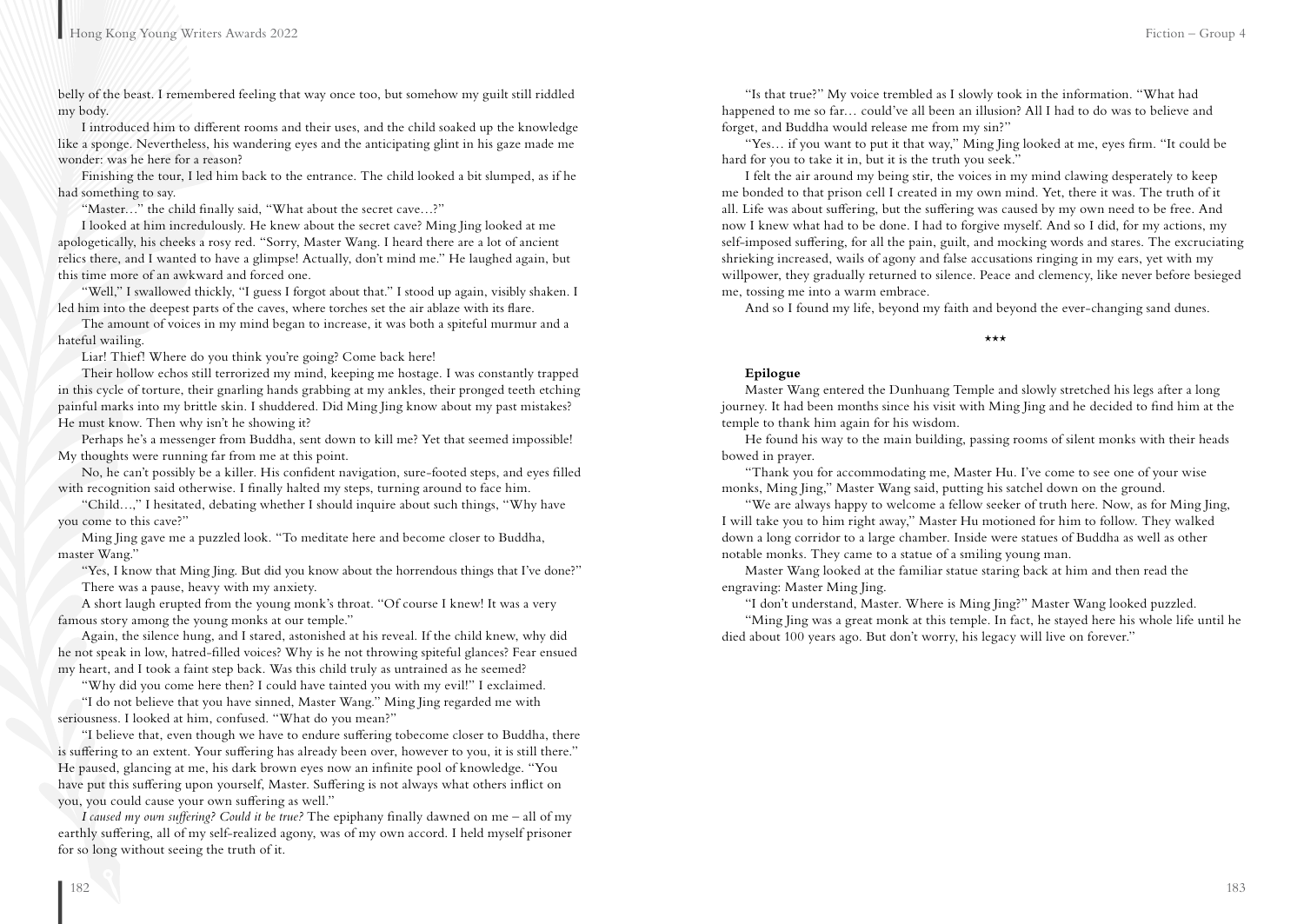# **Ancient Memories**

*Ying Wa College, Cheung, Ka Yui - 15*

### *27-09-1337 23:51*

The flaming moon hung over the silent sands.

*"I dreamt of the blood moon rising..."*

The crimson eye was barely visible through the heavy, sombre clouds that dominated the skies. Dim scarlet beams escaped from the narrow vents few and far between; they were much welcomed, for a menacing lighthouse in a time of anguish is better than none.

*"Calling from the netherworld…"*

Surrounded by the ill-natured creation was a cluster of crumbling structures of rock-cut gravel and cloudy glass planes. Gentle fingers brushed the latest layer of soot and cobwebs away from the window and wiped them on a cracked wall. The hand was soft, unlined, with four vicious, erubescent lines criss-crossing over the palm, three of them short and horizontal, the last cutting from between the second and middle fingers to the fragile wrist.

Hard, anthracite eyes stared out of the tiny opening. Oh, how they used to love those endless flaxen sands, and these homely caves called home! Before the sickly trader from the Tianshan Mountains brought the plague, and soon there were no traders at all…

*"Softly the vespers cascade to me…"*

The gigantic knells in the chaitya struck nine times, thrice and thrice and thrice, each more stately and imposing than the last. They were meant to be tranquil, to soothe and to comfort, but surrounded by a world of red and grey they inspired fear.

The solemn elegy must be echoing in the enormous hall by now, yet he heard nothing. Were the curtains of ash blocking the passageways too heavy? Or were there too few voices left to be heard?

*"Come dance, come take —"*

A violent cough wrenched Jian-Qing's head in the opposite direction.

"Sister?"

"I'm fine — you used to love this piece — remember —"

"You used to sing it when I was younger..."

"When you couldn't sleep," she finished, gasping for breath. "Do — Do you still like it?" "Yes." His hands were already reaching out to the naphtha lamp on the bedside table, and with deft fingers he felt and poured in what little oil that was left.

A soft yellow glow illuminated the room. He washed away the thick garnet stains on the threadbare bedsheet with murky grey water and opened the door, bringing the wooden bowl with him, now ornamented with swirls of blood.

"Where're you—" "I'll be right back." The door offered a mournful creak.

Yet Jian-Mei passed away in the same night due to what would later be known as the Black Death, which would then spread along the silk road to the western world, killing twothirds of the European population in the 14th Century. Jian-Qing could not even bury her, for the pus from ruptured lymph nodes in the final stages would be sure to infect him. In

the coming centuries her body would become little more than a collection of bones, forever forgotten amid the dusty ruins of the Mogao Grottoes.

The twelve-year-old left the caves of death alone the same night, carrying nothing except for an oilskin bag filled with fresh water, the trusty camel Hu-Ga who was triple his age, and an old, dusty, weighty scroll of ancient glyphs he had found in a cave about to collapse three years ago. It was a dictionary, he had decided, but even after exploring two-thirds of the caves in Dunhuang, he could not find one single hint of the ancient language it depicted. It was nothing but instinct that prompted him to bring it along.

And so in the drowsy predawn hours the last living person who once lived in the Mogao Grottoes left his home, to journey along abandoned tracks to the fabled lands of the East. Had it not been for the darker blood beneath the blood moon, the once-glorious Mogao Grottoes would be beautiful again, silhouetted in a brilliant red that smiled gently from above and brushed the hushed sands in delicate touches.

### *28-09-1337 03:14*

Jian-Qing heard the figure long before he saw it. It was the same sizzling sound when Jian-Mei cooked salmon with olive oil bought from Arab traders on that simple, bent sheet of cast iron they called a pan.

He walked towards it in ginger steps, weighty soled boots sinking into the ankle-deep soot. He stopped before a river of sluggish, drying water; so did the figure, so did the sizzling, abruptly on the opposite bank.

Jian-Qing studied the figure with scrutinizing eyes. It wore a tattered silhouette of dark imperial purple, tall and thin like a dying cypress, almost invisible in the weary grey background. The face was wrinkled with age, and the hooked nose reminded him of a magister who visited the town once. To his disappointment there was no enticing aroma of fried fish.

The focus broke, and he realized that her eyes were doing the same. He took an involuntary step back, nearly tripping over a particularly tall mound of soot.

*"Boy,"* the old woman hissed, with the voice of a coiled cobra. It *withered.*  Jian-Qing stood still.

"What brings you here, to this land of death?" she continued.

"Water." His voice was softer than he wanted.

"There is… no… water! No longer!" she laughed. It was a disgusting cackle, one that chilled him to his bones despite the suffocating atmosphere.

"Who are you?" Jian-Qing whispered.

"Oh, don't start asking me questions. What's that you're carrying? Let me have a look," she smiled, broken yellowish teeth glittering under the ember sky. With not a single twitch of her hand Jian-Qing's scroll flew into her palm, curling itself around her fingers. The old woman studied the text with furrowed brows, and barely minute passed before her face lit up and she exclaimed, "Ah! Ancient necromancy! How wonderful!"

She took her time to read through the entire scroll while Jian-Qing stood trembling, and continued, "I am kind and forgiving, especially to dear young children like you. I shall make you an offer. With the magic inscribed on this ancient text, I can bring a loved one back from the land of the shadows — but you and the person revived must be sent forward to the future. And the only possible way for you to return — is death."

Jian-Qing was already heads over heels in reverence and thankfulness.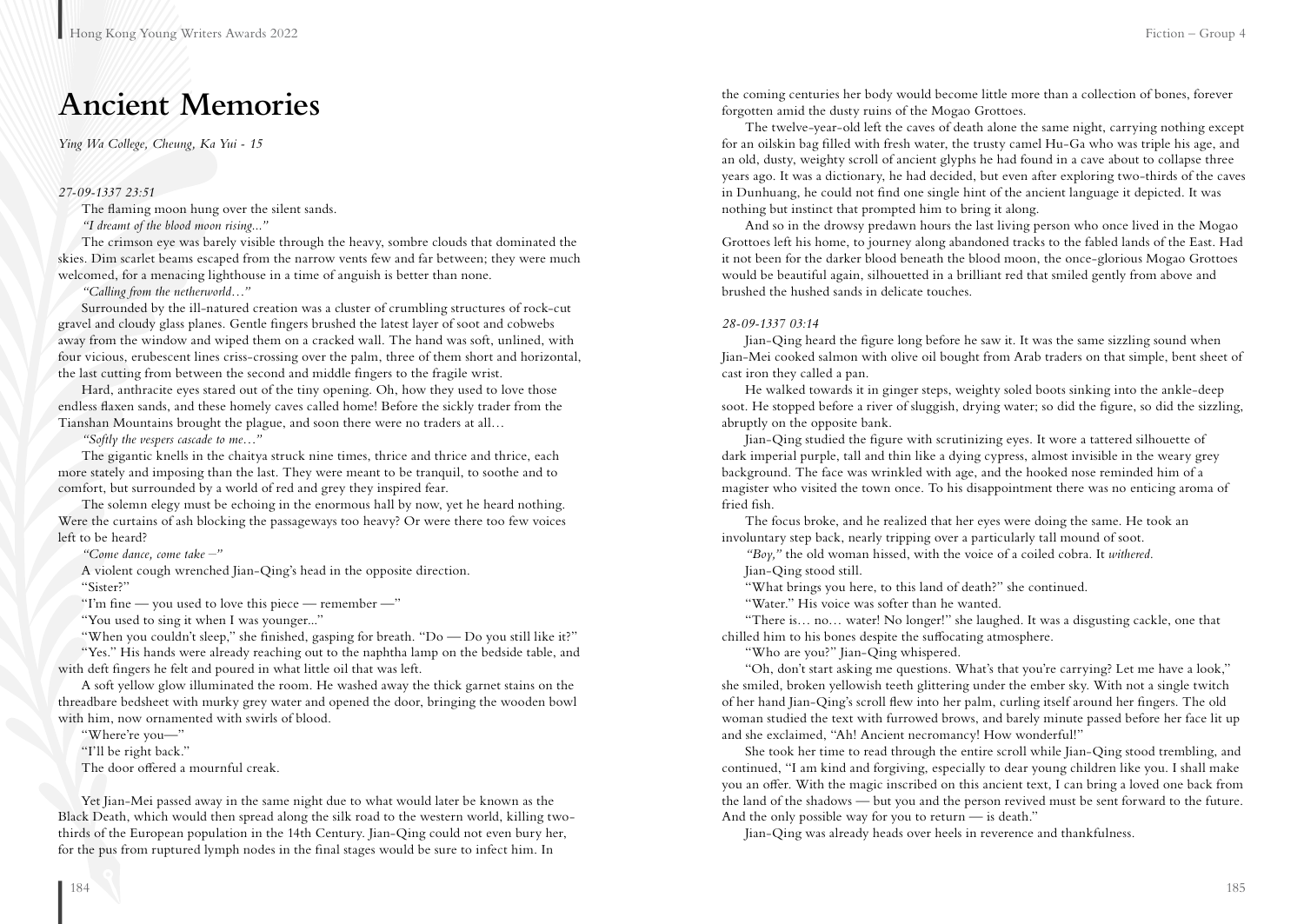### *28-09-2337 03:14*

An arc of blue fire lanced down through the graphite sky, so bright and high above that the entire night sky became as bright as molten iron; there was no telling where it came from. It was as if the entire world was set on fire, every single trestle and silhouette illuminated by the sudden flare. At that very instant came the thunder, the roar of a drum leagues in diameter, echoing across the horizon, resonating in Jian-Qing's tiny bones.

The cackling storm of energy and flame struck down, smiting the barren desert from across the horizon, bathing it in a torrent of dazzling, blinding light. It was a brilliant longsword stronger than the toughest steel. Smoke erupted from the multiple craters, dense and black and rising like giant mushrooms. Within seconds one had grown doubly as tall as the tallest mountain Jian-Qing had ever seen, and doubly as monstrous. From the heavy opaque greyness spit the pungent smell of burning and wicked chunks of quartz and stone, screaming at the velocity of a longbow shaft, rocketing into dense clusters of human bodies in a deadly hail.

Terrible shrieking screams sounded as people realized that there was nowhere to run in this battlefield with no cover, caught between the incoming fire in the front and the darts of stone and smoke coming from behind. Death ripped into the nearest backs, tearing through skin and muscle and breaking bones. For the first time the peaceful sanddunes of Badan Jilin were stained with red, flowing crimson that seeped beneath the ground.

When blood started splashing the last sense of restraint and good logic vanished; all that was left was the primal instinct to live and the simple emotion of fear. Humans, clothed in khaki, with strange buckets inverted and covering their faces, carrying long metallic objects Ling-Ping did not know, slammed into one another, running down those unfortunate enough to be caught in the path and too weak to resist. A particularly bulky one rammed into Jian-Qing, head against his chest. The young boy dodged backwards by instinct, but he could never have anticipated the tiny shard of steel that sped past him and landed behind his heel. He felt his sandals catch, then more savage impacts pounded his sides. Whether they were sand or flesh or shells, he could not tell.

Jian-Qing tried to stand, but the throbbing threatened to cover his sight with a screen of red. He sat up instead, but that hadn't been pleasant either.

At the edge of his flickering vision he found one familiar figure, in the light-coloured linen shirt smeared with dirt, prying a metal stick from the limp hands of a fallen soldier. She did not waste time looking around and ran towards the west as everyone else did, towards the falling sun gazing mercilessly from above, towards the Mogao Grottoes he had wanted so much to leave mere seconds before.

Jian-Qing followed.

### *11-03-2345 05:02*

Tunnel 230-9c was far from the only path to the library cave, operations base to the Coalition 17th Division. All these were a part of an intricate web of underground shafts and cavities called the Mogao Grottoes founded in 336 C.E. by the monk Yuezun. In the next five hundred years pilgrims and traders gathered at this key junction of the Silk Road, building more caves and creating sacred art and literature, before it fell into gradual decline and disrepair in the 14th Century. Exactly one millennium later the Mogao Grottoes found their worth again, this time as an underground stronghold of the Coalition in the Uprising of Artificial Intelligence. The complex network of tunnels were further developed, reaching an astonishing number of over 600 kilometers, sprawling beneath the chilling Badan Jilin Desert.

Coalition officers poured into the Library Cave in a steady trickle from every single tunnel in the region, and soon the snug chamber was filled, with sixty-three cramped into the muddy chamber. Most sat on the floor, while the guards either manned the battle stations or stood next to their commanders. None of them seemed to mind the dust, and few bothered to keep themselves clean, for obvious reasons: They were dressed in brown combat tunics regardless of rank, expecting to get dirty.

In the next few minutes, the officers settled themselves in a ragged semicircle around the stage. It only took a few seconds for the brief silence to give way to noise again, this time the tap-tap-tap of hard leather boots on gravel. To call it a stage would be an overstatement, for it was little more than a raised rectangular dais less than thirty centimetres in height left behind by the pilgrims fifteen thousand years ago, and a wood-and-plastic lectern a metre taller near its front, this one installed by the Coalition. Both were equally dusty as the myriad of ancient paintings and religious scriptures engraved on the walls.

The man ordered the only chair in the bunker brought to the dais and sat. It did not matter whether he stood or not; the lectern was taller than him either way. He took all the time to make himself comfortable, styling his long snowy beard and sipping leisurely from a cup offered by his guard. When he was done he finally spoke, slowly and calmly in that gravelly voice of an old marshal.

"Repeat after me: As a soldier of the Coalition of Human Nations…"

### *22-09-2345 15:44*

The camera swiveled around, its dark eye fixed on the darker figure beneath. It was a hazy one at best, the image it captured. That had nothing to do with the quality of the lens — these minute surveillance devices could hardly afford the luxury of plastic shells. And even if it could, the tiny dribble of groundwater would still be more than annoying.

It would have captured no image at all, if not for the fragile sphere of amber from a fluttering torch, held steadily at chest height as it inched forward. There were two things it outlined, each featureless as the other: the harsh, stark space of the tunnel, supported by slabs of hardwood amid the clammy dirt. And the harsh, dark form of the silhouette, making its way through the stale air.

"What is this? I expect better from you, Jian-Qing."

"I did all I can. Communication tunnels are too cramped to install anything but XC-03s." "At least you had the sense to use one with infrared equipment. Turn it on." "Yes, Master."

Colour began to appear on the inky output, red and yellow and blue and purple. The torch was red, with the area around it fading gently into orange and yellow, then the blue of the tunnel. The figure was yellow, bordering chartreuse. The only unexpected detail was a straight, slender strip of indigo, slashing abruptly down from the figure's waist to the ground.

"What is that?"

"Master?"

"The purple line."

The boy did not reply. They were standing before a set of monitors arranged in a neat semicircle on a large desk, each of the screens displaying a similar image of underground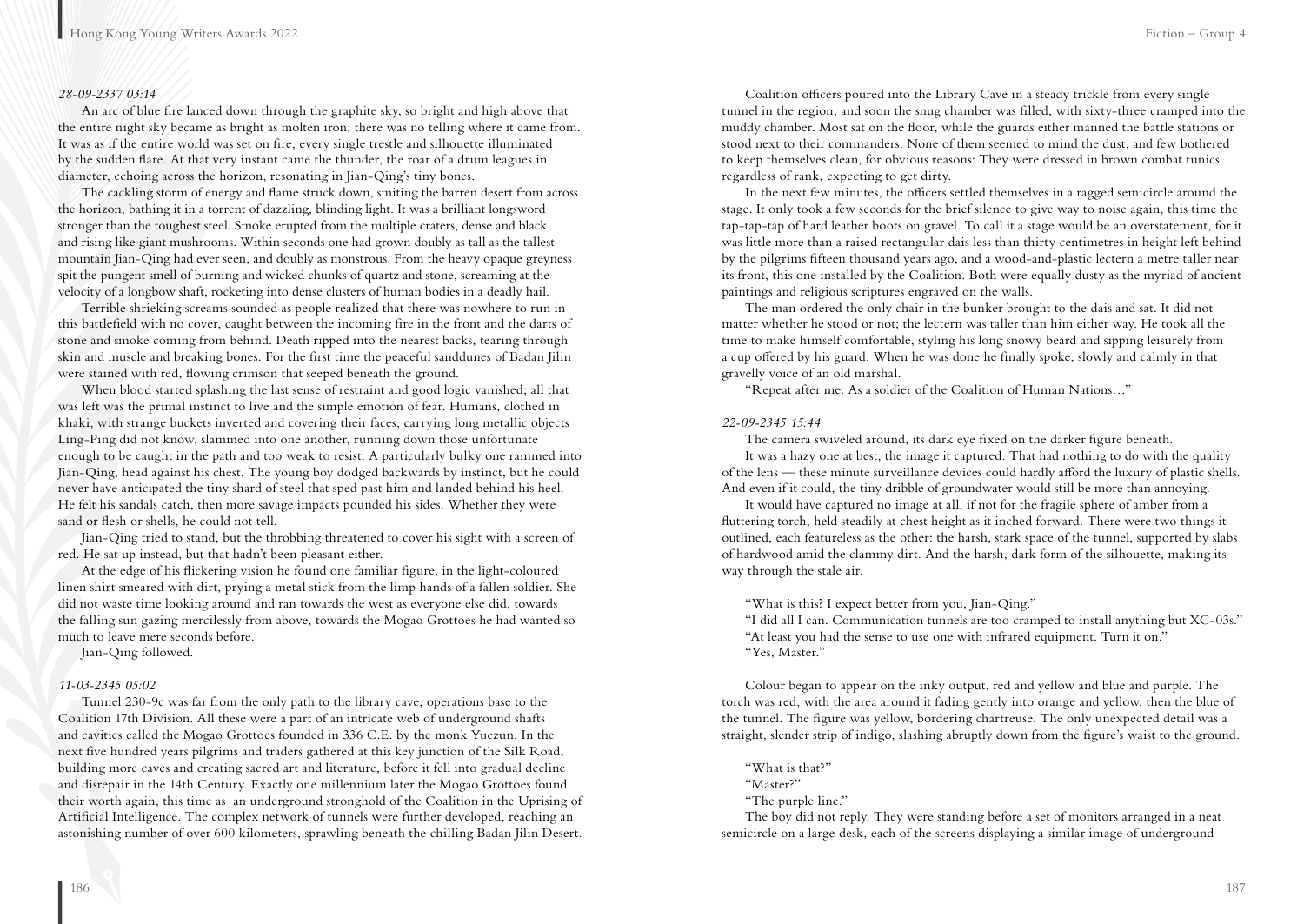tunnels. There were chairs, a dozen of them and all vacant, but both of them chose to stand. Apart from these there were no furnishings of any sort save several computers and simple stationary. Everything from the monitors to the walls were white, a brilliant white, polished and flawless to a fault. Had there not been a complete lack of windows, or had the only illumination not been a series of fluorescent tubes on the ceiling, the white might have been elegant; now 'static' and 'artificial' would be better adjectives.

"Yes?" the woman pressed. Her uniform, her stripes of a lieutenant, her featureless mask which covered the entire face except the narrow eyeslits, were all in a flawless white. The voice and slender form seemed to be that of a young adult's but Jian-Qing knew she was no human. *Had I not surrendered at Jiuquan, I would not be selling information to a robot for my life. But it is too late now, and I'm committing a crime against humanity.*

"It's probably a katana, considering the blade length. Longer than your typical ceremonial saber, shorter than European longswords."

"I see. And who in your precious Coalition carries a katana?"

"Quite a number. Honestly cannot tell for sure."

"You know that's not the right answer."

Jian-Qing grimaced.

"Thank you for the reminder, *Robot.* I'm aware."

"Then give me the right answer. *Human.*"

Jian-Qing stumbled backwards as if he was struck by a whip, stabilizing himself with one hand on the desk. He hated the robots all the more for taking his mask away when he was captured mere months ago. This made his facial expressions all too visible. *Vulnerable.*

"Lieutenant Jian-Mei, most likely. She always wears a jian instead of firearms."

"Then why 'cannot tell for sure' just now?"

"Many low ranking officers carry blades. It might just be someone else."

"Human, where do your loyalties lie?"

"To the Federation of Artificial Intelligence, now and forever."

"Jian-Qing, It's not that I don't trust you," her voice softened. "It's just that you did serve the humans before."

*He wanted to throw up.*

The robot produced the first item that was not white from a zipped trouser pocket. It was a small handheld device with an antenna, crimson in its entirety. There were some two dozen buttons arranged on its surface, with a miniature joystick at the top. A detonator remote.

"It's already connected to the XC-03. We cannot let such a perfect chance to assassinate a human officer slip through our fingers. Here, do the honors."

Jian-Qing took the remote from her hands. He knew exactly how this thing worked. One click on the top right button, and it would be over. They would be back together, in the old Dunhuang Caves they loved…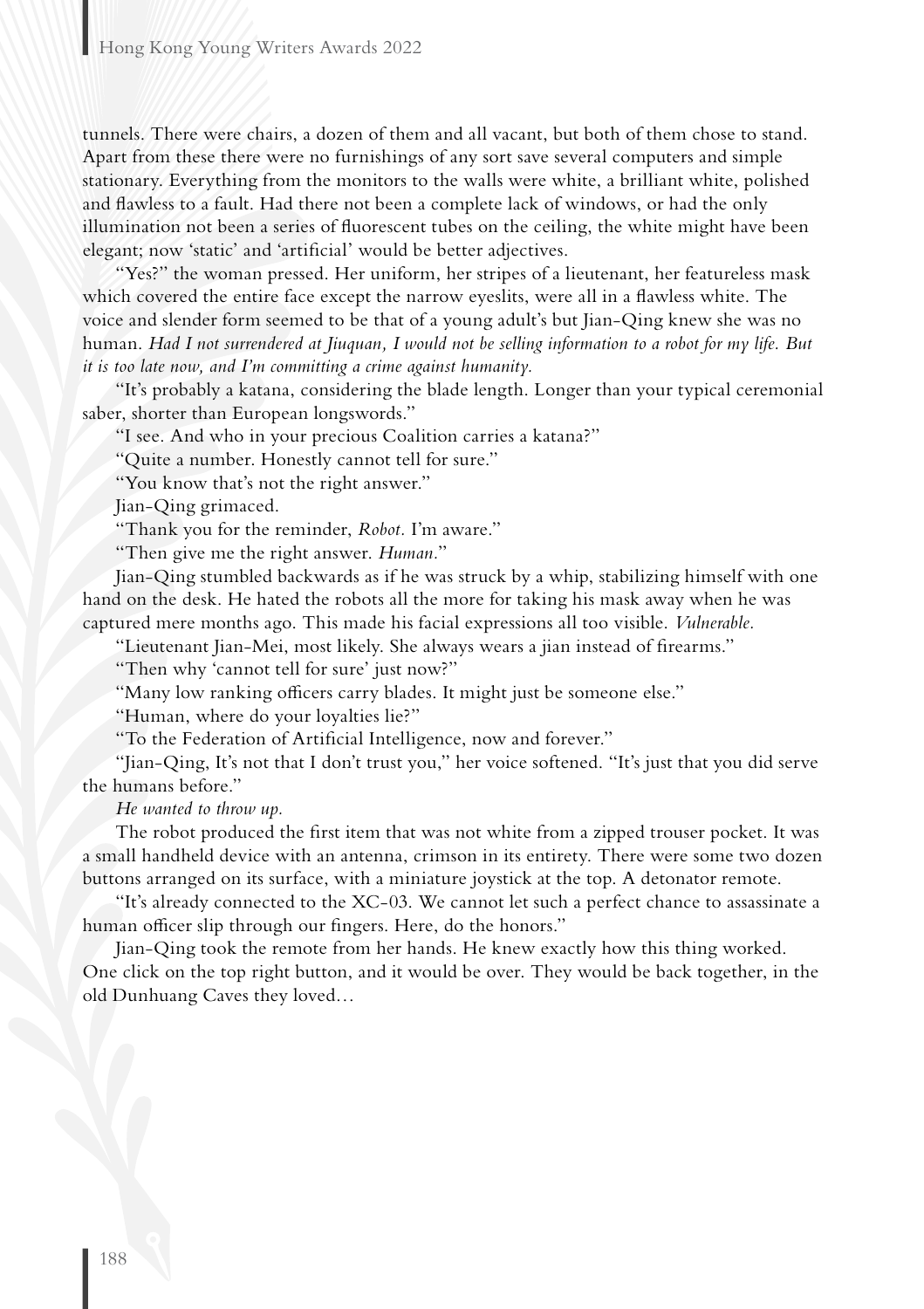# $\sqrt{}$  $\overline{Q}$

# Fiction Group 5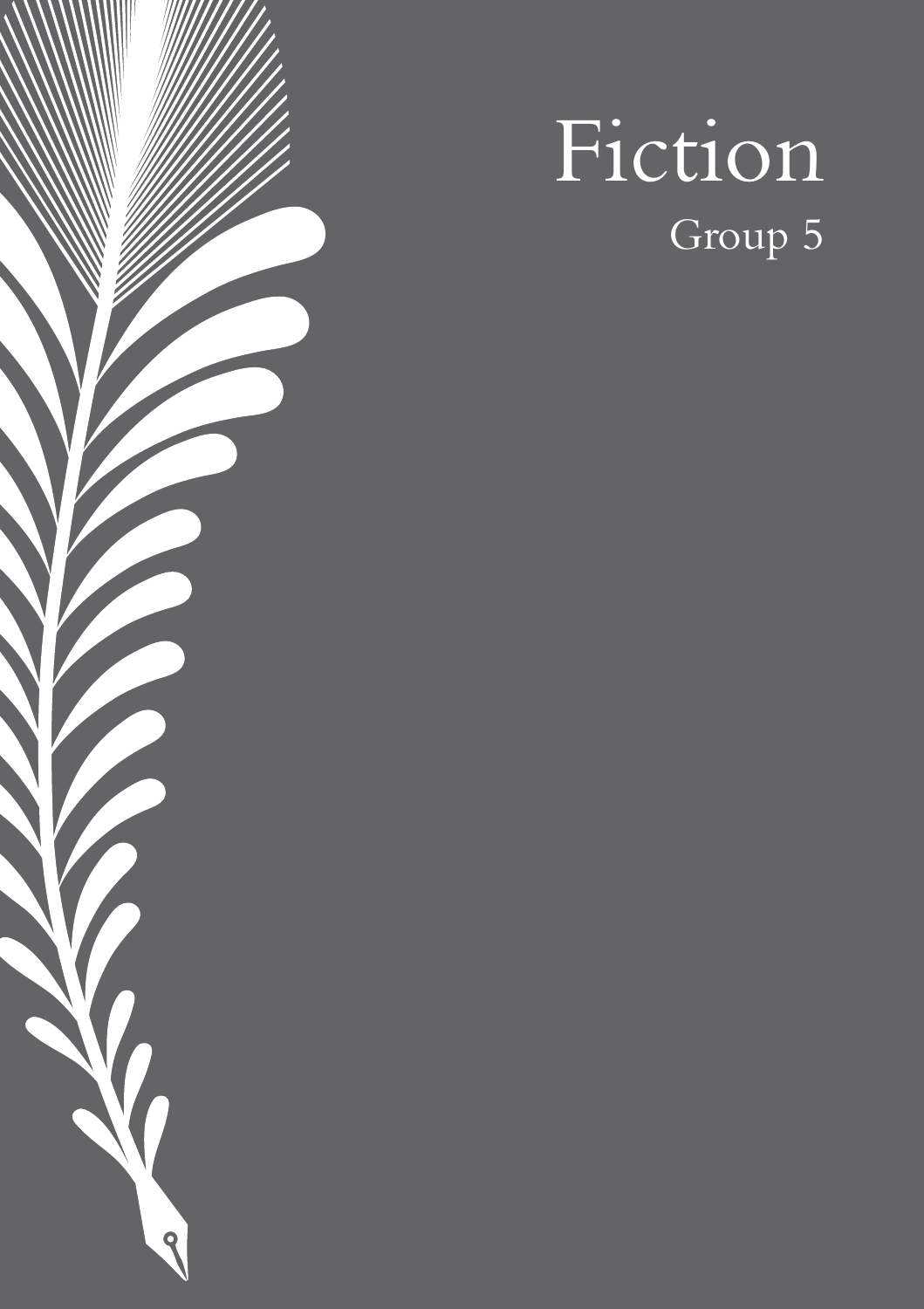# **Mirror Mirror**

*ESF Sha Tin College, Yu, Vivian - 17*

In Shazhou, the bustling city center of Dunhuang, was an antique shop tucked in a corner of the frenetic city's heart. Passers-by typically took little notice of its unassuming storefront. Only visitors of a particular disposition, possessing discerning taste and often wealthy, would push open the double-doors of Yuehai Antiques.

Yuehai Antiques' location in Dunhuang meant that its proximity to the Mogao Grottoes served as a backdrop of intrigue for the antiquities displayed within, even if few items were actually treasures looted from the caves. All manner of curiosities were displayed - scrolls looted from the Library Cave, ceramics once used by eminent figures including emperors, poets, Peking opera singers, even a wooden stool that had supposedly once been graced by the buttocks of Marco Polo when he stopped at Mogao on the Silk Road.

One evening, a young man was keenly examining the wares displayed under the warm lantern-light. He heard a voice from behind him, and turned to see a woman who now stood next to him.

### "May I help you?"

Ouyang Yuzhui, the owner of Yuehai Antiques, was a well-known figure in collector's circles. She had inherited the store from her father and prided herself on being an archivist beyond compare.

The young man, dressed in a Western-style overcoat, pushed up his glasses before pointing to the bronze mirror he had been studying prior. He said with a polite smile,

'I'm rather fascinated by this exquisite counterfeit.'

In a nation whose people relied on commerce and artisanship for their livelihood, this was no statement to be taken lightly. It was a threat to Yuzhui's scrupulous collection of antiquities, for it implied that she had erred. This particular bronze mirror was one of the few artifacts that did hail from the Mogao Grottoes, a fascinating 'magic mirror' that behaved as though it were transparent. A British researcher had sold the mirror to her father decades after it had supposedly been taken from Mogao by explorers in the nineteenth century. Her father had haggled relentlessly to acquire the mirror, which he identified as being from the early Yuan period. This young man's accusation was a direct attack on Yuehai Antiques' reputation as connoisseurs of quality and an offense to Yuzhui's father's memory.

"Oh? What makes you so sure it's counterfeit?" challenged the owner.

She knew there was only one way to save face and salvage the esteem of Yuehai Antiques; she must find a way to sell this mirror to the young man.

The mirror was of fine make, with an intricate design of the Eight Legions cast in a wheel design on the back of the circular mirror. A gleaming red jade bead sat in the center, attached to a gold tassel that had been restored by Yuzhui's father.

"Miss, may I ask that you demonstrate the mirror's 'magic' for me?' asked the young man. Yuzhui narrowed her eyes but complied, pulling on a pair of gloves and carefully removing the mirror from the glass case.

The mirror's 'magic' was that when a light was shone onto its surface, the decorative patterns on the back of the mirror would be projected out of the reflective side. This

matched the patterns on the back and projected the whole image when brightly lit. Indeed, now that Yuzhui pointed a torch at the mirror, the fierce, penetrating images of the Eight Legions were projected onto the wall; Asura, the three-headed, four-armed demigod, Naga, the half-snake half-human, to name a few. The mirror itself was palm-sized, but the illusion projected was currently magnified to more than a meter wide.

"Herein lies exactly why this mirror is a counterfeit. The Yuan Dynasty to which this mirror is dated was a period of political turmoil. Naturally, every court was infested with spies. During this period such mirrors were often used to convey secret messages. Words were etched into the reflective side so that, along with the back design, messages would be revealed when a light was shone onto them. Because these messages were absent on the back design, no suspicion would be raised. So, such mirrors were generally cheaply made. This tassel,' he continued, pointing to the red jade bead upon which hung the gold tuft, 'is a contemporary addition. Jade would have been too valuable for one-use secret message mirrors, no?"

"That is an unfounded generalization," said Yuzhui. "This mirror contains no secret message - by all accounts, it was owned by nobility, for whom…"

But even as she spoke she realized the answer. She had been about to say that a rich person might have owned a mirror with a jade bead. However, in the Yuan Dynasty, glass mirrors were being imported from the West, and mirrors for daily use by aristocrats who could afford jade would have been fashionable glass ones, not bronze.

"As a historian yourself, I'm sure you realize this discrepancy," said the young man with a genial smile.

The store-owner stood a little straighter. "This is where you are wrong. While that may have been the case in the capital, this mirror is from the Mogao Grottoes, not the royal court. There is a very good reason there is a tassel on the back."

"Oh?" said the young man, who held about him an infuriating air of pedantry. Yuzhui narrowed her eyes and began to tell her story.

\*\*\*

Long ago, a weary explorer wandered the deserts of landlocked Gansu in pursuit of greener pastures, for his village had been struck terribly by drought. His star map had led him only to more bleak dunes, stretching as far as the eye could see. Countless days and nights passed under the scorching sun in biting, cloudless air, and still there was no end in sight to the endless barren dunes.

The explorer's tent was pocked with holes from sandstorms, and his water flask was empty. Despairing, once night fell, he collapsed into the pale, shifting sand and wept, but he was so dehydrated that no tears came.

When he looked up, piercing through the velvet black of night was a dim yellow light at the base of a distant dune, akin to the sparkle of a gold coin. With every remaining drop of willpower he had left in his trembling limbs, the explorer drew himself up and continued to traverse the sullen sea of ashes. The golden sparkle grew brighter as he drew nearer, pulsing and twinkling. Thoughts of treasure, gold hoards or gemstone vaults, crossed the explorer's mind, lending him the strength to keep moving.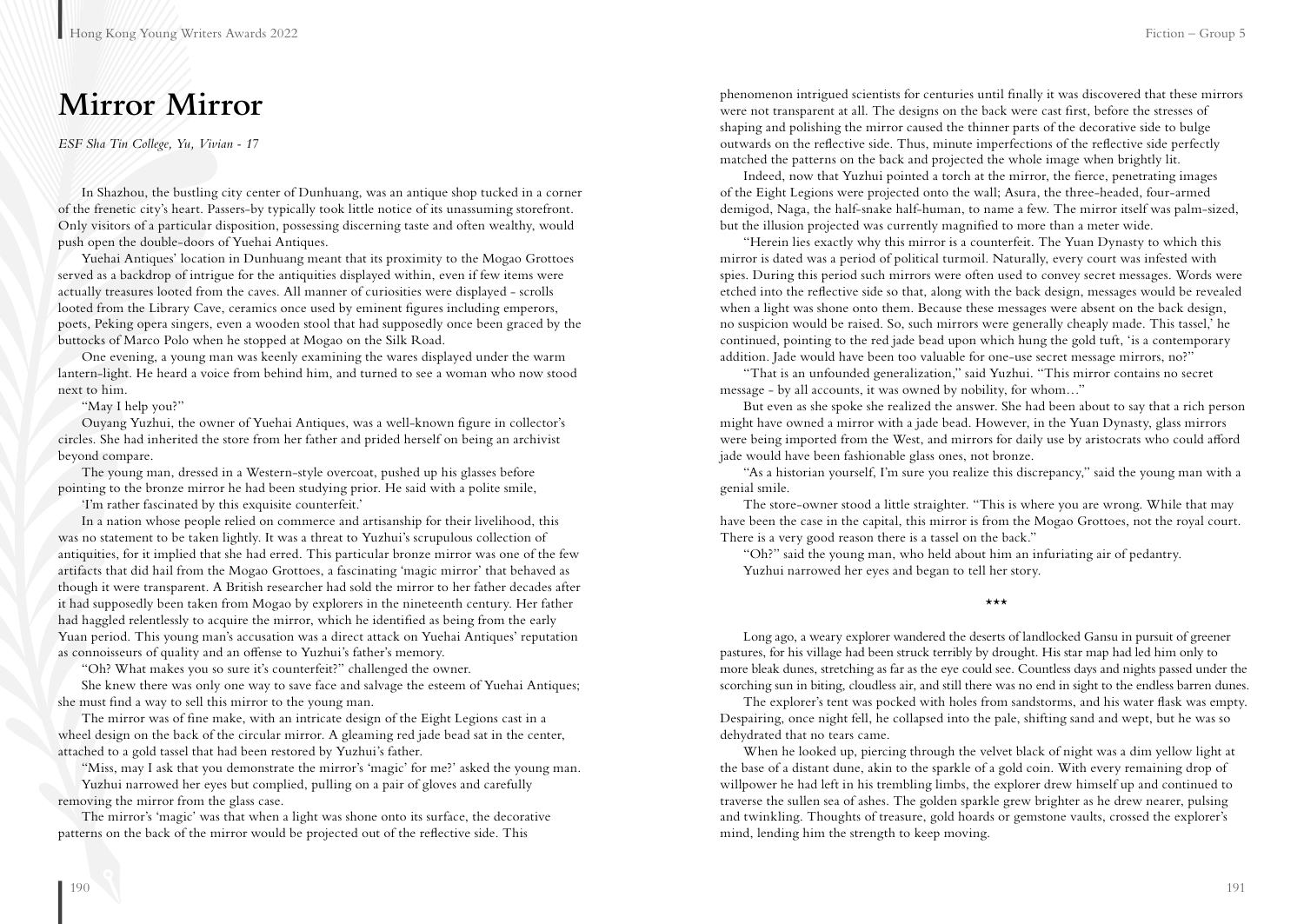At last, he reached a dilapidated temple built into the side of a sheer cliff. The golden glow was stronger than ever, seeping through cracked, dust-matted windows and spilling out in sunbursts through rotting wooden walls. When the explorer pushed open the ruined temple doors, there was no treasure to be found. The glow emerged still, from a crack in the side of the temple built into the cliff, illuminating the neglected temple altar. A gentle push revealed that the wooden wall was false, collapsing in a burst of dust and splinters to reveal a gaping cave mouth, into which the explorer stepped, all fatigue forgotten.

As the explorer went deeper, the golden glow only grew stronger, at every corner he turned, every narrow tunnel and damp cavern he traversed. The golden light bathed him in sun-like warmth, forcing him to squint. He was now convinced that some sort of lucky star awaited him, having fallen to the earth by happenstance to cast its glow across the desert.

Brighter still the golden light grew, such that the explorer could no longer keep his eyes open. Sensing that the source of the light was right around the corner of this next cavern, the explorer produced a bronze mirror from his traveling pack, turned around, and used it to peek around the corner without blinding himself. He continued to walk, facing backwards, using his mirror to follow the light. It had grown so brilliant that the bronze mirror was heating up, the surface warping, forcing the explorer to hold it dangling from the tassel attached to the center to avoid burning his hand.

Upon entering the final cavern, the explorer was greeted by the sight of neither a star nor treasure. As the caves opened up out of the mountains into the desert once again, there sat a magnificent, giant bird, golden from tip to toe, whose feathers glowed in such a dazzling blaze that night had turned into day. The leviathan bird, startled by the explorer, drew its sweeping wings up and, in a gust of wind so forceful that the explorer was pushed backwards, took flight. He watched in awe as the bird soared elegantly into the sky, its glossy train of tail feathers twinkling with a jewel-like glimmer.

As the bird soared higher and higher, its graceful, distinguished silhouette was overtaken by the glow of its plumage, so that it was indistinguishable from a star. The explorer, deeply stirred by the sight he had witnessed, stood still in contemplation for many moments, after the glow had long since faded and the night was once again black.

The giant golden bird had left behind a single golden feather on the floor of the cavern. The explorer picked it up and immediately set to work, fletching the feather into the shaft of an arrow. Stepping outside the cavern exit, he drew his bow with the arrow that bore the golden feather, aimed straight up at the midnight sky, and fired.

The arrow bearing the golden bird's blessing glowed brightly as it arced through the sky, glowing still where it landed in the far, far distance atop a lofty sand-dune. Once more the explorer set out, following the glowing point. He was once again exhausted, but persevered, dragging himself across the arid plains of dust. He was now close to the arrow he had shot, yet saw nothing at the dune it had landed on. With a final desperate effort, he hoisted himself over the last ridge and looked down on what lay beyond.

A lake glimmered with the light of the first rays of dawn across its surface, surrounded by reams of lush grass and dense forest. The oasis stood out beautifully, a gem studded in the inhospitable desert landscape, promising fertile land and bountiful harvests.

### \*\*\*

"Imparted upon the explorer was the feeling described in Tao Yuanming's poem, Peach Blossom Spring: 'After a great many steps, a breathtaking scene appears before one's very

eyes,'" finished the shop-owner. "The fable continues that the explorer marked the oasis on his star map, returned to his village, and brought his people there, to what is now known as the Crescent Lake. The caves he passed through were likely early iterations of the Mogao Grottoes."

"So you see," she said triumphantly, "In this local fable, the explorer's mirror was struck by light so strong it burned his hand to hold the metal, so he held the tassel. This myth was told in an age where it was common for bronze mirrors to have such beaded tassels."

The young man adjusted his glasses once again. "Interesting," he said. "But I raise you this: the Mogao Grottoes were carved into the mountains prior to the proliferation of trade across the Silk Road, along which Buddhism was imported to China in the Han dynasty. Your fable could not have been contemporaneous, because the golden bird in the story is likely-"

"-the Golden-Winged King of Illumination," finished Yuzhui.

"Who is a mythological figure derived from Garuda, a deity from Buddhist mythology. Your legend seems to tell the origin of civilization around the Mogao Grottoes, before which only religious men and scholars inhabited the caves. While a fine story, I must now tell my own, to explain how this could not be possible."

"By all means," said the shop-owner.

"You see, the legend of the Golden-Winged King of Illumination, or Jinchi Dapeng Mingwang, was that it was a magnificent bird of prey who hunted evil dragons. Every day it would eat one dragon-king and five hundred poison-dragons. Eventually, the negative energy and karmic debt it accumulated from the evil it conquered burned it away from the inside, leaving behind only a pure crystal heart."

"The Peng bird is oft depicted as a demon-turned-Buddhist guardian who sits above the Buddha's throne." He pointed to the bronze mirror once again, indicating the bird deity Garuda within the Eight Legions.

"But this legend about evil dragons is not native to Dunhuang, because dragons are good creatures in Chinese mythology - auspicious symbols of prosperity."

Now Yuzhui hummed in consideration. "'Peng' is indeed speculated to be a corruption of 'Feng', or the phoenix, who is often paired with the dragon in imagery."

"Is that so? That strengthens my point. Legends of evil dragons, including those that the Golden-Winged King of Illumination hunted, could not have existed in Dunhuang as early as your myth purports. It must have been created much later, making its credibility for customs surrounding bronze mirrors questionable. Unfortunately, folk legends are often such - they are poor temporal indicators."

"When are legends ever created in the same time period they are told?" challenged Yuzhui. "How would a storyteller sound talking about events that happened last week? Of course the legend is more recent than its setting. We do not examine myths as bastions of factual credibility. I have not proven beyond a shadow of doubt that all mirrors in the Mogao Grottoes had tassels - I have merely presented evidence that there exists precedent for craftsmanship in that style. Your Garuda myth mentioned crystal hearts - here is another story for you, one of my own. I hope that it will illustrate to you the power of stories."

Yuzhui ducked behind the counter and pulled a mahogany drawer open, where she kept small goods that had been reserved or for other reasons could not be sold. Removing a velvet box, she pulled the wrappings away to reveal a golden filigree hairpin in the buyao style of the Western Han dynasty. Nestled in azure kingfisher feathers lay a sparkling ten-sided diamond that cast iridescent rainbows when hit by light.

Yuzhui held it up for the young man to see. "I sold this to a youth who wished to gift it to his girlfriend. I told him its origin, which was that it had been made in the 60's as an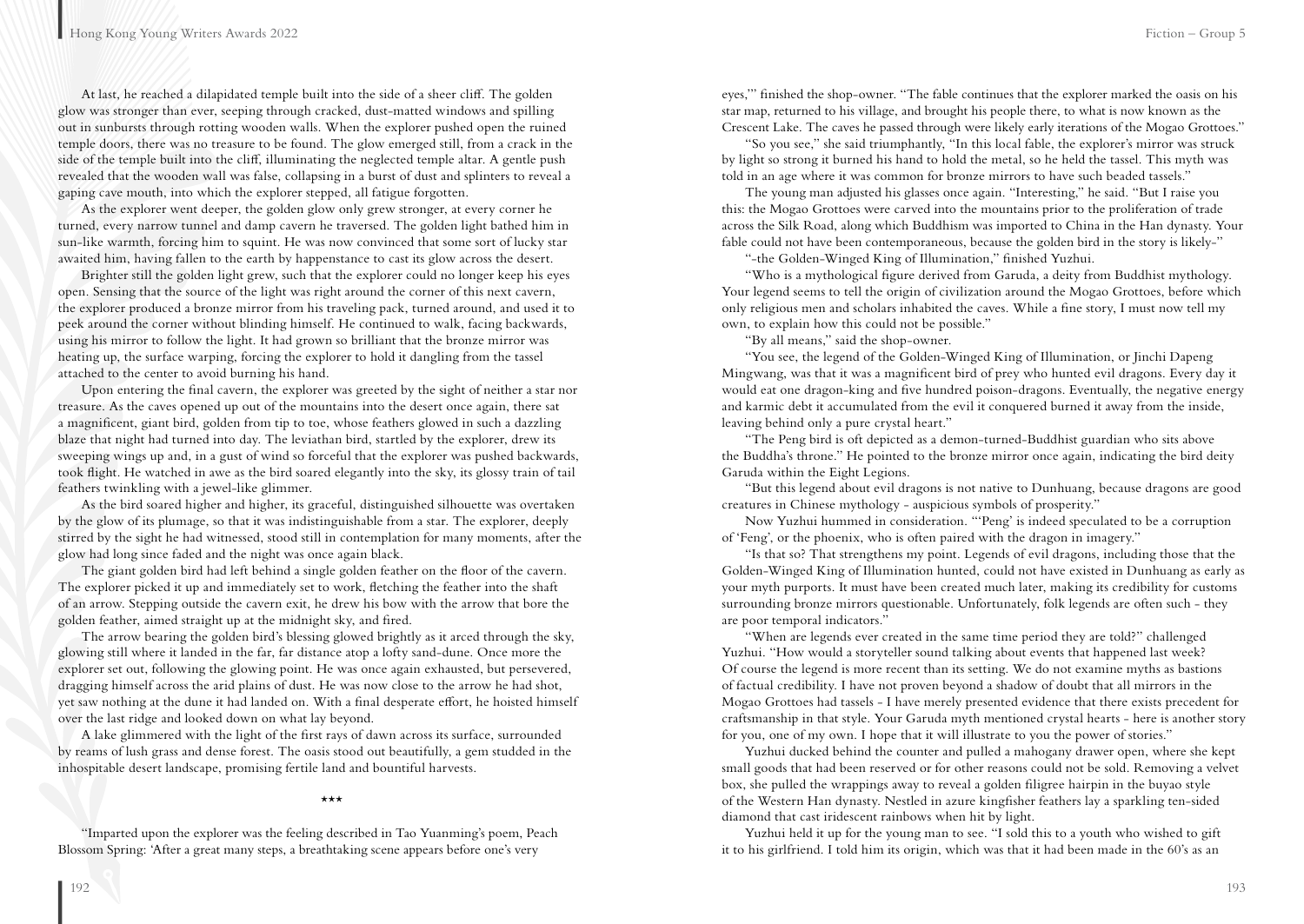imitation prop, but was of fine quality nonetheless. Two weeks later, a young woman came into my store with this very hairpin, wishing to sell it to me. What happened was—'

\*\*\*

The bell hanging from the door of Yuehai Antiques rang out.

"Welcome to Yuehai Antiques. Feel free to have a look around."

"Actually, I'm not here to buy," said the young woman, a harrowed expression crossing her face. From her pocket she removed a handkerchief, in which was wrapped a golden hairpin with a large diamond in the middle.

"This was given to me by a man who was pursuing me. He said that it belonged to a princess of the Western Han dynasty, and that if we looked into the diamond together, we might see extraordinary things. But when I look into it, I only feel uncomfortable. It's beautiful, but I feel nothing for that man… and I can't help but think the rust on the pin looks like blood. He said it was the crystal heart of a phoenix, and that it could… reveal one's true heart's desire, or… something. Please, just take it off my hands. I am not concerned about how much money it is worth, though I am sure something like this is priceless."

\*\*\*

"It was not," concluded Yuzhui. "The young lady named me a price ten times higher than what I had sold it to her unfortunate suitor for. I had to tell her she had been lied to and that this pin was no priceless artifact. She was even happier to part from it after that."

Herein was the power of stories. This young man before her seemed not to understand that a counterfeit's physical value was, in fact, quite similar to that of a genuine artifact it imitated. Factors such as craftsmanship, quality, and material aside, the true worth of relics lay in their backstory, in the tall tales woven around objects that were, at the time of their creation, ordinary. Else if the young man had a mind to do so, he could have ground the worth of all the goods in Yuehai Antiques to dust. Who would buy the string of pearls if they had not been burial goods for a nomadic queen? Who would be interested in the broken guqin if it had not been the instrument on which the original Three Stanzas on Plum Blossoms had been composed? Who would look twice at the tattered scroll if the text within was not in ancient Khotanese?

Long-dead, time-worn legends were revived by oral tradition, elevating the physical husks in which they were held to priceless. Exotic curios were easy and cheap enough to produce, but the true challenge lay in weaving a spurious tale to breathe life into the object.

"I see," said the young man simply, a small smile playing on his lips. "In that case, please allow me to buy this exquisite fake."

The shop owner sighed. "After all this, you still think it is fake?"

The young man smiled, and indeed seemed happier than he had been since entering the shop and exchanging stories with Yuzhui.

"Of course. After all, that story I told about mirrors containing secret messages? It was nonsense. Nonsense I just made up."

# **Mind Palace**

*ESF West Island School, Eyunni, Gayathri - 16*

*Darkness. I want to run, Far away wherein Solitude. One blessing I may count.*

\*\*\*

I closed my eyes as I walked in. The smell of agarwood hit me almost immediately. I stretched out my hands and felt the chipped and textured walls. I tasted the sweet and dusty air as it filled my lungs. I slowly opened my eyes, and once they had adjusted to the darkness, I looked at the mural in front of me. Fluttering ribbons of blue and red, adorned with simple gold jewellery. *Feitian.* A flying *Apsara.* I turned around to explore the other mural, but quickly stopped myself. I had a task to complete. In this cave I stored my childhood. My earliest moments. I rummaged through the contents trying to find what I was looking for, but to no avail. As I stood in frustration and cursed the inadequacy of my previously devised methods, I heard a low, deep voice. I stopped and listened. There was no source, the voice was everywhere. It was intangible. As the volume grew, so did my fear. Brewing. "Mama?" I called out. The voice stopped. I took one last look before closing my eyes again.

In an instant I felt the warmth of the old but functional electric heater next to my bed. As my shivering slowly died, I fell back into the same irritation I felt before this yet again futile attempt at entering the cave. Why couldn't I remember?

\*\*\*

"I don't need your help." I snatched the book from his hands, underestimating its weight and stumbling slightly.

"Ignorance is fickle." He shifted his gaze from me to the window, mirroring the shift in conversation. "Do you want to be left in the dark?"

"It's a new moon today." I said, tightening my grip around the book.

I turned my focus too. The dark sky was empty, except for a small spot of brightness.

"Venus," he said, as if on cue. "did you know that she could fly, escape from mortal sight and shift her physical form to other beings?"

"If a mortal being was given these powers…" I paused, turning to face him. "They could escape death."

"How's your mother?" he asked, looking as if he knew the answer but was waiting to see what I would say.

A bird cried in the distance. *A raven,* I thought, placing my hand on the cold window sill. The raven continued to call out, until it seemed as though it had lost its will. Once silence had resumed I turned back to face him, but he was gone and I couldn't say when he had left.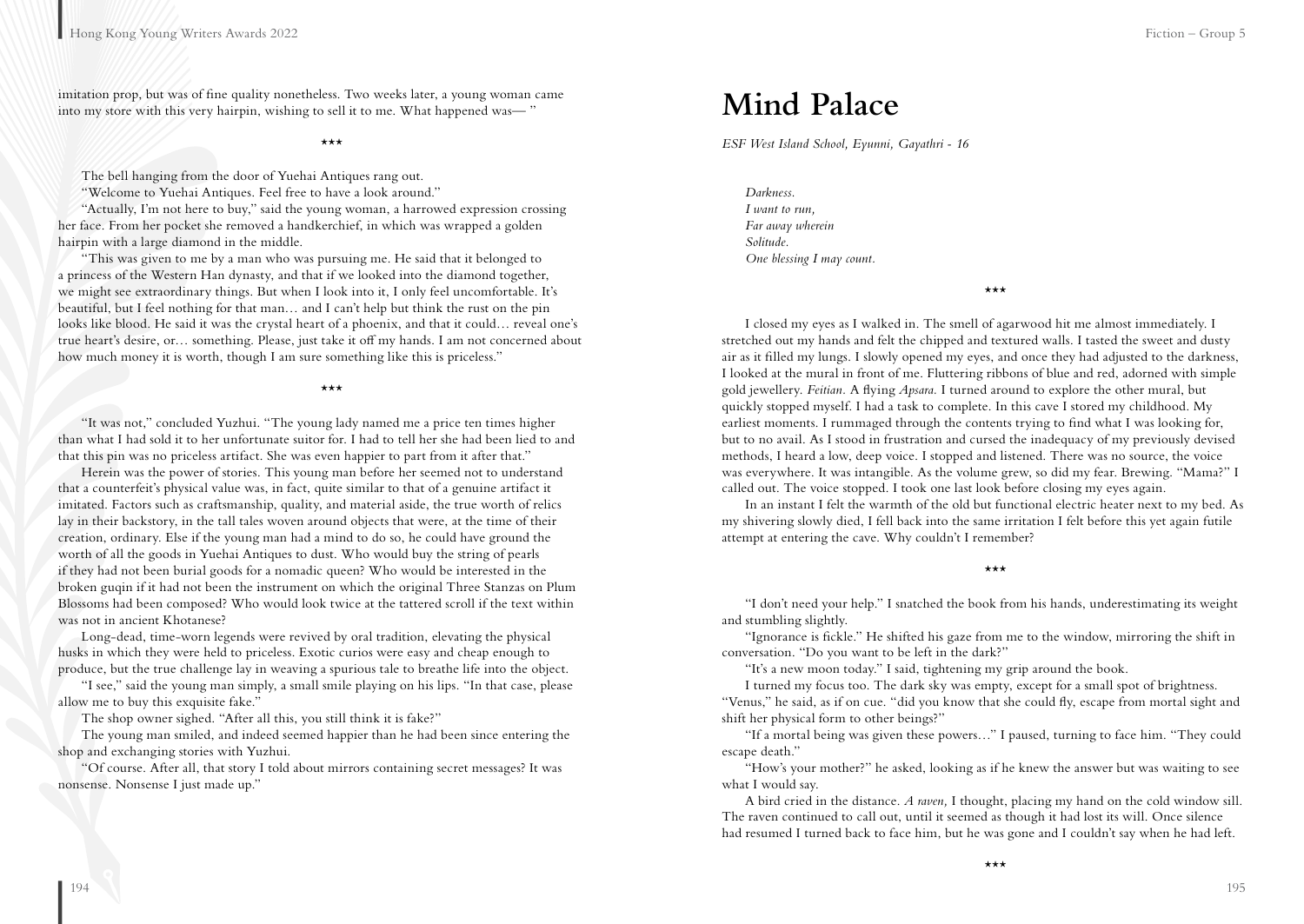Most people choose their house as their locus. But the obscurity of my childhood created a murky medium to dwell in doubt. I needed to see. The agony of a lost memory blocks all reason to a point of madness. I could not stay here. I had to find an outlet; a clear path where I could organise my thoughts. So I chose the Mogao grottoes or caves. I remember my first visit. At first I found them almost boring. Hours of staring at paintings, carvings and murals. But slowly I started to lose myself. I divulged into the beauty of the area. I felt as though I had received a glimpse of the diversity of cultures that had bestowed their creations here. "This is a special place." my mother told me, as we walked out of the final cave. "It shows us evidence of the evolution of Buddhist art, and thereby, the evolution of Buddhism itself." She looked as if in a trance.

I wasn't really listening. I was preoccupied by something else. "Mama, who's this?" I asked, pointing to a tall statue of which one of the hands was broken.

"Do you remember the statue that was cross-legged in the last cave?" she asked. I nodded. "It's the same person here." she said.

"How come they look different if it's the same person?" I asked, picturing the previous statue.

"The last statue was built at a time when the nomadic Xiongnu people from the north were in control of the area. You can see their artistic influence, as the statue is sitting crosslegged, which was not traditional at the time." She paused to make sure I was listening. "This statue," she continued, pointing to the statue in front of us, "dates to the Tang dynasty. At that time, the statues started to show more characteristics of the Chinese style. The plump faces are full of expression. Do you see that?" She turned to face me now.

I stared in wonder at her vast knowledge. "Who does the statue depict?"

"Maitreya," she answered. "He will come in the future and teach pure Dharma."

Dharma. I had heard that word enough times to understand what it meant. The caves were filled with symbols of Dharma. Of righteousness. The caves would be my place. I had made up my mind that day. I started building. I started with *id* - the primitive and instinctual part which contained hidden memories. Then *superego* - the moral conscience. And finally *ego* - the realistic mediator between the other two.

\*\*\*

*Rays. Not of hope, But of satisfaction, Simplicity, I start to doubt.*

\*\*\*

"Oolong or Earl Grey?" I asked, dangling the two tea bags in front of his face. "You need closure." he said, taking the Earl Grey from my hand.

I laughed. "Have you been reading up online about PTSD?" I joked.

He wore an expression of careful guilt. I shook my head. "How can I have PTSD, when nothing even happened?"

He shrugged again. "You're the only person that isn't convinced." He looked at me challengingly. "And how come you don't remember? You never forget anything."

That was true. I had, as people would say, an "eidetic memory". Photographic even. My

brain had a one way entry, nothing ever left it. But I had closed that gateway. We both sat in silence for a few minutes while he steeped the Earl Grey, reminiscing about those young years when I would do memory tricks for fun, harnessing the talents of my brain that others only dreamt of possessing. But those days were long gone. It was like I had closed that chapter. I looked up at the old wooden clock hanging solemnly on the wall. I hated those devious hands, which would only move in one direction. *The arrow of time.* In space you could move backwards and anti-clockwise, to undo your actions. In time you couldn't.

"Maybe it's time to visit your caves again." he whispered.

I poured myself a cup of tea. I took a sip. The bitter-sweetness of bergamot coated my tongue, the warmth trickling down my throat. I felt the ice that had frozen my mind slowly melt. "Too much sugar." I said finally, as he always sweetened his tea. "I prefer the Oolong. It's a tea fit for an empress."

"Did the empress have a good memory too?" He wasn't going to give up.

I laughed a little and placed my cup on the table, trying not to make a sound as the delicate porcelain touched the fragile glass. "I can't get into the caves." I sighed. "I forgot how."

This was a lie. I had actually already gone once, but only to one cave for just a few minutes, and I didn't want to feed his idea about my supposed mental illness.

"What about the book?" He tilted his head towards the windowsill, where the huge book waited to be opened.

I shrugged, tugging at the strings of my jacket to tighten the hood. A brisk, icy wind had filled the room. I could hear the rustling of the leaves on the chrysanthemum plants in the balcony. "Why did you plant chrysanthemums?" I asked.

"I don't know," he said unenthusiastically. "they looked nice I guess."

I could see he was irritated with the change in topic. "They're a symbol of death you know." I looked at him intently.

He frowned at my statement, but looked anxious for me to answer his previous question. I didn't really feel bad though. I wasn't in the mood to have this predictable conversation.

"You could grow lilac ones." I said, walking precariously towards the balcony.

"Answer my question." he said, growing increasingly impatient.

"I don't know." I said, picking up a yellow chrysanthemum that had fallen on the floor. "I'm going to visit my mother." I said finally.

He frowned but didn't say anything, and as I left the room, I wondered why he didn't.

\*\*\*

*How In this world, Of imperfections, Unforgiving. Can I stand?*

\*\*\*

I remember the day vividly. I was sitting on the cold, stone floor of our humble living room, reading *Great Expectations.* I had already read it before. I was reading it again not out of interest, but out of boredom. I felt a sense of comfort in the fact that I knew what was going to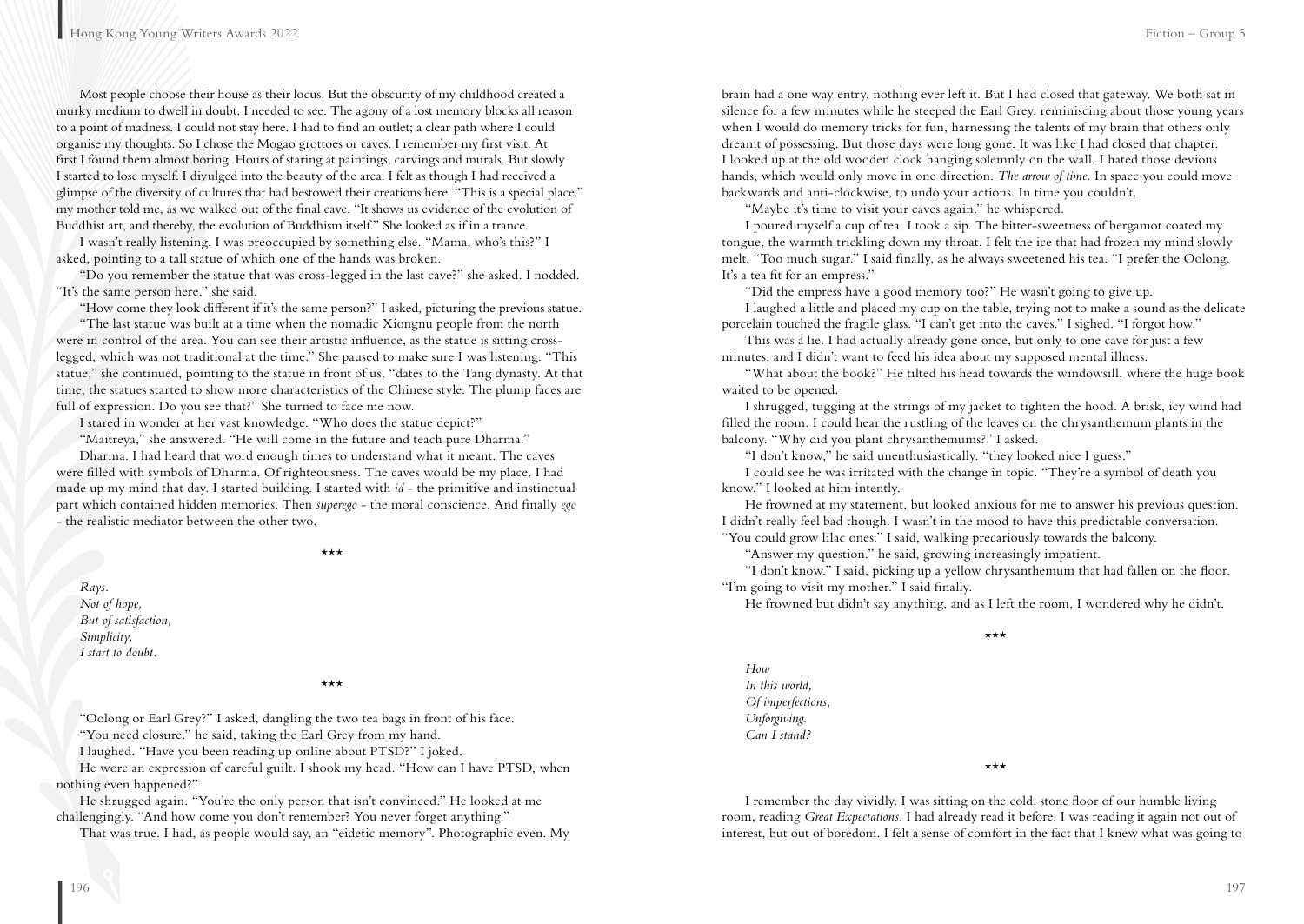happen. My mother walked in after coming back from work. It was strange but she never told me what her job was; only that it required her to visit many houses and work for long hours. "I told you not to sit on the floor," she said, placing her coat on the table, "You'll catch a cold."

I rolled my eyes and moved to the sofa. "I got something for you." She removed a large book from her bag and placed it on my lap.

*The Method of Loci.* "A maths book?" I looked at her and frowned. "We learnt about this years ago."

"Not that loci!" she laughed, taking the book and opening it to a page she had bookmarked. "It's a memory technique."

My ears instantly sharpened. I took the book from her hands and scanned the page. "A memory palace?" I asked.

My mother nodded. "Might be useful for you." She handed me my sweater from the floor. A pretty pink woollen one that she had knit for me a few years earlier. Knitting was her secret talent. She would spend the weekends knitting hats and sweaters and would give them to all the children in the neighbourhood, taking nothing in return. I took my jacket from her hands reluctantly, and slowly slipped it on, my eyes still on the book.

### \*\*\*

I was in cave 158. This was where I kept sensitive information, mainly passwords. This cave was one of the finest *Nirvana* caves at the site, where the *Nirvana Buddha* was the theme of the cave. I observed him carefully. The great prince Siddartha, who had all the pleasures and riches of life. I pictured the heart shaped leaves, the outward reaching branches and thick trunk of the Bodhi tree, under which he gained enlightenment. The Nirvana Buddha was in a reclining posture, different from the lying posture adopted by the dead of the mundane world, indicating that attaining Nirvana was different from normal death. I wondered at that moment, whether I would attain Nirvana in this life. Would I be able to let go of all worldly desires? Could I detach myself from attachment itself?

\*\*\*

*If Mercilessly, I am thrown, Broken, By the devil's command.*

\*\*\*

"I visited my mother again." I fiddled with a loose string of my sweater.

"You did?" he asked, looking at me with suspicion.

"She gave this to me." I took a small brown paper pouch from my pocket and placed it in his hand, which was cold and stiff. "You need to start wearing gloves."

He smirked and carefully opened the pouch. "Money plant?" he asked, emptying the seeds into his hand.

*"Ficus Religiosa."* I said.

Ah. he mouthed. "Did your mother physically give this to you?"

I frowned. "She couldn't have figuratively given it to me could she?" I was confused and a little hurt. This phenomenon of doubting my stories of encounters with my mother was occurring more often. "She thought I could do with some enlightenment in my life."

"Enlightenment doesn't come by itself," he said. "You have to gain it."

"I know." I wanted to change the topic. "Have you planted the lilac chrysanthemums yet?" "Where's the space?" he laughed.

I walked over to the balcony. I felt a sharp coldness as my bare feet left the carpet "Can I take one?"

He shrugged. I chose a pot with white ones. Just as I was about to pick it up, I suddenly felt dizzy. The world swirled around me as a vision entered my mind. "White dress…" I whispered, gasping for air. For a second I thought I would faint, but after a few seconds I stabilised. I had a pit in my stomach as I walked back into the room. "White dress?" he asked, studying my face as he was looking for something. "Were you at a wedding?"

"A funeral." I said. "White is the colour of death for us. We wear red at weddings." He seemed to suddenly become more alert. "Whose funeral?"

I shrugged. "I can't remember. But I remember all the other details."

This was true. I remember the silent car ride, my uncle at the wheel. My sister was too young to understand what was happening, so we had to make up some story. But even after racking my brains I couldn't remember who had died.

"Have you been into the caves yet?" he asked carefully, not wanting to tip the boat. "There's nothing wrong with me." I was angry this time, but deep inside I felt that

something was indeed wrong. I never forgot anything, what was different about this?

"I'm going to talk to my mother." I said, picking up my things and walking towards the door. "Maybe she will know."

"You may be surprised," he said cryptically.

In the moment I was too preoccupied to react. But that night it kept haunting me like a stalker that was always lurking in the shadows. Why would I be surprised? What did he know that I didn't?

\*\*\*

*Tears. Not of sadness, Of fatigue, Abandoned. My search decays.*

\*\*\*

I closed my eyes again. Slowly I entered the cave I had been reluctant to enter. Beads of cold sweat appeared on my forehead, my knees shaking slightly as I opened my eyes. I didn't want to come to this cave because I had lost my memory of it. It was as if a chunk of my palace had collapsed and now it was a void. I knew of its existence but not of its contents. Many times in the past I had tried to enter this cave, but something would stop me. As I looked around, I tried to find something that could possibly trigger my memory. The first three walls had paintings that didn't stir any recollection. Just as I was about to lose hope, I turned to the last wall and… there. I looked at the statue in front of me, cross-legged, intelligent and peaceful,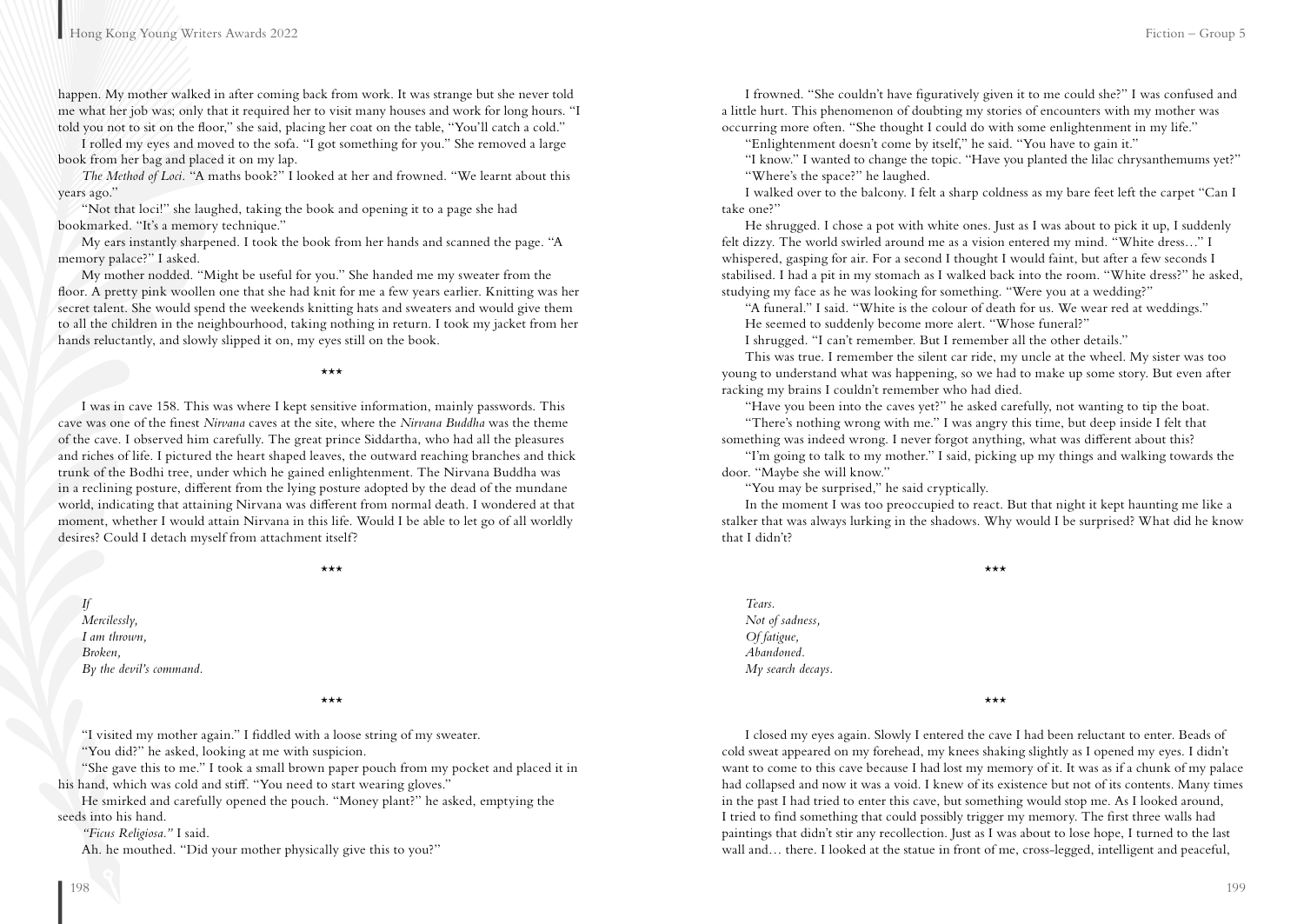and remembered my mothers explanation many years ago. This was the last cave I had visited with my mother. *Maitreya. He will come in the future and teach pure Dharma.* Suddenly the floodgates of my memory opened. This is the cave where I stored everything related to her. But why had I forgotten about it? Suddenly in the shadows I noticed a figure slowly walking towards me. I recognised the long, straight hair, the small stature and the distinctive pointed nose. "Mama?" I stood in confusion. "What are you doing here?"

"I've been here for many years," she said softly. "And you've been visiting me."

I stood in bewilderment. The reality of my world had just disintegrated into chaos. "Do you not remember?" she asked.

The words were already ingrained in my head. "I came here looking for answers."

In that moment it occurred to me that I couldn't have completely forgotten some memories, there was a reason my instinct brought me to this particular cave. A part of me must have held onto the memory. Entropy. The chaos could only increase, not decrease. I realised now that it was always there, just lost in the maze of the caves. But it was broken into fragments that were waiting to be put back together. I looked around and watched as the pieces slowly assembled. *The white dress.* Now I remembered. "Did you plant the fig tree?" my mother asked.

I nodded but was distracted. "How come I don't remember coming here?" I asked in frustration.

"You were living in the moment." my mother answered, her eyes soft and gentle.

It was as if the frustration that radiated from me melted as it touched my mother.

"I was living a lie." I seethed. "Why didn't you ever tell me?"

"You weren't living a lie." she walked closer to me and placed my hand in hers. "You just hadn't accepted the truth yet."

Hot, angry tears rolled down my face. Slowly, that anger turned into sweet sadness. I held my mother, not wanting to let go. "Maitreya." she said once my tears had seized. "He is here."

"I thought he would come in the future." I said, looking up at the statue.

"These are *your* caves, *your* locus." She put a warm hand on my tear stained cheek. "The higher power exists eternally in our minds."

I must have fallen asleep in my mother's arms. When I woke up I found myself back in the comfort of my bedroom, with a raven feather in my hand.

\*\*\*

*One. Element of surprise, To lighten, Brighten, These tedious days.*

### \*\*\*

That evening I visited the memorial hall. I wore the same white dress I had worn twenty years ago. As I knelt down, I closed my eyes. *Samsara.* The cycle of birth, death and rebirth. To free our souls from this cycle we had to attain Nirvana. I spoke to Maitreya that day. He sat in front of me, cross-legged, and suddenly my doubts dissolved.

Instead of white chrysanthemums, I offered fig leaves. My mother had attained Nirvana.

# **The Monk and the Mogao Grottoes**

*Po Leung Kuk Choi Kai Yau School, Lam, Errin - 17*

### *WHAT IS YOUR PURPOSE?*

"I had a vision of these caves," The monk laid a hand on the wall. "Of a thousand Buddhas swathed in golden light."

*THERE IS NO BUDDHA HERE.*

"There is not." Said the monk thoughtfully. "But there could be."

\*\*\*

The monk's name was Yue Zun. *Yue* meant joy, and *Zun* meant nobility, and the cave had never seen a human like him.

The travellers that passed through were few and far between. The cave gave them the shelter they sought, tucking them into its nooks, standing resolutely against the lashing winds and the seething sands. Because what was a passing storm? It had calmly watched seas rise and skies fall and the land freeze over and burn anew, and it was unscathed but for the slow weathering away of the stone. A thousand years and more it had stood, patiently allowing the wind to scrape and scratch and slice with tiny grains of sand that threw themselves over and over against the rock, steadily hollowing it out.

The cave did not mind. That was nature.

Humans did not stay long. Most simply wanted a shelter for the night, and the cave did not fault them for that. It understood the primal, animalistic instinct for survival. It was practical.

Yue Zun's decision to stay was not.

He was a devout Buddhist. Over his yellow *zhiduo,* which pooled on the ground now as he knelt, he wore a dark *kesa* that wrapped around his left shoulder. A string of wooden mala beads was looped around his wrist.

The cave did not expect him to be there when the sun warmed the stone the next morning. But he was awake at first light, and already moving with purpose.

*WHAT ARE YOU DOING?*

"I shall make this a place of worship. This is a beautiful place, and there is beauty in faith." The monk was mixing water into dry dyes. "Have faith, friend."

The cave did not move, but the sands shifted in its wake, grains swirling gently on the ground. It did not consider itself a beautiful place; it was but a splotch of slate grey against a dull, barren landscape. It understood the state of existing. It understood the real, the material, the tangible. It did not understand faith.

*GO HOME, CHILD. THERE IS NOTHING FOR YOU HERE.*

"There is always something if one is looking."

*YOU SEEK YOUR GOD. YOU CANNOT FIND A GOD IN AN EMPTY STONE CAVE.*

"My God is anywhere I look for Him," replied Yue Zun. "He is wherever I pass on His teachings."

Hours later the monk stepped back from the wall, setting the brush down. Buddha smiled down now, the paint still wet as the Yue Zun brought his hands together in prayer, the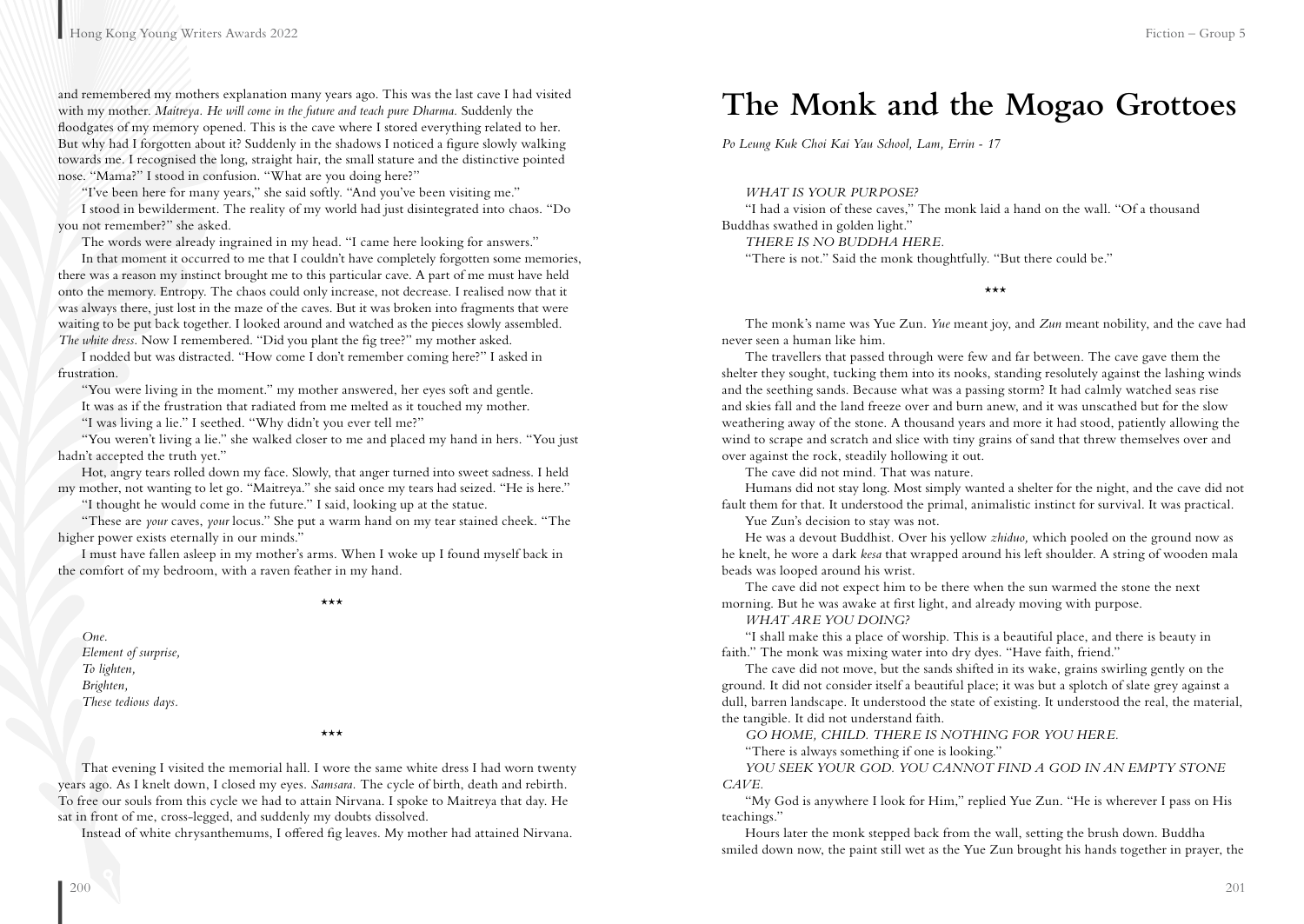beads of his *mala* slipping between his fingers one by one in a steady rhythm. The cave was soundless save for the gentle scrape of wood over skin.

It was a hundred and eight beads before the monk opened his eyes again. The cave waited, not out of any sense of faith, but respect for the ritual.

*THAT IS BUT A LAYER OF PAINT. IT IS EPHEMERAL. FLEETING. A MERE SANDSTORM WILL EVISCERATE IT.*

"I shall paint more."

*YOU WILL NOT ALWAYS BE THERE TO PAINT MORE. IN A CENTURY IT WILL CRACK AND PEEL AND FADE.*

"Then I had better find someone to be there."

\*\*\*

The next one was Fa Liang. The cave watched in bemused acceptance as the two monks dug shovels into a weaker area of rock, chiselling the stone loose. "Have faith." Said Yue Zun, wiping sweat from his brow. "There will be many more caves like this one, all in their own time. I have seen it." He said, and he sounded so sure of himself that a gust of wind swept like laughter through the cave.

Together they dug an entirely new cavern connected to the cave, and set up burning incense. They prayed. They meditated. One taught the other and the next day the roles of teacher and student would be reversed. Days passed, weeks passed, and more people came. They came slowly, like the trickle of a small brook, and Yue Zun took them all in.

The cave had not had this many visitors in a long time.

Yue Zun taught his new students patiently, preaching his values. He spoke of gods and ghosts, of death and reincarnation, and the cave listened. It did not have much else to do. As the number of people grew, the number of paintings on the walls grew. A few grew into dozens, dozens into hundreds. They dug another cavern. And another.

All that sweat, and for what? The water of their life seeped into the dry air, into the parched ground, and the sands shifted and swirled. The cave - caves? - had never seen a God. It had never seen their Buddha. How strong was this belief, to draw people here in the masses, like moths flocking to the light?

Yet they toiled, and for each person that came, the caves gained another painting of their God. Some were beautiful and some were not, but all were sincere. And when hundreds grew into a thousand, the caves lost count. It was surprised so many people had come, that so many people could believe in a shared concept for which it could see no proof.

### *WHY DO YOU BELIEVE?*

"That is the secret, I think," said the monk. "We do not have to see it to believe it. That is what it means to have faith."

But faith was useless, the caves reflected. Faith was a concept, intangible and untouchable. They erected a God. They praised him and worshipped him. When their skies darkened, they prayed to bequeath false optimism upon themselves. They imagined him in the place of stars, and they liked to think that his light guided them when they were walking blind across the unforgiving desert.

But the pilgrims persisted, and the caves looked upon its inhabitants with a sort of bemused tolerance. The sound of scraping beads became a constant in the low murmur of conversation that drifted contentedly through the caves. They planted crops, the toughest vegetables that could grow in this harsh climate. What resourcefulness, to be able to nurture life even here!

Then a dust storm came and ripped all the plants up by their roots, bashing them against the dusty ground while the pilgrims huddled within the caverns.

"It is alright," Yue Zun said calmly when the storm was over and people looked to him for guidance. "We can regrow them and plant them in a more sheltered area." Once he was alone, the caves spoke again.

*WHY DO YOU WANT TO STAY HERE?*

"Look around." The monk's voice was placid as he rearranged his *mala* beads. "Look what they have built. Look how they are so willing to rebuild and recover. They stay for faith. So do I."

And they did rebuild. They rebuilt and expanded, digging more caverns and filling the grey stone walls with light. Several groups of pilgrims left. The caves wondered vaguely with a stirring of sand if they had gone off to seek better prospects than a life pursuing faith, but then monasteries sprung up around them and although Yue Zun never left the caves, he sent pilgrims to visit them.

Scrolls piled up in caverns, the art and literature all made by people worshipping the religion. They made more paintings and inked scriptures onto the walls. Yue Zun wore an easy smile when he taught the ones who wanted to learn. There were people next to him, teaching and learning in tandem. They wrote poems, they made art, they believed, and every day the golden sun rose on a thousand Buddhas.

There came a time, then, when Yue Zun had to leave. Because he was human. He was ephemeral and he was fleeting and so was that very first painting, but his belief was not.

*I THINK I HAVE FAITH, NOW.*

"That is good, old friend."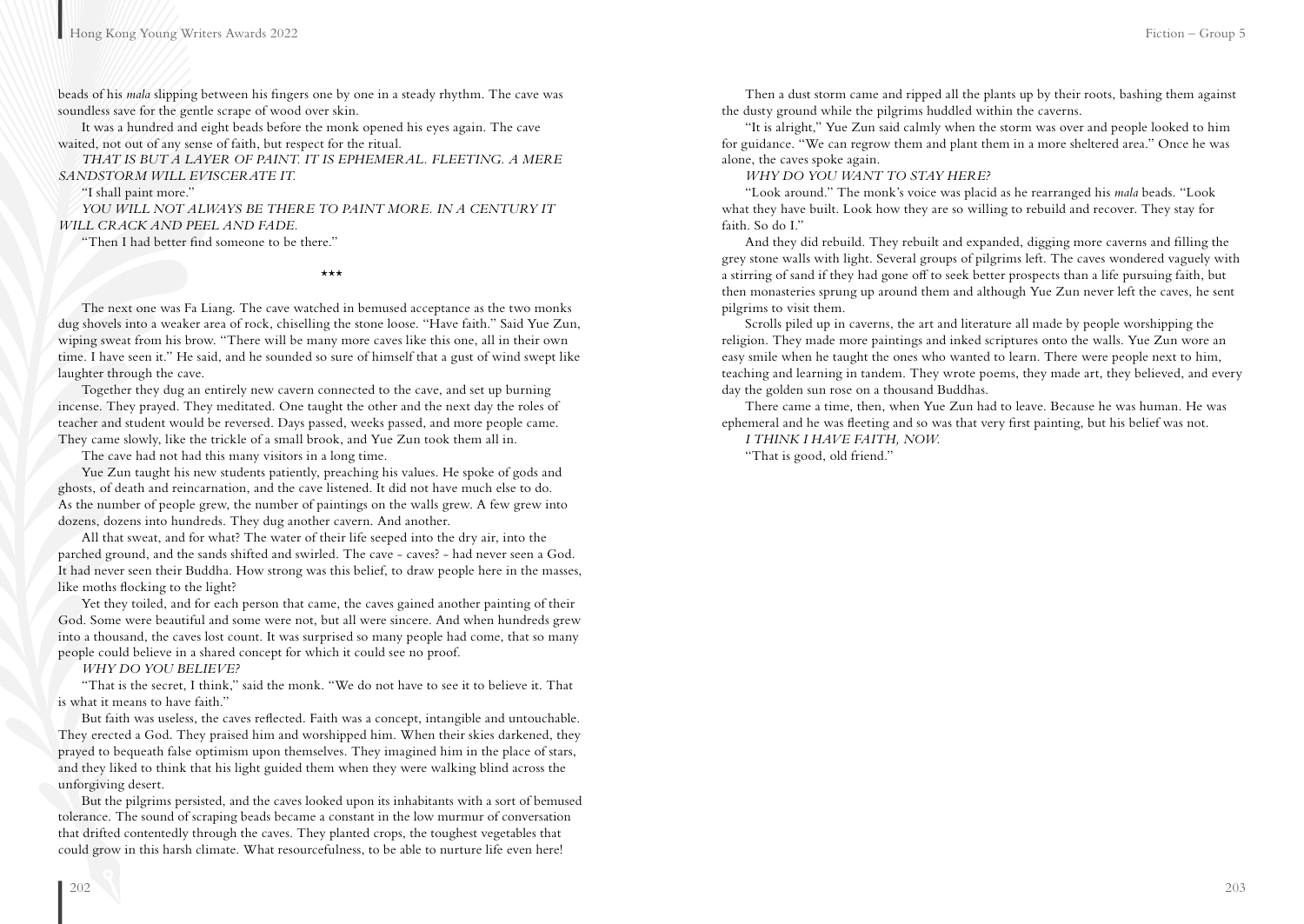# Fiction Group 6

# **The Chocolate Key and the Mogao Grottoes Tale**

*Hong Kong Red Cross John F. Kennedy Centre, Chan, Pang Sang Isaac - 11*

Iszaman was near the city of Mogaozhen zip-lining in the mountains and exploring bamboo forests on his off-road 4-wheeler. Iszaman is a superhero and explorer who can survive in the desert because he has reptile skin.

After a long day of excitement, Iszaman was at a restaurant having a cup of mint tea, chicken kabobs, flat-bread, and roasted chilli. The waiter gave him the bill. He noticed that under the bill was a note that said,

"Help us! In the bathroom, behind the toilet is a box. In the box is something you need to go to the Mogao Caves. Please help us! They're taking everything!"

Iszaman stood up and went quietly to the bathroom. He searched behind the toilet and found an ancient-looking box filled with chocolate! Iszaman took a large piece of chocolate and broke it open. Inside, he found an old key that looked like it was 1500 years old.

Iszaman looked around for a camel. There, 100 metres from him was a group of camels that were wild. He ran up to his favourite one and climbed up on top of the camel and yelled, "Move!"

After a long, hot day of riding, Iszaman and his camel were tired. On the horizon were the ancient Mogao Caves surrounded by desert. He continued to the caves to sleep for the night.

Iszaman woke up in the middle of the night and noticed the camel was gone! Someone had stolen his camel. He noticed another camel with a man holding a knife coming towards him.

"What are you doing here?" asked the dirty looking man.

"I am exploring the Mogao Caves looking for snakes in this area. I am a snake collector," replied Iszaman.

"I will leave tomorrow," promised Iszaman.

"You better leave," warned the wicked man.

The next day, Iszaman was exploring the caves. He found the man stealing the statues, gold, silver and sparkly gems. Iszaman became angry at seeing this.

He turned a secret knob on his belt and yelled, "Power of Snake!" Iszaman turned into a snake and slithered towards the man.

"Oh, my goodness, a six metre, blue snake!" yelled the man. He pulled out his large knife. He tried to stab the snake. Iszaman, the blue snake quickly wrapped himself around the nasty man and squeezes. The man cried and dropped his knife. Iszaman let the man go as he ran away in pain.

"Iszaman, thank you for helping us," said the large, turquoise statue behind him.

"Wow, a statue that talks!" replied Iszaman, surprised.

"You have protected us from the thieves. As a reward, we will allow you to go into the Chamber of Chocolate," said the statue.

Suddenly, the ancient key flew out of his pocket onto the large, stone table. Behind the table was a six metre, wooden door. Iszaman took the key and put the key in the keyhole. Suddenly, the door opened. In front of him, Iszaman saw a cave full of different shapes and sizes of chocolate.

Iszaman ate all the chocolate and he said, "It is tasty". Then Iszaman was full of power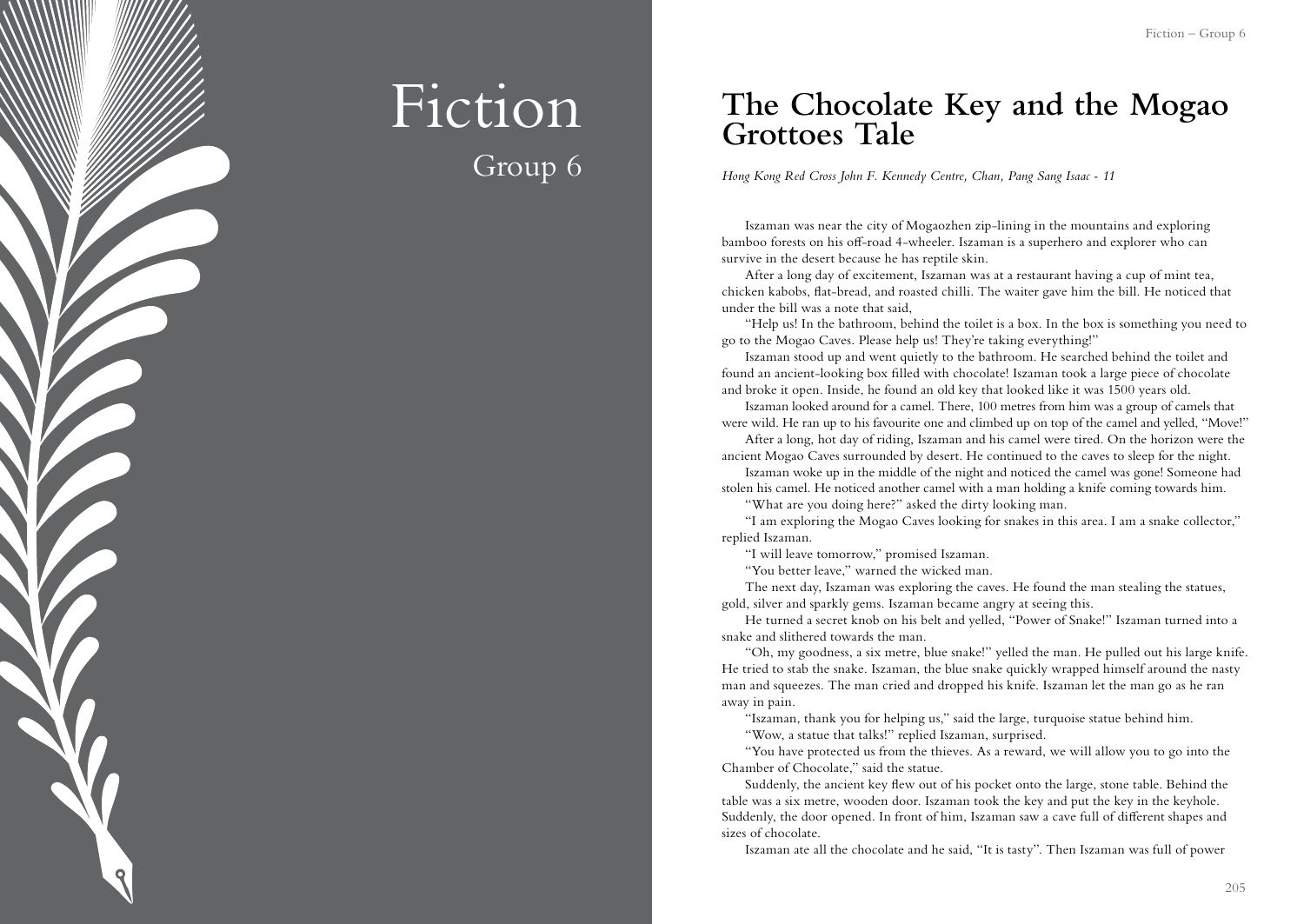*International College of Hong Kong, Bridgeford, Hana - 11*

It was the sunrise. An explorer was walking in the desert. The sand was cold and soft. She slowly trudged along the sand. On the horizon the sun was setting and she found sand footprints left in the desert. The explorer continued walking through the desert. She felt good about the adventure ahead.

The King has set many explorers the challenge to find the famous missing pearls from the Mogao Grottoes.

The race was on to find the pearls within the grotto. How would she be the first to find the golden pearl's deep within the Mogao Grottoes? Poppy knew they were deep inside the grotto but how was she going to find them?

Poppy raced through the caves. The corridors were dark and long. She saw huge statues and carvings around her. Poppy saw the pearl she was excited to be the first. As she was leaving the grottoes she heard a sound. It was a prince. The prince was also looking for the pearl. The prince stole the pearl from the explorer Poppy. Someone wrote a letter and sent it to the prince exposing the details of where the stolen pearl was so that he could find them first. Poppy was scared about the pearls being stolen from her and thought the challenge had failed.

When she set off on the King's mission Poppy was well prepared as she was afraid that something would go wrong. She took out a bottle of sleeping potion from her pocket. The potion was made of sleeping leaves, jumping night, water and deadly leaves. Two drops of this magical potion will put a person to sleep immediately and slowly die. Poppy followed the prince and poured the potion in to his water bottle. He took a sip and he fell asleep. Poppy took back the pearl and escaped the Grottoes.

As she arrived outside the Grottoes the King was waiting for her ready to crown her the winner. The King was happy to have the pearl and Poppy was happy to win the race.

# **The Adventure of the Magao Grottoes**

*International College of Hong Kong, Chung, Karson - 12*

It was 3:30. An explorer was walking in the desert. The sand was soft. He slowly trudged along the sand. On the horizon the sun was setting. He followed the sandy footprint left in the desert. As the man continued to walk through the desert, he felt proud about the adventure ahead.

The King had set Hank the challenge to find the treasure. Hank knew it was deep inside the Mogao Grottoes but how was he going to find it? The race was on against Pirate Bruce. Who would be the first to find the treasure deep within the Mogao Grottoes?

Hank saw the temple as he walked towards the Mogao Grotto. It was opened.

The temple has 8 floors. Each floor has stairs. Under the temple was a red door and he opened the door. He opened the huge door and he saw a corridor. The corridor looked like a bright cave. He crept into the bright corridor.

As he entered the next room he looked around for the hidden treasure. He saw a gold buddha in the hidden treasure.

Hank picks up the treasure and he heard pirate Bruce

Say Aha! Hank felt scared.

As he enters the next room he looks around for the hidden treasure.

Pirate Bruce grabs a treasure. Hank was afraid but he shouted

"Look over there!" yelled hank.

Pirate Bruce looked away and Hank grabbed the treasure back. He ran away.

Hank felt excited and opened the treasure box. He saw silver jewelries inside the box. He brought the treasure home.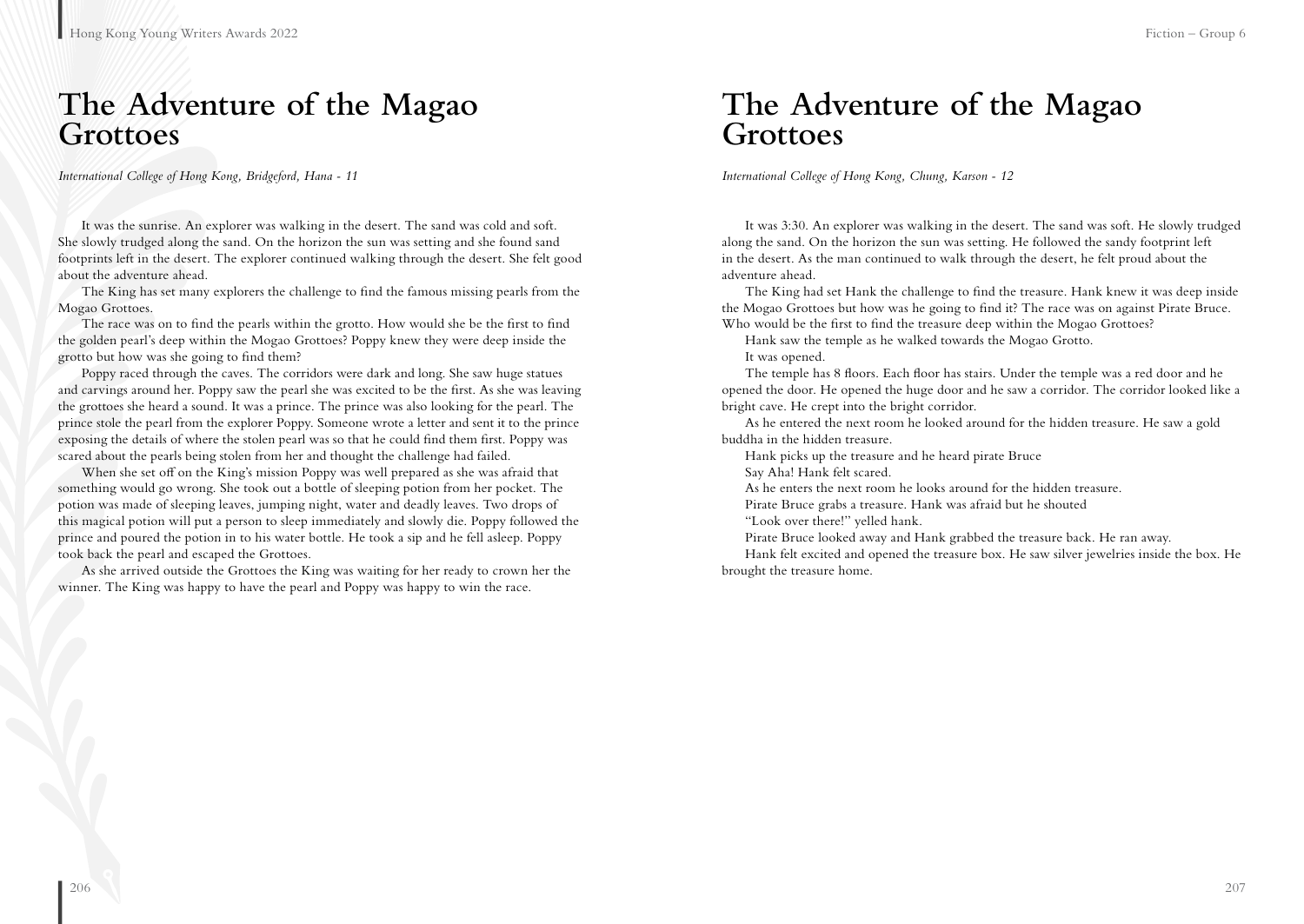*International College of Hong Kong, Law, Wai Lok - 12*

It was 8:30. An explorer was walking in the desert. The sun shone upon it. He walked along the sand. On the horizon, the sun was setting. He followed sandy footprints left in the desert. As the explorer continued to walk through the desert, he felt excited about the adventure ahead.

The King had set Hang the explorer a challenge to find the pearl. Hang knew it was deep inside the empty Mogao Grottoes, but how was he going to find it? The race was on against Hang with Hank, another explorer. Who would be the first to find the pearl deep within the Mogao Grottoes?

Hang saw a temple as he walked towards the Mogao Grottoes. It was scary. Outside, the grottos were empty. The temple had 8 floors. Each floor was terrifying. Under each floor was a red door. Hang opened the door. He opened the red door and he saw light coming from the path. He crept into the terrifying caves. There was a door at the end of the corridor. Hang opened the door and saw a long staircase. He walked on it and he was scared. His legs were tired in distress from climbing the staircase. After he climbed to the top, he saw scary murals and statues around him. The statues were colourful, but scary. He was scared.

Later, he heard a sound coming from an area. He went there to see it. When he got there, he saw the pearl! Hang was excited to take it home. Hang jumped on to the stone and grabbed the pearl. Hang went back up. He was very excited to show the king that he had got it.

Oh no! Hank appeared from under the arches.

"I am finally here!" said Hank. "I am going to take your treasure."

"No, please don't take my treasure!" cried Hang.

Hank grabbed a sword with his bare hands. Hank took Hang's treasure and attacked him. Hang was very mad and furious with Hank. He attacked them back and took his treasure back. Hang took the sword from Hank and sliced him. Hank died. Hang ran out of the Grotto.

Hank was very happy to have his treasure back and he walked lots and lots of miles on his way home. When he returned home he went to the palace and gave the treasure to the King. The King was very happy and thanked Hang for finding the treasure.

# **The Adventure of the Magao Grottoes**

*International College of Hong Kong, Mohinani, Kimberly - 12*

It was 6.30 in the morning. An explorer was walking through the desert. The sand was yellow. On the horizon the sun was setting. He followed some sandy footsteps. He slowly trudged along . As the man continued to walk in the desert, he felt excited about the adventure ahead.

The King had set Hank the explorer a challenge to find the golden treasure. Hank accepted the challenge but how was he going to find it?

Hank saw the dark caves as he walked towards the Mogao Grottoes. It was a huge cave. Outside it was a beautiful cave. He opened the door and it was dark. When he opened the door he felt happy. Light was coming from the roof. The corridor was gloomy like the mornings. THere was a door at the end of the corridor. The bot felt excited. He was about to find the golden treasure. As he entered the next room he looked around for the hidden treasure. He saw lots of statues. He heard footsteps. THe explorer was looking for the missing treasure. The boy found the golden treasure. He looked at the rock.

Oh no, something happened. He looked for the golden treasure. He dropped the golden treasure. He had to get it back! The explorer climbed down the hole and grabbed the treasure. He climbed back up with his hands. Finally he got out.

Hank escaped the cave with the treasure. He felt happy. The King was happy. The explorer became famous!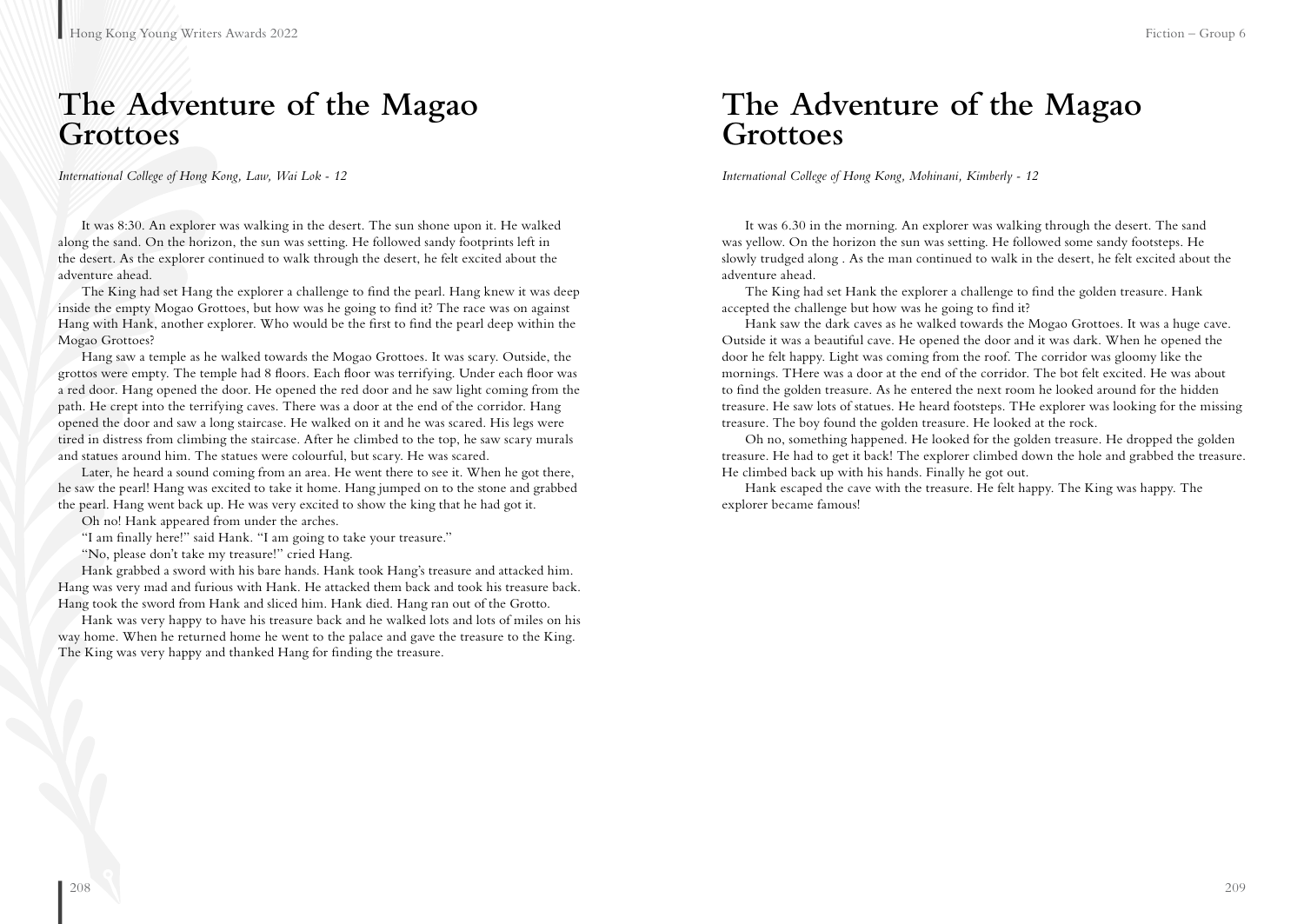*International College of Hong Kong, Overholsen, Kenzo - 12*

It was nighttime. The explorer was walking in the desetre. The sand was hot. He slowly trudged in the sand towards the horizon. The sun was setting. The explorer followed sandy footprints that were left in the desert. As the man continued to walk through the desert he felt sad about it. He felt happy. He felt angry about the adventure ahead. The Queen had set Kenzo the explorer the challenge to find a gold medal. Kenzo knew it was in the Mogao Grottoes but how was he going to find it?

Kenzo walked towards the Mogao Grottoes. As he walked it was sunny. The temple was inside the mountains.

On each level was a man hiding inside a hole. Suddenly, a monkey landed on the boy's shoulder and led him into the cave. Inside the cave there was a bridge. He went into the corridor, ran up the stairs. As he entered the cave and saw a buddha.

In the cave, he saw the treasure. The gold medal was in the rocks. Kenzo saw a monster, he climbed up to the top of the mountain.

# **The Adventure of the Magao Grottoes**

*International College of Hong Kong, Ransom, Jake - 11*

It was the afternoon. An explorer was walking in the desert. The sand was hot. He trudged slowly along the sand. On the horizon the sun was setting. He followed sandy footsteps left in the desert. His feet felt roasting in the hot sand as he continued to walk through the desert he felt proud about the adventure ahead.

Sam, the explorer, met a boy called Jeff as he walked towards the Mogao Grotto. Jeff challenged Sam to find bitcoin and gold. It was in the Mogao Grottoes. As he walked towards it he saw that the temple had 8 floors. Each floor 6 windows. Under the windows was a red door. Sam opened the door.

He opened the huge door and he saw bright light shining. The corridor looked like a tunnel. He crept into the dark corridor towards the beam of light. He had to search for the gold. He walked into the next room. It was dark and there was gold all around him. He had found the gold.

Sam opened the door to leave and he saw a ginormous buddha laying down on a wooden bed. As he started to walk towards the buddha he heard footsteps. He turned around and saw the buddhas were come alive. Sam ran as quick as he could. He saw a big drain at the end of the door. He jumped inside the drain and quickly locked the drain door as the buddha was too big to follow him. Sam escaped with the gold through the drainpipe.

Jeff was waiting outside the temple for Sam. He was excited to see the gold. Sam and Jeff used the gold to buy Bitcoin. Finally they were rich!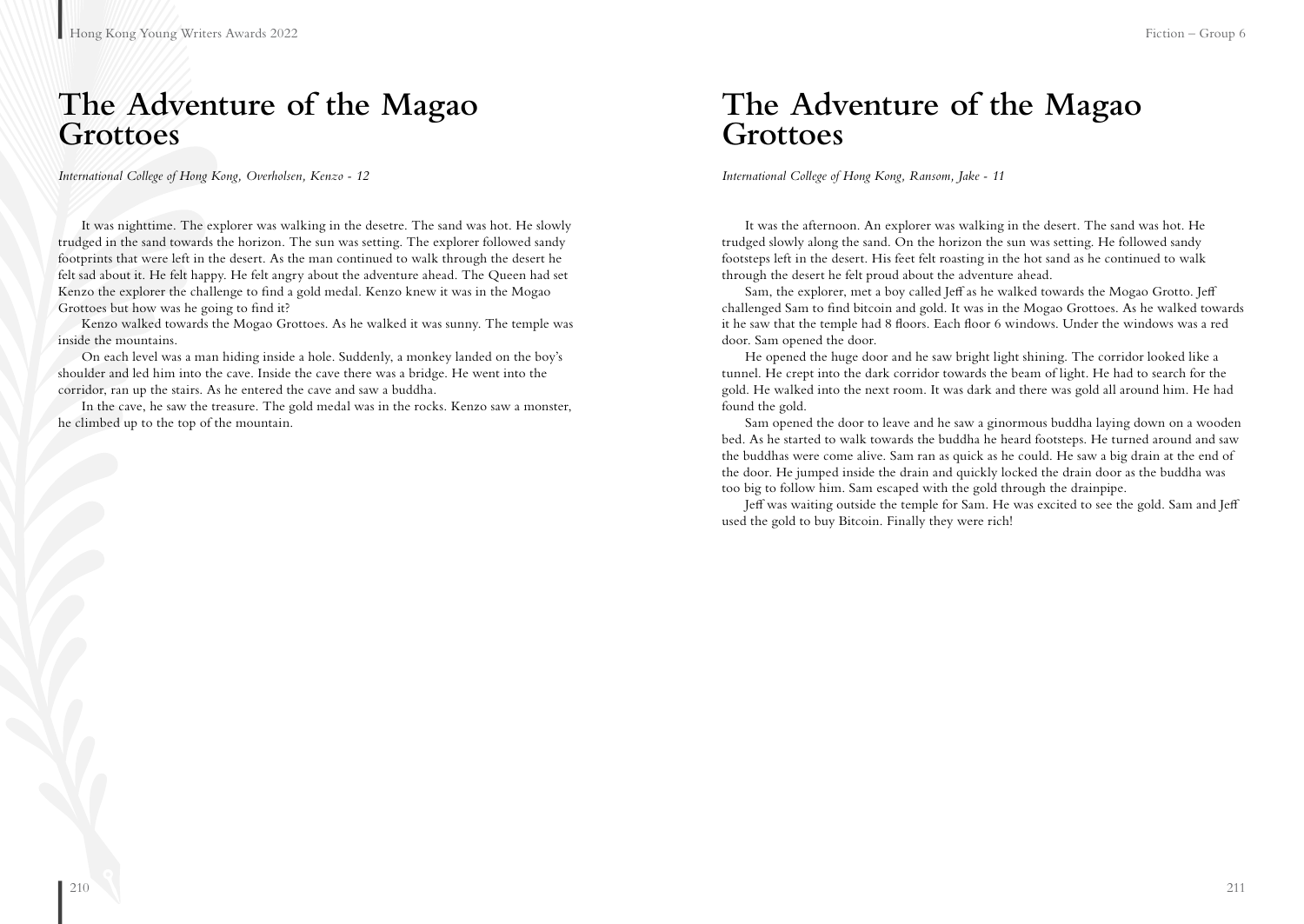*International College of Hong Kong, Tong, Josiah - 12*

It was 6:30. An explorer was walking in the desert. The sand was soft. He slowly trudged along the sand. On the horizon the sun was setting. He followed sandy footprints left in the desert. As the man continued to walk through the desert he felt proud about the adventure ahead.

The King had set Hank the explorer the challenge to find the gold. Hank knew it was deep inside the Mogao Grottoes but how was he going to find it?

The race was on against Marisa. Who would be the first to find the gold deep within the mogao Grottoes?

Hank saw the blue sky as he walked towards the Mogao Grottoes. It was large. The temple has eight floors. Each floor has windows. Under the window was a red door. Hank opened the door.

He opened the huge door and he saw a corridor. The corridor looked like a mountain. He crept into the short corridor. There was a door at the end of the corridor.

As he enters the next room he looks around for the hidden treasure. The explorer found the missing treasure. He walked down the rocks and sees the treasure box. The box is hidden in the snow.

The treasure looked like colourful candies. Oh no! Something has happened. The box is stuck in the snow.

'Oh no!' said Hank.

He pulled the treasure box out of the snow using his hands. He felt very happy and brought the treasure box and shared it with his family.

# **The Adventure of the Magao Grottoes**

*International College of Hong Kong, Vora, Jaanav - 13*

 It was a boiling hot day. Jake was walking in the desert, the sand was like fire, he slowly trudged along the sand. On the horizon, the sun was setting. Jake followed the sandy footprints left in the desert. As he continued to walk through the desert he felt excited about the adventure ahead.

Yesterday, Jake was told of a mysterious treasure in the Mogao Grottoes along the famous Silk Road. Like many explorers, Jake was tempted by gold, god, or glory. The idea of gold hit him. He must find the secret treasure in the Mogao Grottoes but where would it be?

Jake saw the sun rising as he walked towards the Mogao Grottoes. It was humongous. Outside the giant tower, the temple had eight floors. Outside each floor was a ginormous red door under a tiled ledge. Gently, Jake opened the door.

As Jake opened the huge door he saw the narrow, endless, slippery corridor that looked like a cave. He crept into a dark hallway with beams of light seeping through the rocks and sand. Another door was at the end of the corridor. Behind the door was a huge statue. The huge statue looked like a giant buddha lying down in front of a crowd. Behind him was about a hundred people carved into the wall. He heard some air whistling through the gaps. He moved the statue of a buddha to the side so that he could get through. At the end of the corridor, there was a diamond cat statue in the middle of the gold coins and jewels everywhere.

When Jake took the diamond cat suddenly something terrible happened. Right after he took it, the stone under the diamond cat moved a gigantic ball which came to try and kill him. Then whatever he was holding on to, to get away from it slipped. He had to make a huge hole to escape. He tried to get out but he could not get out. So there were three holes, only one could let him out and two would lead him to death. The middle one is the one he went through and he came out with the treasure.

He walked 1 kilometre, on his way home, Suddenly 50 native archers popped up and started to try to kill him to get the jewels and all the treasure. Then when he arrived home he went straight to bed because it was pitched dark outside. After he went to bed an archer tiptoed through his window to take the treasure back to the Mogao Grottoes. But Jake caught him and choked him to death. After that he kicked him out of his house and grabbed the diamond cat from his hands. He put it in a safe place in his house. The treasure was safe and Jake was rich.